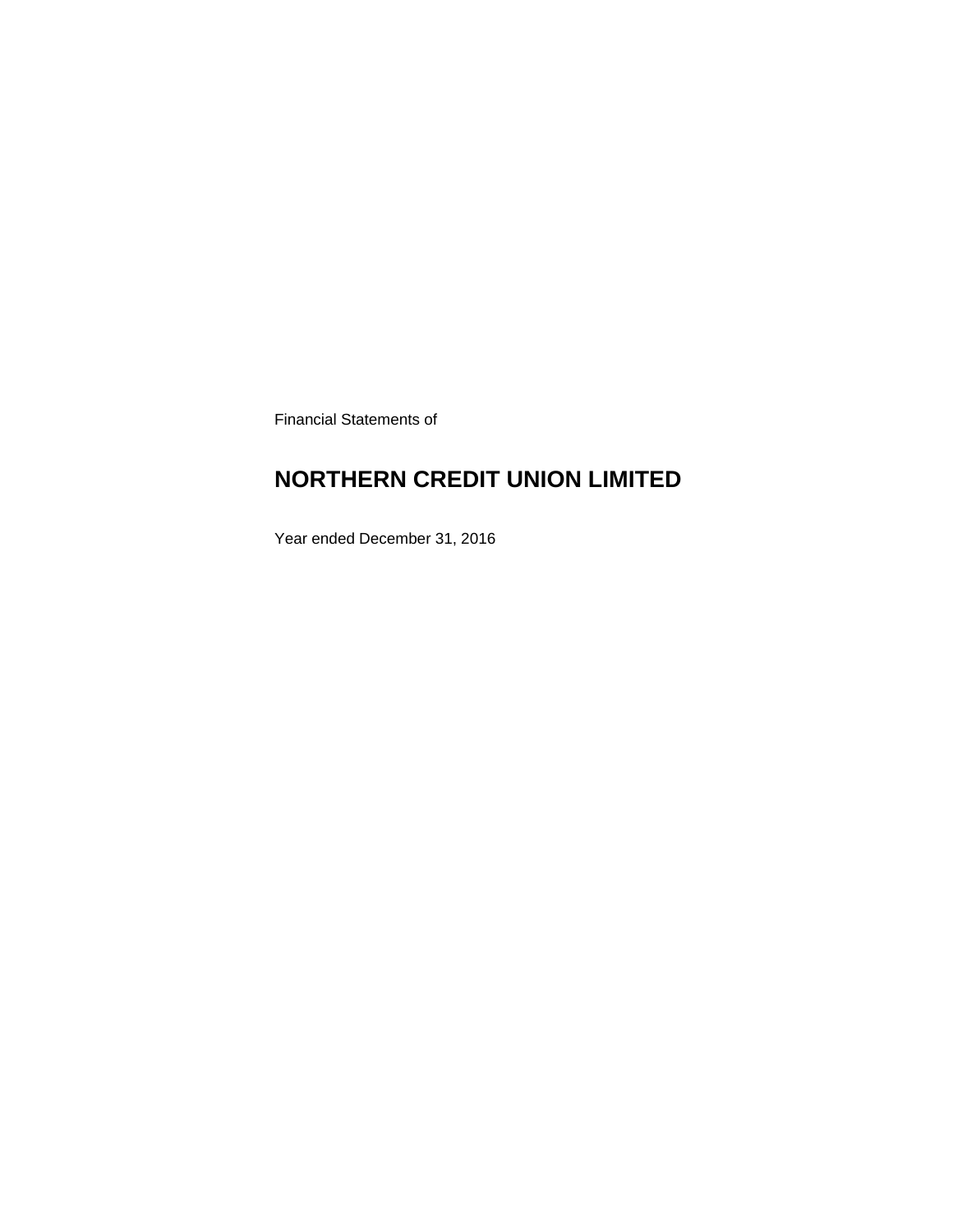

 KPMG LLP 111 Elgin Street, Suite 200 Sault Ste. Marie ON P6A 6L6 Canada Telephone (705) 949-5811 Fax (705) 949-0911

### **INDEPENDENT AUDITORS' REPORT**

To the Members of Northern Credit Union Limited

We have audited the accompanying financial statements of Northern Credit Union Limited, which comprise the statement of financial position as at December 31, 2016, and the statements of income, comprehensive income, changes in members' equity and cash flows for the year then ended, and notes, comprising a summary of significant accounting policies and other explanatory information.

#### *Management's Responsibility for the Financial Statements*

Management is responsible for the preparation and fair presentation of these financial statements in accordance with International Financial Reporting Standards, and for such internal control as management determines is necessary to enable the preparation of financial statements that are free from material misstatement, whether due to fraud or error.

#### *Auditors' Responsibility*

Our responsibility is to express an opinion on these financial statements based on our audit. We conducted our audit in accordance with Canadian generally accepted auditing standards. Those standards require that we comply with ethical requirements and plan and perform the audit to obtain reasonable assurance about whether the financial statements are free from material misstatement.

An audit involves performing procedures to obtain audit evidence about the amounts and disclosures in the financial statements. The procedures selected depend on our judgment, including the assessment of the risks of material misstatement of the financial statements, whether due to fraud or error. In making those risk assessments, we consider internal control relevant to the entity's preparation and fair presentation of the financial statements in order to design audit procedures that are appropriate in the circumstances, but not for the purpose of expressing an opinion on the effectiveness of the entity's internal control. An audit also includes evaluating the appropriateness of accounting policies used and the reasonableness of accounting estimates made by management, as well as evaluating the overall presentation of the financial statements.

We believe that the audit evidence we have obtained is sufficient and appropriate to provide a basis for our audit opinion.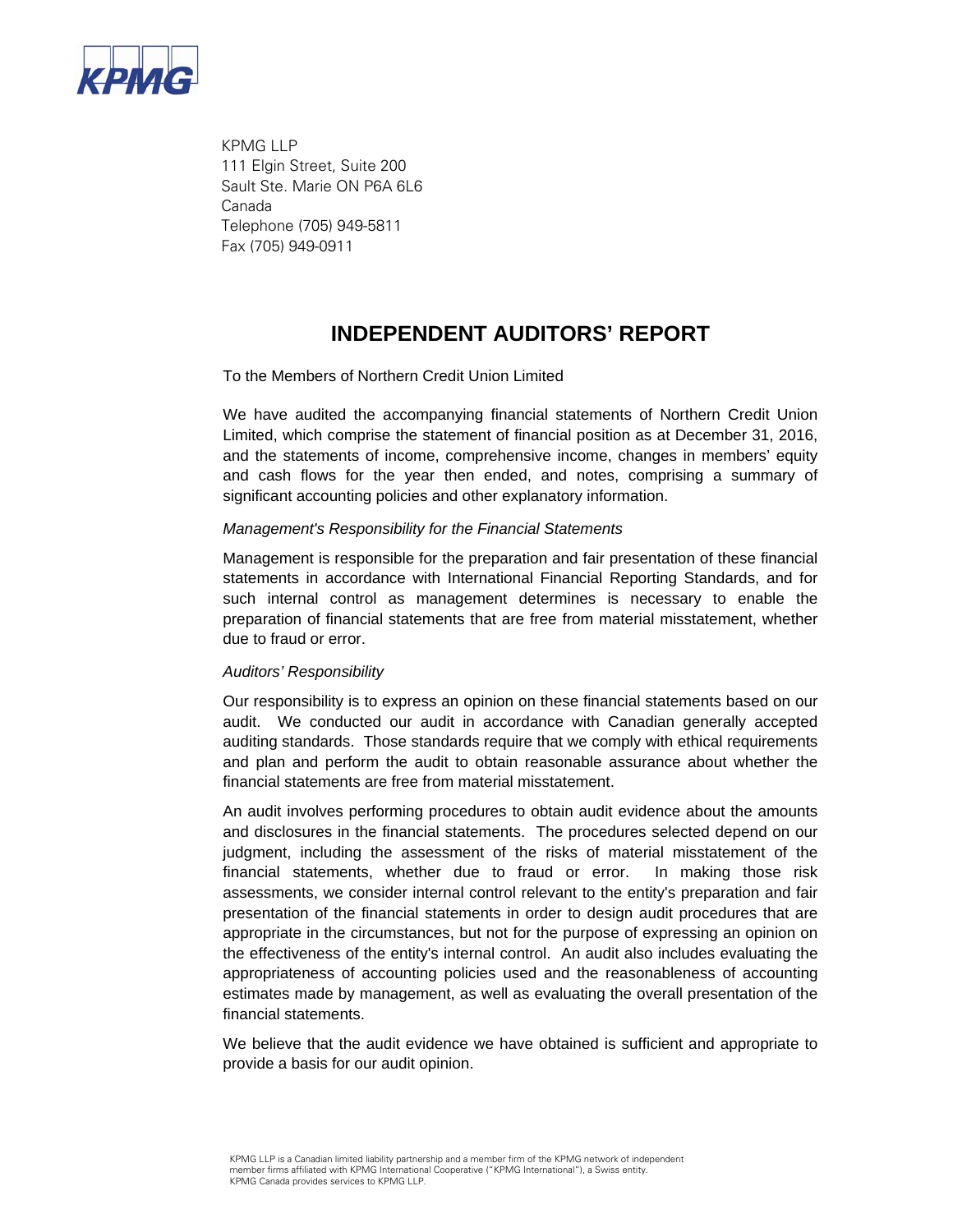

### *Opinion*

In our opinion, the financial statements present fairly, in all material respects, the financial position of Northern Credit Union Limited as at December 31, 2016 and its financial performance and its cash flows for the year then ended in accordance with International Financial Reporting Standards.

 $KPMG$  14 $P$ 

Chartered Professional Accountants, Licensed Public Accountants

February 22, 2017 Sault Ste. Marie, Canada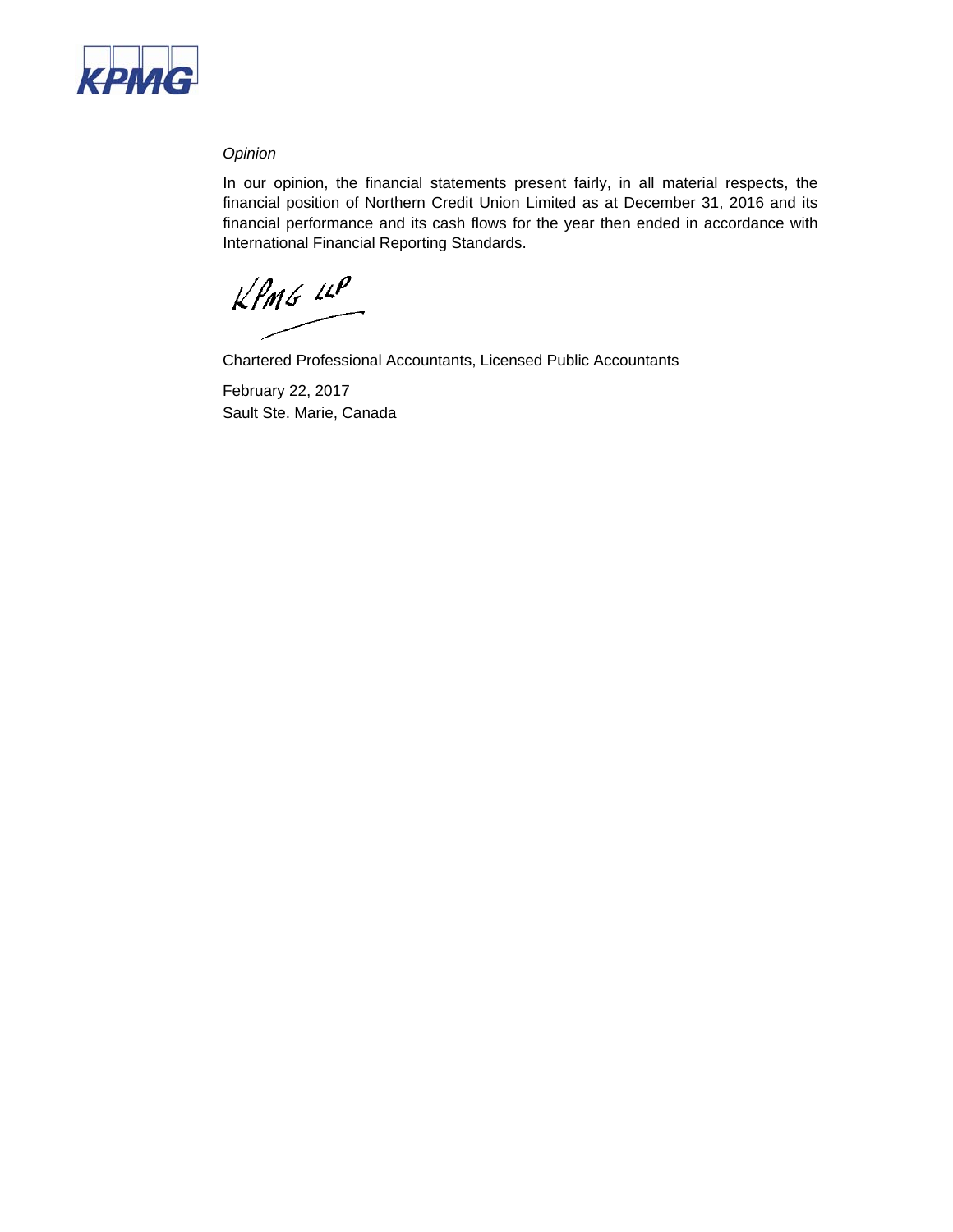Statement of Financial Position

December 31, 2016, with comparative information for 2015

|                                                                                                                                                                                                                                                               | 2016                                                                                    | 2015                                                                                  |
|---------------------------------------------------------------------------------------------------------------------------------------------------------------------------------------------------------------------------------------------------------------|-----------------------------------------------------------------------------------------|---------------------------------------------------------------------------------------|
|                                                                                                                                                                                                                                                               |                                                                                         |                                                                                       |
| <b>Assets</b>                                                                                                                                                                                                                                                 |                                                                                         |                                                                                       |
| Cash and cash equivalents (note 7)<br>Investments (note 9)<br>Other assets (note 10)<br>Loans to members (notes 5 and 6)<br>Property and equipment (note 11)<br>Intangible assets (note 11)                                                                   | \$<br>15,813,076<br>80,993,642<br>2,142,540<br>1,071,714,069<br>18,899,083<br>1,848,576 | \$<br>28,773,709<br>80,095,434<br>2,719,687<br>891,963,798<br>19,371,769<br>1,836,731 |
| <b>Total assets</b>                                                                                                                                                                                                                                           | \$1,191,410,986                                                                         | \$1,024,761,128                                                                       |
| Liabilities and Members' Equity                                                                                                                                                                                                                               |                                                                                         |                                                                                       |
| Members' deposits (note 12)<br>Accounts payable and accrued liabilities<br>Short-term borrowings (note 13)<br>Securitized liabilities (note 8)<br>Liabilities qualifying as regulatory capital:<br>Share capital (note 14)<br>Deferred income taxes (note 17) | \$<br>966,764,014<br>6,474,479<br>25,000,000<br>104,687,705<br>32,156,651<br>951,000    | \$863,875,886<br>5,801,284<br>71,091,745<br>30,780,821<br>947,000                     |
| <b>Total liabilities</b>                                                                                                                                                                                                                                      | 1,136,033,849                                                                           | 972,496,736                                                                           |
| Members' equity:<br>Contributed surplus<br>Retained earnings<br>Accumulated other comprehensive income                                                                                                                                                        | 19,133,535<br>34,964,387<br>1,279,215                                                   | 17,802,856<br>32,975,321<br>1,486,215                                                 |
| Total members' equity                                                                                                                                                                                                                                         | 55,377,137                                                                              | 52,264,392                                                                            |
| Commitments and contingencies (note 16)                                                                                                                                                                                                                       |                                                                                         |                                                                                       |
| Total liabilities and members' equity                                                                                                                                                                                                                         | \$1,191,410,986                                                                         | \$1,024,761,128                                                                       |

See accompanying notes to financial statements.

On behalf of the Board:

 $\frac{1}{2}$   $\frac{1}{2}$   $\frac{1}{2}$   $\frac{1}{2}$   $\frac{1}{2}$   $\frac{1}{2}$   $\frac{1}{2}$   $\frac{1}{2}$   $\frac{1}{2}$   $\frac{1}{2}$   $\frac{1}{2}$   $\frac{1}{2}$   $\frac{1}{2}$   $\frac{1}{2}$   $\frac{1}{2}$   $\frac{1}{2}$   $\frac{1}{2}$   $\frac{1}{2}$   $\frac{1}{2}$   $\frac{1}{2}$   $\frac{1}{2}$   $\frac{1}{2}$ 

1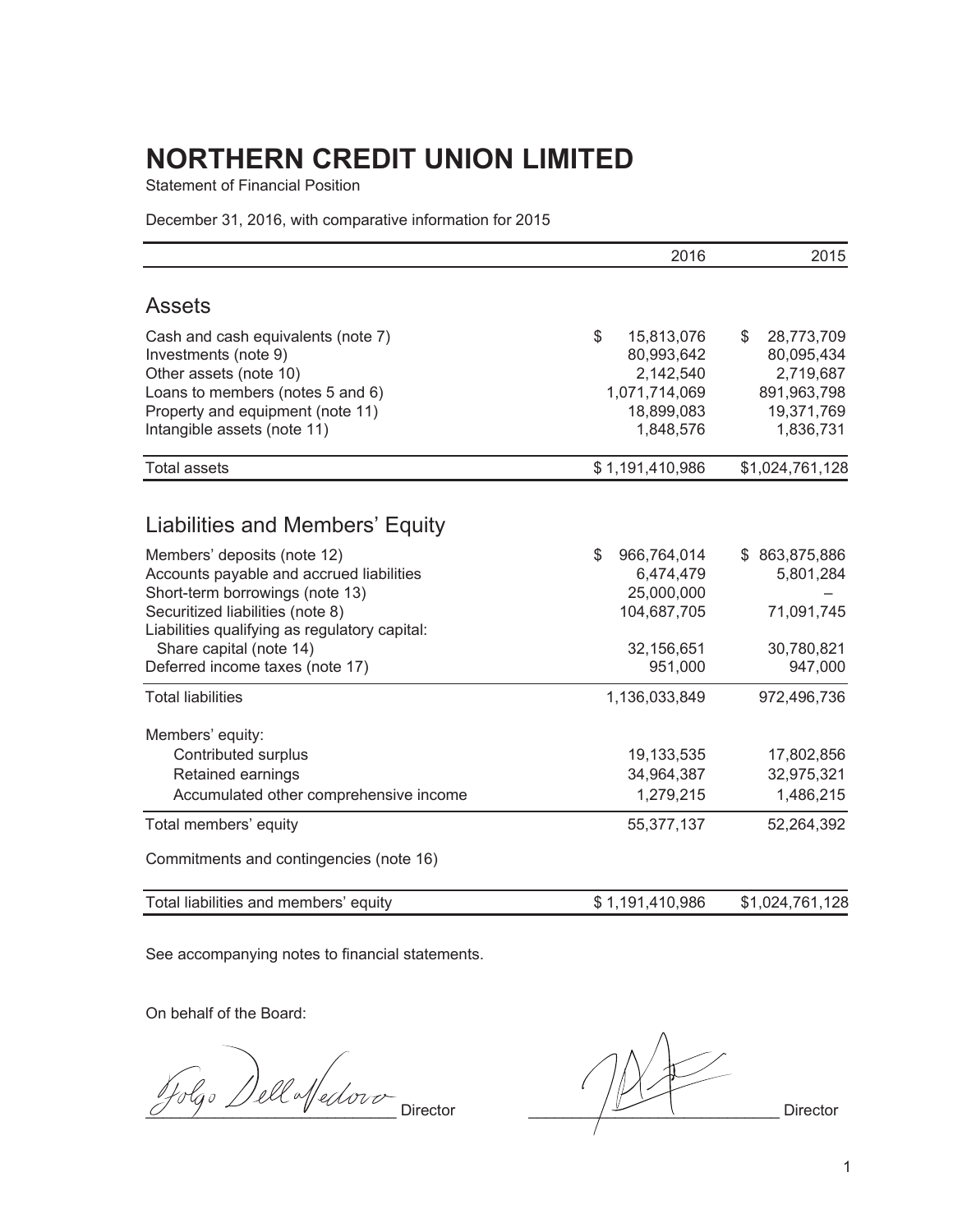Statement of Income

Year ended December 31, 2016, with comparative information for 2015

|                                                        | 2016            | 2015             |
|--------------------------------------------------------|-----------------|------------------|
| Revenue:                                               |                 |                  |
| Interest - residential mortgage loans                  | \$20,325,403    | 17,495,672<br>\$ |
| - personal loans                                       | 11, 161, 573    | 8,804,072        |
| - commercial loans                                     | 10,530,289      | 8,245,485        |
| Investment income                                      | 844,815         | 992,038          |
|                                                        | 42,862,080      | 35,537,267       |
| Cost of financing:<br>Interest - demand deposits       | 1,616,668       | 1,209,311        |
| - term deposits                                        | 4,546,867       | 3,470,935        |
| - registered savings plans                             | 4,299,391       | 3,514,532        |
| Distribution to members (note 14)                      | 834,784         | 873,140          |
| Interest on external borrowings                        | 1,929,126       | 1,358,633        |
|                                                        | 13,226,836      | 10,426,551       |
| Net interest income                                    | 29,635,244      | 25,110,716       |
|                                                        |                 |                  |
| Net impairment loss on loans (note 6)                  | 1,542,094       | 964,323          |
| Net interest income after provision for impaired loans | 28,093,150      | 24,146,393       |
| Non-interest revenue                                   | 11,052,899      | 8,929,396        |
|                                                        | 39,146,049      | 33,075,789       |
| Operating expenses:                                    |                 |                  |
| Salaries, wages and benefits                           | 18,012,827      | 15,239,251       |
| Board, delegate and committee                          | 623,531         | 546,251          |
| Data processing and clearing                           | 1,191,850       | 1,310,333        |
| General and administration                             | 10,830,850      | 8,467,555        |
| Insurance                                              | 911,929         | 778,334          |
| Occupancy                                              | 2,761,670       | 2,570,965        |
| Depreciation and amortization                          | 2,518,536       | 2,230,024        |
|                                                        | 36,851,193      | 31,142,713       |
| Operating income                                       | 2,294,856       | 1,933,076        |
| Unrealized gains (losses):                             |                 |                  |
| Unrealized losses on interest rate swaps               | (26, 015)       | (107, 010)       |
| Unrealized gains on investments (note 9)               | 44,544          | 110,444          |
| Income before income taxes                             | 2,313,385       | 1,936,510        |
| Income taxes (note 17):                                |                 |                  |
| Current                                                | 330,319         | 495,887          |
| Deferred recovery                                      | (6,000)         | (234, 400)       |
|                                                        | 324,319         | 261,487          |
| Net income                                             | \$<br>1,989,066 | \$<br>1,675,023  |

See accompanying notes to financial statements.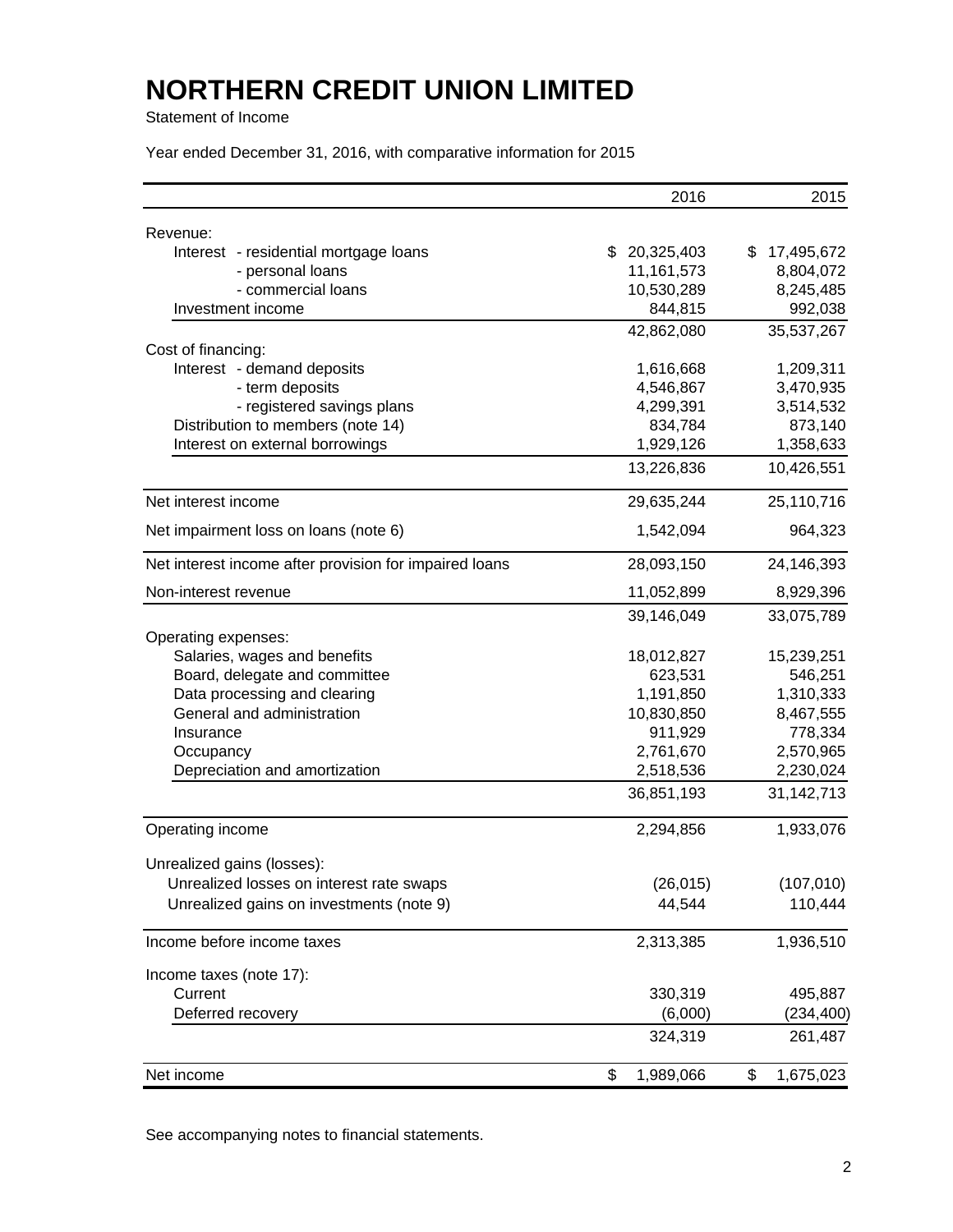Statement of Comprehensive Income

Year ended December 31, 2016, with comparative information for 2015

|                                                                                                                                                                                                                     | 2016           | 2015           |
|---------------------------------------------------------------------------------------------------------------------------------------------------------------------------------------------------------------------|----------------|----------------|
| Net income                                                                                                                                                                                                          | S<br>1,989,066 | 1,675,023<br>S |
| Other comprehensive income, net of income taxes:<br>Items that will never be reclassified to profit or loss:<br>Defined benefit plan actuarial (losses) gains net of<br>income tax of (\$74,000) (2015 - \$395,000) | (207,000)      | 1,094,500      |
| Comprehensive income                                                                                                                                                                                                | 1,782,066      | 2,769,523      |

Statement of Changes in Members' Equity

Year ended December 31, 2016, with comparative information for 2015

|                                                           | 2016         | 2015            |
|-----------------------------------------------------------|--------------|-----------------|
|                                                           |              |                 |
| Contributed surplus:                                      |              |                 |
| Balance, beginning of year                                | \$17,802,856 | 8,892,785<br>S. |
| Acquisition of Espanola and District                      |              |                 |
| Credit Union Limited (note 23)                            | 1,330,679    |                 |
| Acquisition of Saugeen Community                          |              |                 |
| Credit Union Limited (note 24)                            |              | 8,910,071       |
| Balance, end of year                                      | 19,133,535   | 17,802,856      |
| Retained earnings:                                        |              |                 |
| Balance, beginning of year                                | 32,975,321   | 31,300,298      |
| Net income                                                | 1,989,066    | 1,675,023       |
| Balance, end of year                                      | 34,964,387   | 32,975,321      |
| Accumulated other comprehensive income (loss):            |              |                 |
| Representing the fair value reserve:                      |              |                 |
| Balance, beginning of year                                | 1,486,215    | 391,715         |
| Defined benefit plan actuarial (losses) gains, net of tax | (207,000)    | 1,094,500       |
| Balance, end of year                                      | 1,279,215    | 1,486,215       |
| Members' equity, end of year                              | \$55,377,137 | \$52,264,392    |

See accompanying notes to financial statements.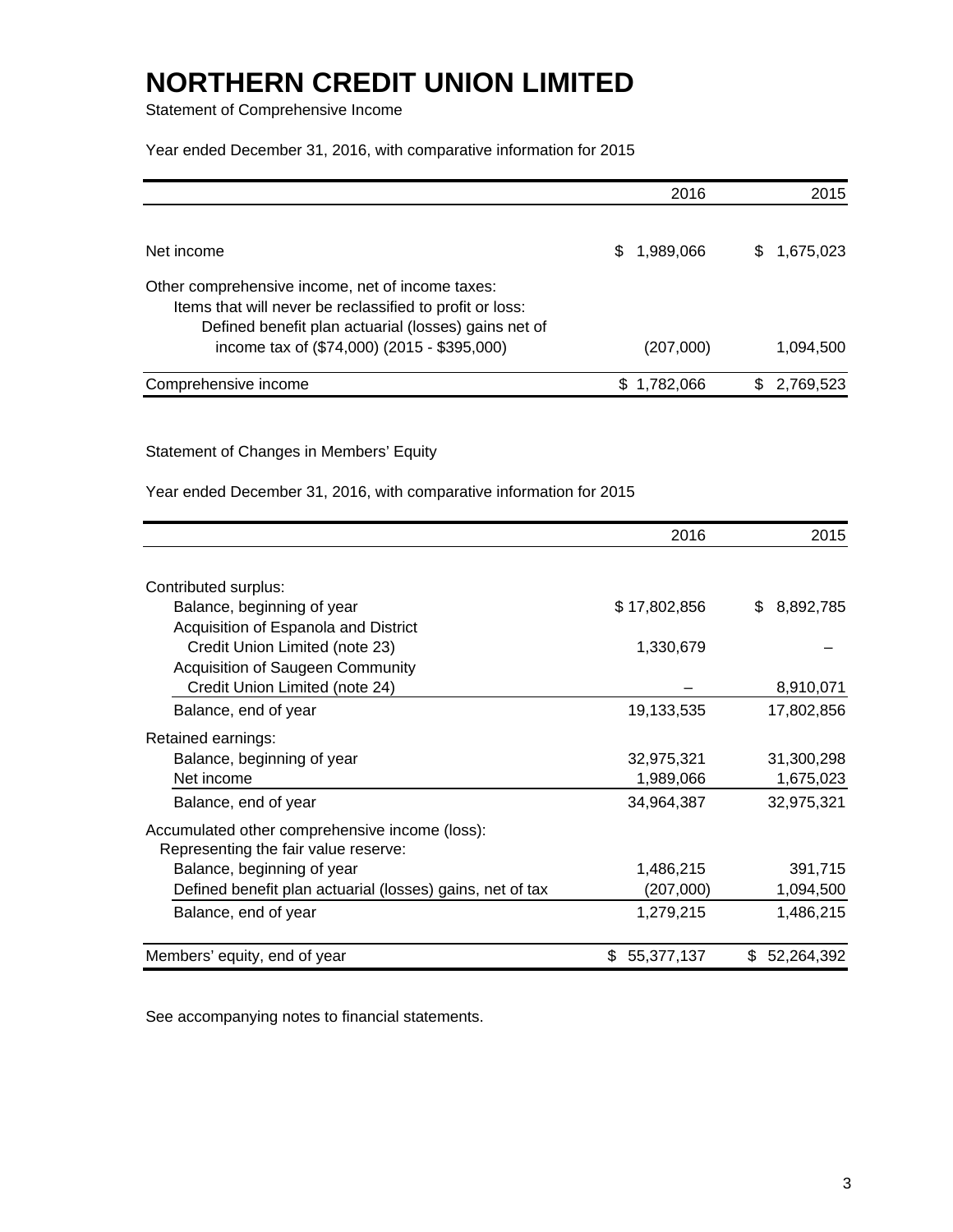Statement of Cash Flows

Year ended December 31, 2016, with comparative information for 2015

|                                                                                 | 2016            | 2015             |
|---------------------------------------------------------------------------------|-----------------|------------------|
| Cash flows from operating activities:                                           |                 |                  |
| Net income                                                                      | \$<br>1,989,066 | \$<br>1,675,023  |
| Adjustments for:                                                                |                 |                  |
| Change in non-cash items:                                                       |                 |                  |
| Net interest income                                                             | (29, 635, 244)  | (25, 110, 716)   |
| Provision for impaired loans                                                    | 1,542,094       | 964,323          |
| Provision for income tax                                                        | 324,319         | 261,487          |
| Depreciation and amortization                                                   | 2,518,536       | 2,230,024        |
| Unrealized gains on investments                                                 | (44, 544)       | (110, 444)       |
| Unrealized losses on interest rate swaps                                        | 26,015          | 107,010          |
| Gain on disposal of property and equipment                                      |                 | (1,500)          |
| Changes in other assets:                                                        | (23, 279, 758)  | (19, 984, 793)   |
| Changes in other assets                                                         | 494,219         | (1, 126, 450)    |
| Changes in accounts payable and accrued liabilities                             | (72, 494)       | (186, 663)       |
|                                                                                 | 421,725         | (1,313,113)      |
| Changes in member activities (net):                                             |                 |                  |
| Changes in member loans                                                         | (142, 351, 139) | (180, 968, 062)  |
| Changes in member deposits                                                      | 58,923,033      | 179,566,832      |
|                                                                                 | (83, 428, 106)  | (1,401,230)      |
| Cash flows related to interest, dividends and income taxes:                     |                 |                  |
| Interest received on member loans                                               | 41,895,852      | 34,302,653       |
| Interest received on investments                                                | 985,252         | 1,286,725        |
| Interest paid on member deposits                                                | (10,069,882)    | (7, 122, 913)    |
| Interest paid on external borrowings                                            | (1,929,126)     | (1,358,633)      |
| Dividends paid                                                                  | (834, 784)      | (873, 140)       |
| Income taxes paid                                                               | (647, 135)      | (166, 700)       |
|                                                                                 | 29,400,177      | 26,067,992       |
|                                                                                 | (76, 885, 962)  | 3,368,856        |
|                                                                                 |                 |                  |
| Cash flows from financing activities:                                           |                 |                  |
| Issuance of membership shares                                                   | 223,256         | 145,933          |
| Redemption of Class A patronage shares<br>Issuance of Class B investment shares | (48, 154)       | (56, 448)        |
| Proceeds (repayment) of Central 1 Credit Union Ioan                             | 1,200,727       | 127,394          |
|                                                                                 | 25,000,000      | (8,002,204)      |
| Proceeds from securitized loans                                                 | 33,595,960      | 27,993,392       |
|                                                                                 | 59,971,789      | 20,208,067       |
| Cash flows from investing activities:                                           |                 |                  |
| Purchase of investments                                                         | (532, 792)      | (23, 488, 955)   |
| Additions to intangible assets                                                  | (478, 113)      | (457, 862)       |
| Additions to property and equipment                                             | (1,094,116)     | (2,633,900)      |
| Disposal of property and equipment                                              | 47,714          | 2,825            |
| Net cash inflow from purchase of Espanola and District                          |                 |                  |
| Credit Union Limited (note 23)                                                  | 6,010,847       |                  |
| Net cash inflow from purchase of Saugeen Community                              |                 |                  |
| Credit Union Limited (note 24)                                                  |                 | 9,839,978        |
|                                                                                 | 3,953,540       | (16, 737, 914)   |
| Net (decrease) increase in cash and cash equivalents                            | (12,960,633)    | 6,839,009        |
| Cash and cash equivalents, beginning of year                                    | 28,773,709      | 21,934,700       |
| Cash and cash equivalents, end of year                                          | 15,813,076<br>S | \$<br>28,773,709 |

See accompanying notes to financial statements.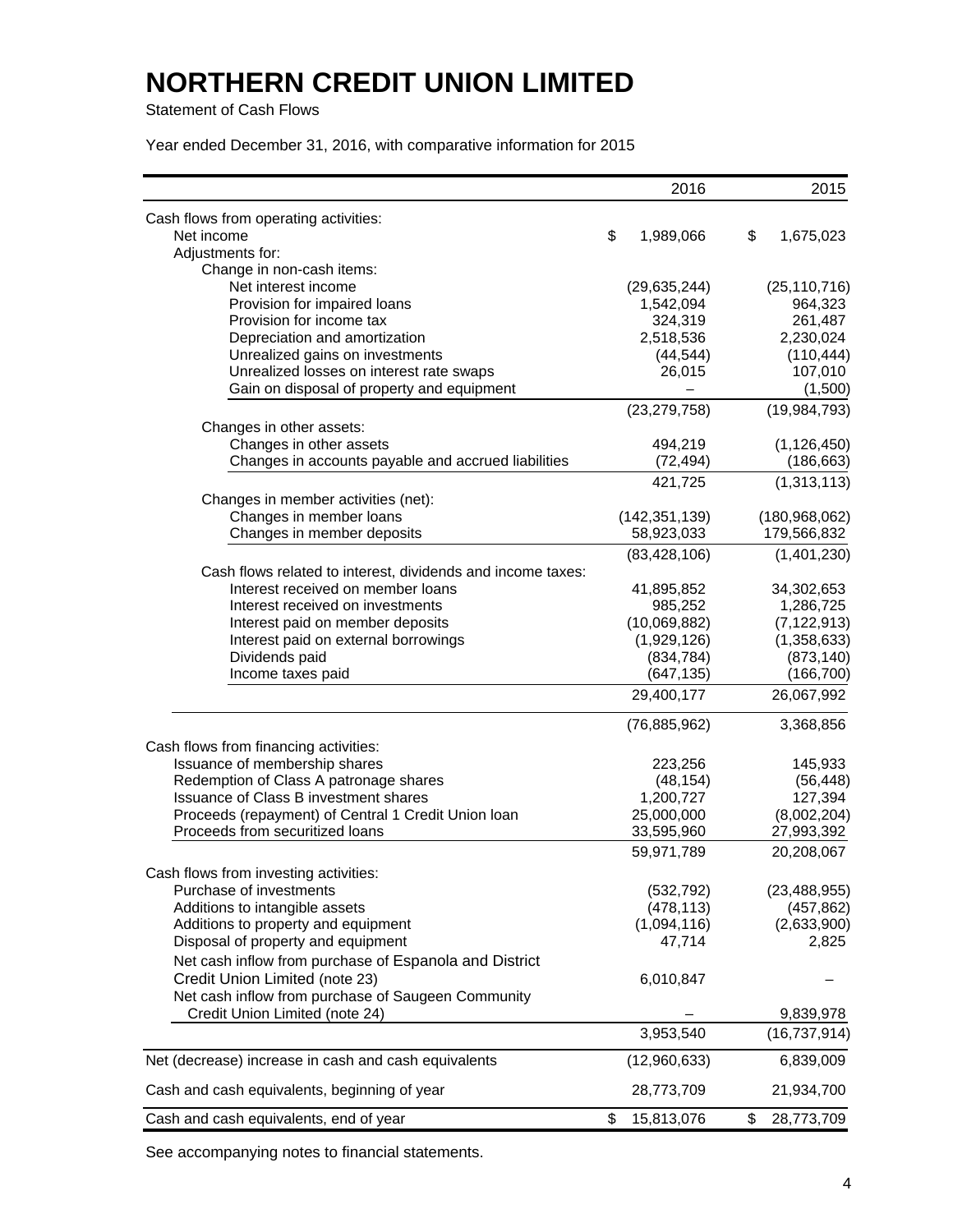Notes to Financial Statements

Year ended December 31, 2016

### **1. Reporting entity:**

Northern Credit Union Limited (the "Credit Union"), was incorporated under the laws of Ontario and operates in compliance with the Credit Union ("Unions") and Caisse Populaires ("Caisses") Act of Ontario (the "Act"). The Credit Union is a member of the Deposit Insurance Corporation of Ontario ("DICO") and of the Central 1 Credit Union ("Central 1"). The Credit Union is domiciled in Canada. The address of the Credit Union's registered office is 280 McNabb Street, Sault Ste. Marie, Ontario. The Credit Union is primarily involved in corporate and retail banking.

### **2. Basis of preparation:**

(a) Statement of compliance:

These financial statements have been prepared in accordance with International Financial Reporting Standards (IFRS) as issued by the International Accounting Standards Board (the IASB).

These financial statements have been authorized for issue by the Board of Directors on February 22, 2017.

(b) Functional and presentation currency:

The Credit Union's functional and presentation currency is the Canadian dollar. The financial statements are presented in Canadian dollars.

(c) Use of estimates and judgments:

The preparation of financial statements in compliance with IFRS requires management to make certain critical accounting estimates. It also requires management to exercise judgment in applying the Credit Union's accounting policies. The areas involving a higher degree of judgment or complexity, or areas where assumptions and estimates are significant to the financial statements are disclosed in note 4.

#### **3. Significant accounting policies:**

The accounting policies set out below have been applied consistently to all periods presented in these financial statements.

(a) Loans receivable from members:

Loans are initially measured at fair value plus incremental direct transaction costs less loan fees received and subsequently remeasured at their amortized cost using the effective interest method. Loans receivable from members are reported net of an allowance for credit losses.

(i) Loan interest:

 Interest income from loans is recorded on the effective yield basis. Accrued but uncollected interest is provided for when loans are determined to be impaired.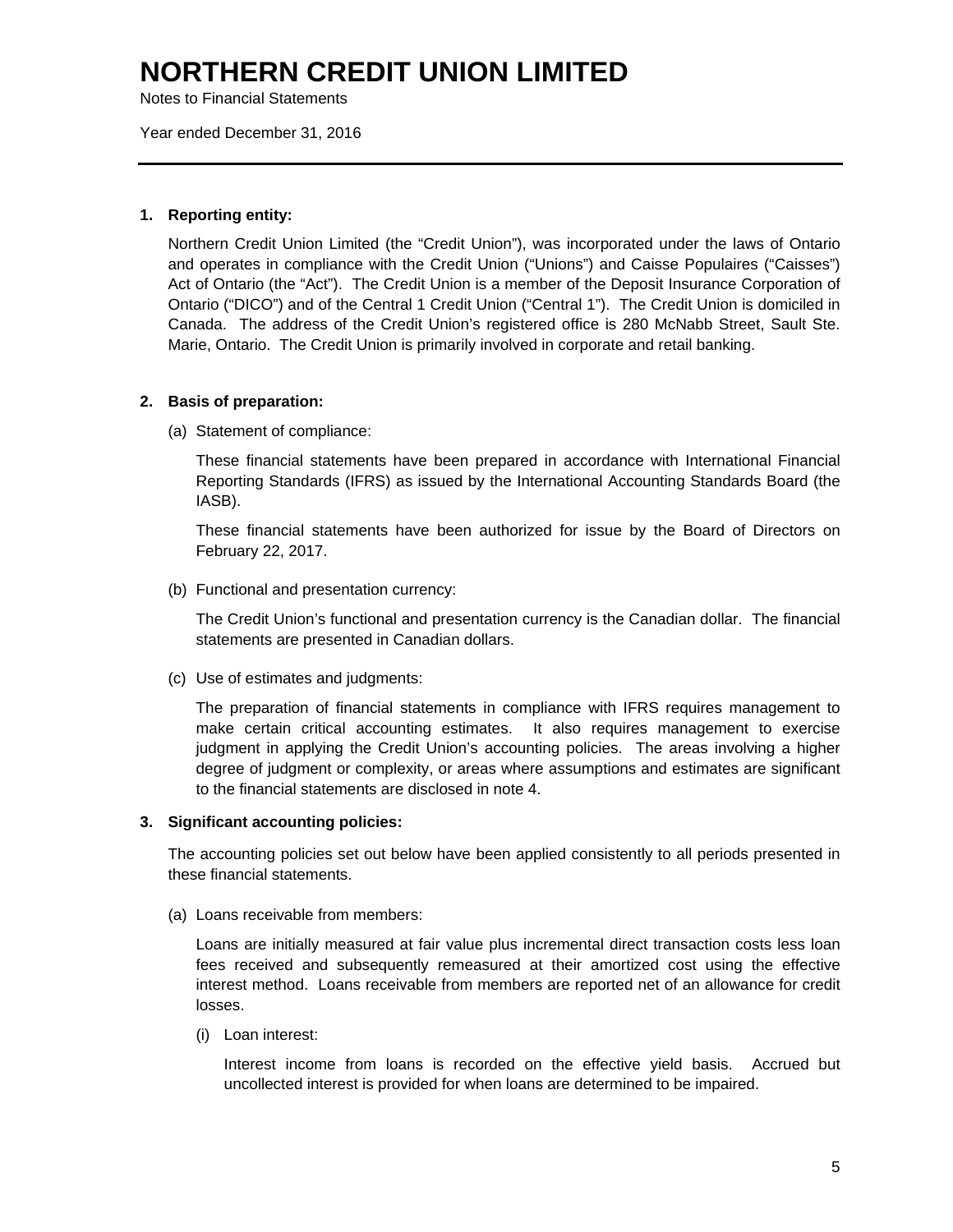Notes to Financial Statements

Year ended December 31, 2016

### **3. Significant accounting policies (continued):**

- (a) Loans receivable from members (continued):
	- (ii) Provision for credit losses:

 The Credit Union maintains a provision for credit losses, which, in management's opinion, is considered adequate to provide for credit-related losses.

 The Credit Union considers evidence of impairment for loans receivable at both a specific asset and collective level. All individually significant receivables are assessed for specific impairment. All individually significant receivables found not to be specifically impaired are then collectively assessed for any impairment that has been incurred but not yet identified. Receivables that are not individually significant are collectively assessed for impairment by grouping together receivables with similar risk characteristics.

 In assessing collective impairment the Credit Union uses historical trends of the probability of default, timing of recoveries and the amount of loss incurred, adjusted for management's judgment as to whether current economic and credit conditions are such that the actual losses are likely to be greater or less than suggested by historical trends.

 An impairment loss in respect of a financial asset measured at amortized cost is calculated as the difference between its carrying amount and the present value of the estimated future cash flows discounted at the asset's original effective interest rate. Losses are recognized in profit or loss and reflected in an allowance account against receivables. Interest on the impaired asset continues to be recognized through the unwinding of the discount. When a subsequent event causes the amount of impairment loss to decrease, the decrease in impairment loss is reversed through profit or loss.

(b) Interest income and expense:

 Interest income and expense are recognized in the statement of income using the effective interest method. The effective interest rate is the rate that exactly discounts the estimated future cash payments and receipts through the expected life of the financial asset or liability to its fair value at inception. The effective interest rate is established on initial recognition of the financial asset or liability and is not revised subsequently.

 The calculation of the effective interest rate includes all fees and points paid or received and transaction costs and discounts or premiums that are an integral part of the effective interest rate. Transaction costs include incremental costs that are directly attributable to the acquisition or issue of a financial asset or liability.

(c) Non-interest revenue:

Fees and commission income and expense that are integral to the effective interest rate on a financial asset or liability are included in the measurement of the effective interest rate.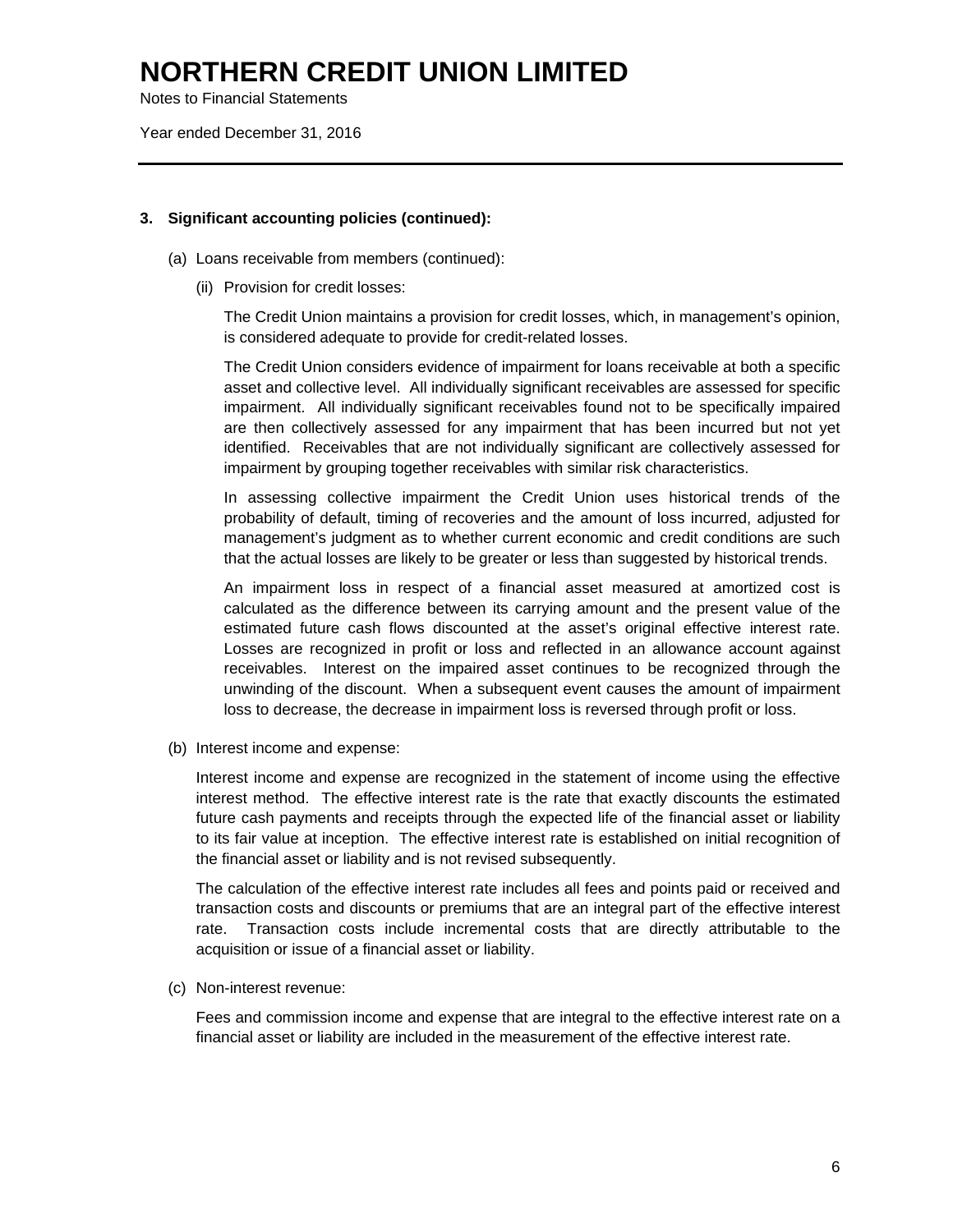Notes to Financial Statements

Year ended December 31, 2016

#### **3. Significant accounting policies (continued):**

(c) Non-interest revenue (continued):

Other fees and commission income, including account servicing fees, investment management fees, sales commission, placement fees and syndication fees, are recognized as the related services are performed. When a loan commitment is not expected to result in the draw-down of a loan, the related loan commitment fees are recognized on a straight-line basis over the commitment period.

Other fees and commission expense relate mainly to transaction and service fees, which are expensed as the services are received.

Net income from other financial instruments designated at fair value through profit or loss relates to non-trading derivatives held for risk management purposes that do not form part of qualifying hedge relationships and financial assets and liabilities so designated, and includes all realized and unrealized fair value changes, interest, dividends and foreign exchange differences.

Dividend income is recognized when the right to receive income is established. Usually this is the ex-dividend date for equity securities. Dividends are reflected as a component of net trading income, net income from other financial instruments at fair value through profit or loss or other operating income based on the underlying classification of the equity investment.

(d) Cash and cash equivalents:

Cash and cash equivalents includes cash on hand, current accounts, cheques and other items in transit. Given their short-term nature, the carrying value of cash and cash equivalents equals fair value.

(e) Financial instruments - non-derivative financial instruments:

 The Credit Union initially recognizes loans and receivables and deposits on the date that they are originated. All other financial assets (including assets designated at fair value through profit or loss) are recognized initially on the trade date at which the Credit Union becomes a party to the contractual provisions of the instrument.

The Credit Union derecognizes a financial asset when the contractual rights to the cash flows from the asset expire, or it transfers the rights to receive the contractual cash flows on the financial asset in a transaction in which substantially all the risks and rewards of ownership of the financial asset are transferred. Any interest in transferred financial assets that is created or retained by the Credit Union is recognized as a separate asset or liability.

The Credit Union has the following non-derivative financial assets: financial assets at fair value through profit or loss, held-to-maturity financial assets, loans and receivables and available-for-sale financial assets.

 Non-derivative financial instruments comprise cash and cash equivalents, investments, loans to members, members' deposits, accounts payable and accrued liabilities and liabilities qualifying as regulatory capital.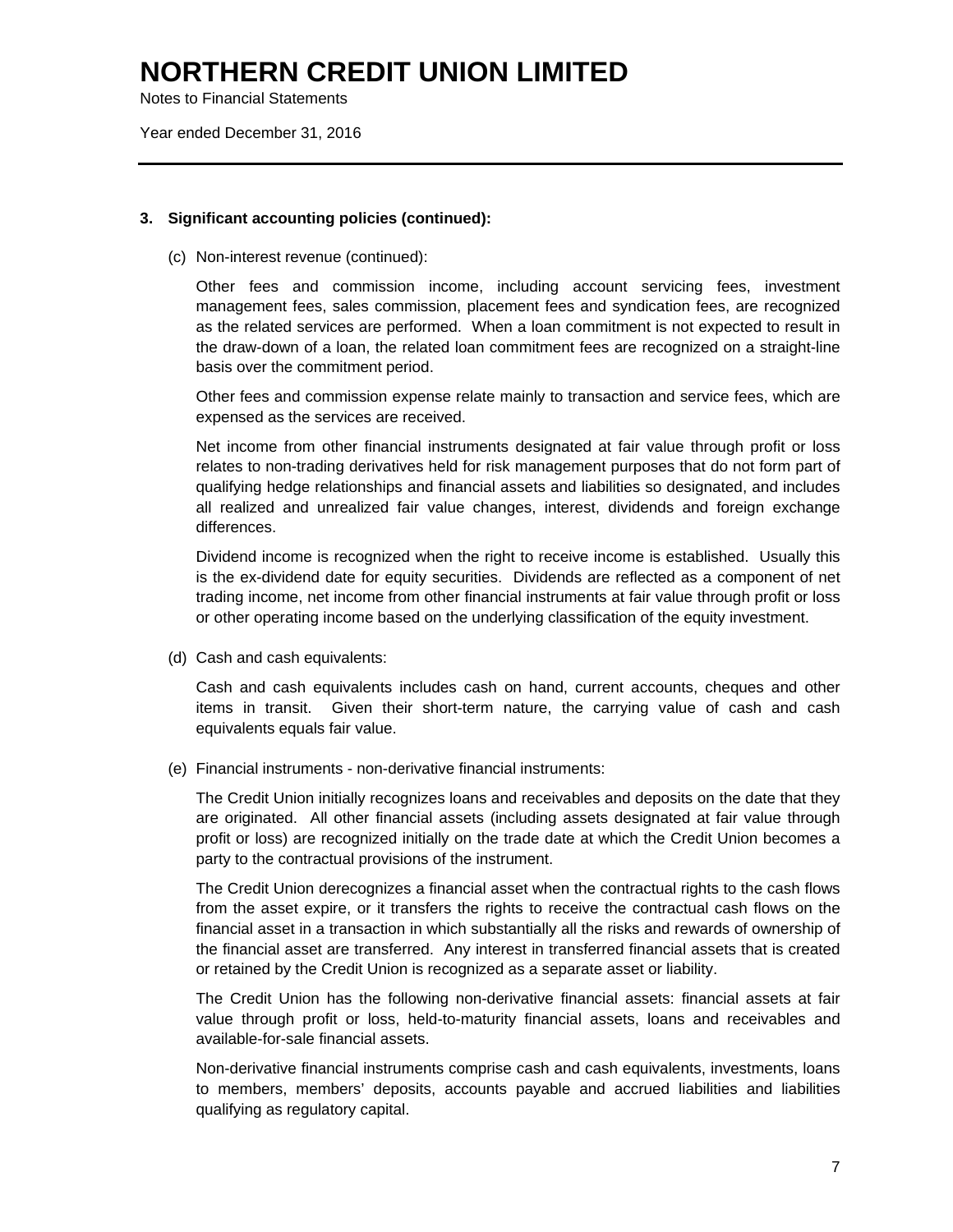Notes to Financial Statements

Year ended December 31, 2016

### **3. Significant accounting policies (continued):**

(e) Financial instruments - non-derivative financial instruments (continued):

### *Fair value through profit and loss*:

 Financial assets and liabilities designated as fair value through profit and loss ("FVTPL") are financial instruments either classified as held for trading ("HFT") or are managed and evaluated on a fair value basis in accordance with a documented risk management strategy. HFT financial assets and liabilities are acquired or incurred principally for resale, generally within a short period of time.

 FVTPL financial assets and liabilities are measured at fair value at each reporting date. Gains and losses realized on disposal together with dividends and interest earned on these instruments are reported in interest and investment income. Unrealized gains and losses from market fluctuations are reported separately in the statement of income. There are regulatory restrictions imposed by the Financial Services Commission of Ontario on the use of this designation including that loan financial assets are precluded from being designated at FVTPL and that the fair value designated financial instruments are managed on a fair value basis.

### *Offsetting*:

Financial assets and liabilities are offset and the net amount presented in the statement of financial position when, and only when, the Credit Union has the legal right to set off the recognized amounts and it intends either to settle on a net basis or to realized the asset and settle the liability simultaneously.

Income and expenses are presented on a net basis only when permitted under IFRSs, or for gains and losses arising from a group of similar transactions such as the Credit Union's trading activities.

#### *Held to maturity:*

Held to maturity financial assets are non-derivative financial assets with fixed or determinable payments and a fixed maturity, other than loans and receivables that the Credit Union has the positive intention and ability to hold to maturity. These financial assets are initially recognized at fair value including direct and incremental transaction costs. They are subsequently accounted for at amortized cost using the effective interest rate method.

#### *Available for sale:*

 Available-for-sale financial assets are non-derivative financial assets that are designated as available-for-sale and that are not classified in any of the previous categories. The Credit Union's investments in equity securities and certain debt securities are classified as available-for-sale financial assets. Subsequent to initial recognition, they are measured at fair value and changes therein, other than impairment losses (see note 3(a) (ii)), are recognized in other comprehensive income and presented within equity in the fair value reserve. When an investment is derecognized, the cumulative gain or loss in other comprehensive income is transferred to profit or loss.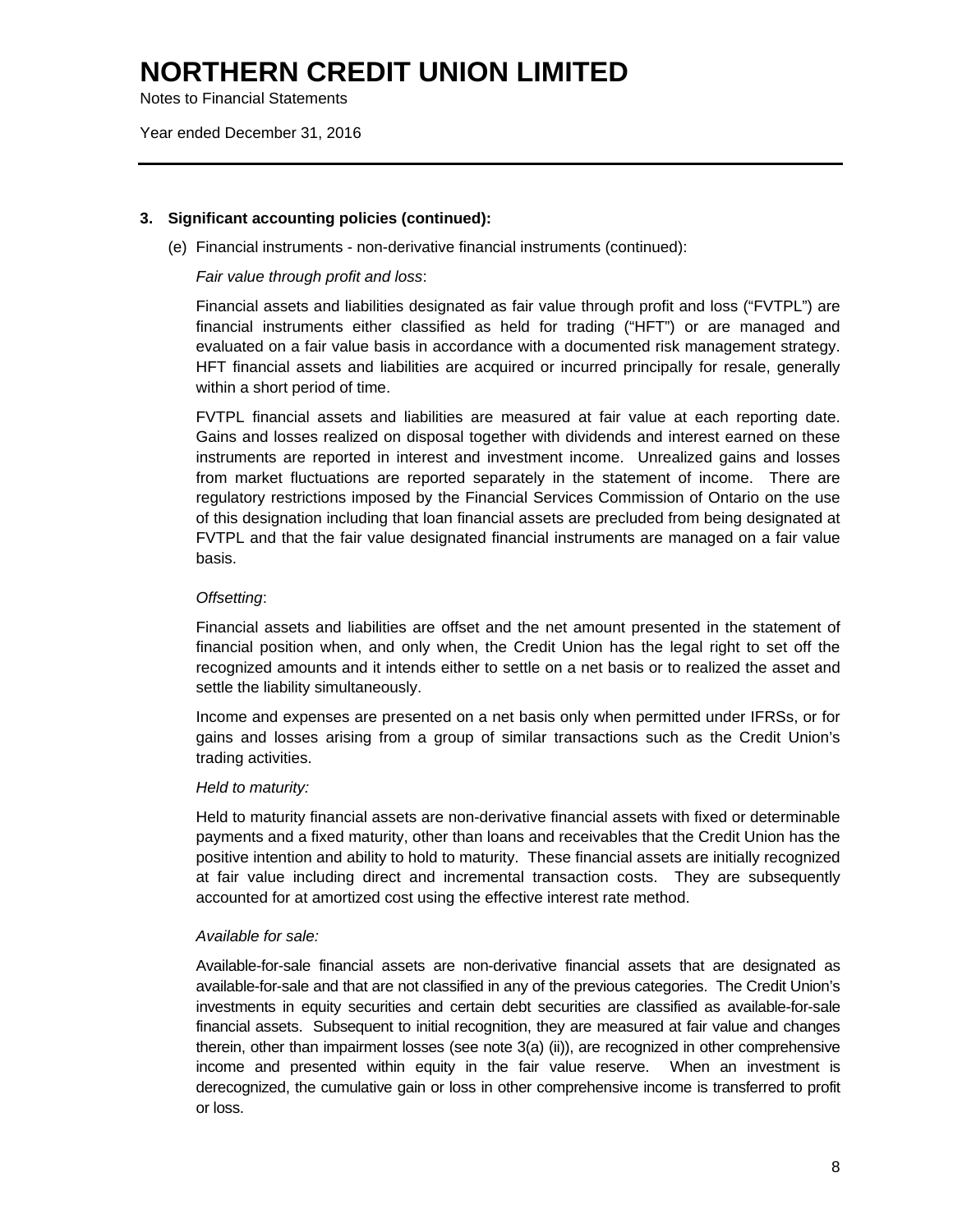Notes to Financial Statements

Year ended December 31, 2016

### **3. Significant accounting policies (continued):**

(e) Financial instruments – non-derivative financial instruments (continued):

#### *Loans and receivables:*

Loans and receivables are financial assets with fixed or determinable payments that are not quoted in an active market. Such assets are recognized initially at fair value plus any directly attributable transaction costs. Subsequent to initial recognition, loans and receivables are measured at amortized cost using the effective interest method, less any impairment losses.

Loans and receivables comprise trade and other receivables.

### *Other liabilities:*

 The Credit Union has designated all financial liabilities with the exception of derivatives as Other Liabilities. Financial liabilities designated as Other Liabilities are recorded at amortized cost. Interest incurred on these liabilities is included in interest expense. Transaction costs related to Other Liabilities are capitalized and then amortized over the life of the instrument using the effective interest method.

Financial liabilities classified as Other Liabilities are subsequently measured at amortized cost. Financial liabilities are initially recognized on the trade date the Credit Union becomes party to the contractual provision of the instrument. The Credit Union derecognizes a financial liability when its contractual obligations are discharged, cancelled or expire.

(f) Financial instruments - derivative financial instruments:

 Derivative financial instruments are financial contracts that require or provide an option to exchange cash flows or payments determined by applying certain rates, indices or changes therein to notional contract amounts. The Credit Union periodically enters into derivative contracts to manage financial risks associated with movements in interest rates and other financial indices such as interest rate swaps and equity swap agreements. The Credit Union's policy is not to utilize derivative financial instruments for trading or speculative purposes.

Derivative financial instruments are recorded on the statement of financial position at fair value, including those derivatives that are embedded in financial or non-financial contracts that are closely related to the host contracts. Changes in the fair value of those derivative instruments are recognized in net income for the year. The Credit Union does not apply hedge accounting on its derivative portfolio.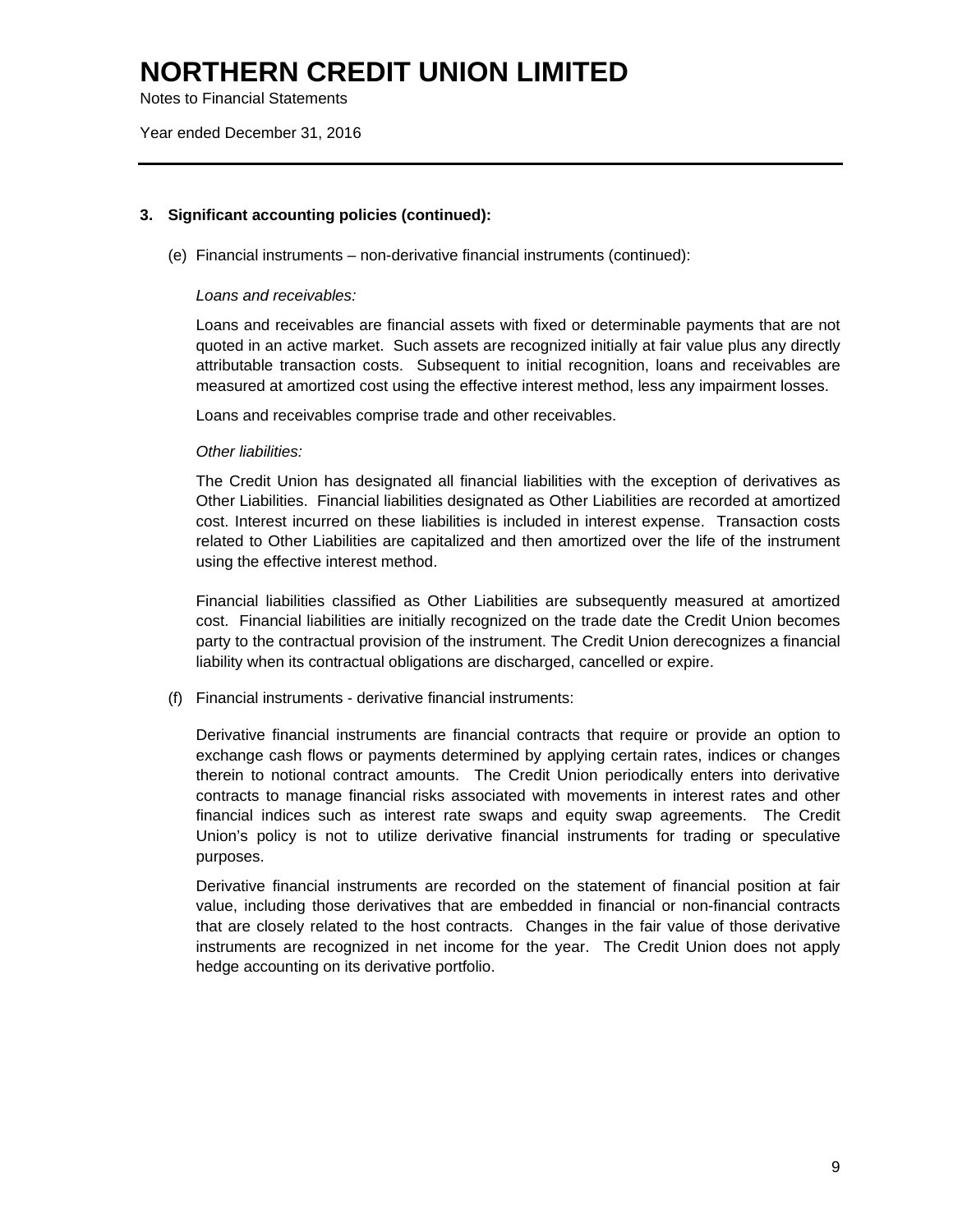Notes to Financial Statements

Year ended December 31, 2016

### **3. Significant accounting policies (continued):**

(g) Financial instruments – derecognition:

The Credit Union securitizes residential mortgages by legally selling them to funding partners. Securitized residential mortgages do not meet derecognition requirements under IAS 39 Financial Instruments: Recognition and Measurement as substantially all of the risks and rewards of the loans are held with the Credit Union. As a result, these loans are reported on the Statement of Financial Position and the securitization is reflected as a financing transaction and the related liability is initially recorded at fair value and subsequently measured at amortized costs, using the effective interest rate method.

(h) Investments:

 Investments are recorded at fair value unless the investment is designated as Loans and Receivables. Any gains and losses on disposal of investments are recorded in the year they occur and are included in other investment income in the Statement of Income. Classification of investment instruments is outlined in note 19.

(i) Other assets:

 Included in other assets are costs incurred in equity swap agreement hedge premiums and prepaid software maintenance costs. Hedge premiums are recorded as expense using the effective interest rate method over the term of the agreement.

(j) Intangible assets:

Computer software that is not an integral part of other property and equipment is accounted for as intangible assets. Computer software is stated at cost less accumulated amortization and is presented as part of property and equipment on the statement of financial position. Amortization of computer software is calculated by applying the straight-line method at rates based on estimated useful lives between 3 and 10 years.

(k) Property and equipment:

 Property and equipment is stated at cost less accumulated depreciation and accumulated impairment losses. Depreciation is provided on the straight-line basis over the estimated useful lives of the assets as follows:

| Buildings and improvements               | 5 to 50 years |
|------------------------------------------|---------------|
| Parking areas                            | 3 to 10 years |
| Furniture, office and computer equipment | 3 to 20 years |
| Automated banking machines               | 5 to 10 years |
| Leasehold improvements                   | 5 to 15 years |
|                                          |               |

Depreciation methods, useful lives and residual values are reviewed annually and adjusted if necessary.

(l) Revenue recognition:

Loan interest and revenue is recognized on the effective yield basis.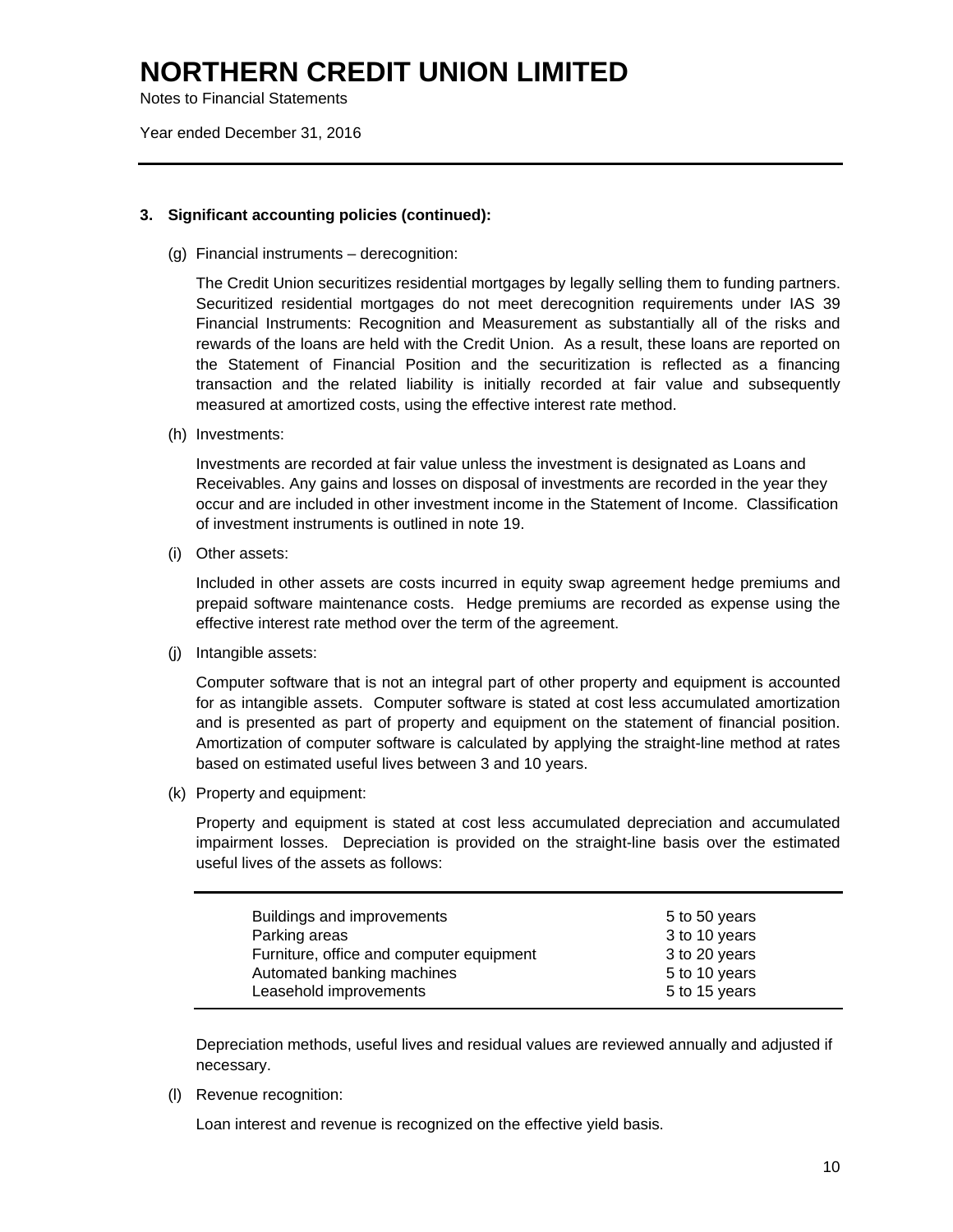Notes to Financial Statements

Year ended December 31, 2016

#### **3. Significant accounting policies (continued):**

(m) Impairment of non-financial assets:

Non-financial assets are subject to impairment tests whenever events or changes in circumstances indicate that their carrying amount may not be recoverable. Where the carrying value of an asset exceeds its recoverable amount, which is the higher of value in use and fair value less costs to sell, the asset is written down accordingly.

Where it is not possible to estimate the recoverable amount of an individual asset, the impairment test is carried out on the asset's cash-generating unit, which is the lowest group of assets in which the asset belongs for which there are separately identifiable cash flows. The Credit Union has 30 cash-generating units. Impairment charges are included in net income.

(n) Income taxes:

 Income tax expense comprises current and deferred tax. Current tax and deferred tax are recognized in net income except to the extent that it relates to a business combination, or items recognized directly in equity or in other comprehensive income.

 Current income taxes are recognized for the estimated income taxes payable or receivable on taxable income or loss for the current year and any adjustment to income taxes payable in respect of previous years. Current income taxes are measured at the amount expected to be recovered from or paid to the taxation authorities. This amount is determined using tax rates and tax laws that have been enacted or substantively enacted by the reporting date.

 Deferred tax assets and liabilities are recognized where the carrying amount of an asset or liability differs from its tax base, except for taxable temporary differences arising on the initial recognition of goodwill and temporary differences arising on the initial recognition of an asset or liability in a transaction that is not a business combination and at the time of the transaction affects neither accounting or taxable profit or loss.

 Recognition of deferred tax assets for unused tax (losses), tax credits and deductible temporary differences is restricted to those instances where it is probable that future taxable profit will be available which allow the deferred tax asset to be utilized. Deferred tax assets are reviewed at each reporting date and are reduced to the extent that it is no longer probable that the related tax benefit will be realized.

 The amount of the deferred tax asset or liability is measured at the amount expected to be recovered from or paid to the taxation authorities. This amount is determined using tax rates and tax laws that have been enacted or substantively enacted by the reporting date and are expected to apply when the liabilities / (assets) are settled / (recovered).

Deferred tax assets and liabilities are offset if there is a legally enforceable right to offset current tax liabilities and assets, and they relate to income taxes levied by the same tax authority on the same taxable entity, or on different tax entities, but they intend to settle current tax liabilities and assets on a net basis or their tax assets and liabilities will be realized simultaneously.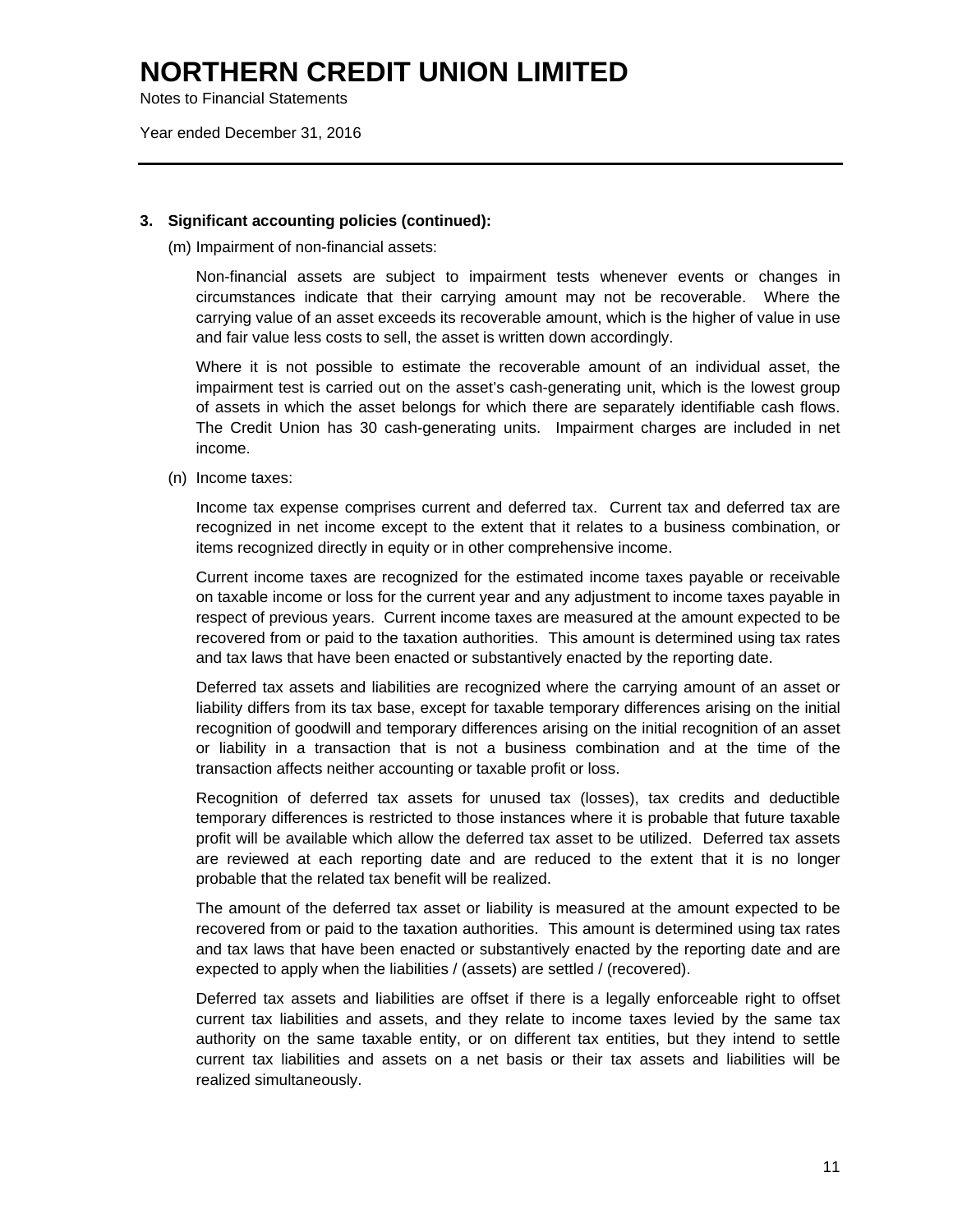Notes to Financial Statements

Year ended December 31, 2016

#### **3. Significant accounting policies (continued):**

(o) Foreign currency translation:

 The financial statements are presented in Canadian dollars, which is the Credit Union's presentation and functional currency. Assets and liabilities denominated in foreign currencies, primarily US dollars, are translated into Canadian dollars at rates prevailing at the year-end date. Income and expenses are translated at the exchanges rates in effect on the date of the transactions. The foreign currency gain or loss on monetary items is the difference between amortized cost in the functional currency at the beginning of the period, adjusted for effective interest and payments during the period, and the amortized cost in foreign currency translated at the exchange rate at the end of the reporting period. Non-monetary assets and liabilities denominated in foreign currencies that are measured at fair value are retranslated to the functional currency at the exchange rate at the date that the fair value was determined. Foreign currency differences arising on retranslation are recognized in profit or loss, except for differences arising on the retranslation of available-for-sale equity instruments are recognized in other comprehensive income. Non-monetary items that are measured in terms of historical cost in a foreign currency are translated using the exchange rate at the date of the transaction.

- (p) Employee retirement benefits:
	- i) Defined benefit plans:

The Credit Union's net obligation in respect of defined benefit plans is calculated separately for each plan by estimating the amount of future benefit that employees have earned in the current and prior periods, discounting that amount and deducting the fair value of any plan assets.

The calculation of defined benefit obligations is performed annually by a qualified actuary using the projected unit credit method. When the calculation results in a potential asset for the Credit Union, the recognized asset is limited to the present value of economic benefits available in the form of any future refunds from the plan or reductions in future contributions to the plan. To calculate the present value of economic benefits, consideration is given to any applicable minimum funding requirements.

Remeasurements of the net defined benefit liability, which comprise actuarial gains and losses, the return on plan assets (excluding interest) and the effect of the asset ceiling (if any, excluding interest), are recognized immediately in OCI. The Credit Union determines the net interest expense (income) on the net defined benefit liability (asset) for the period by applying the discount rate used to measure the defined benefit obligation at the beginning of the annual period to the then-net defined benefit liability (asset), taking into account any changes in the net defined benefit liability (asset) during the period as a result of contributions and benefit payments. Net interest expense and other expenses related to defined benefit plans are recognized in personnel expenses in profit or loss.

When the benefits of a plan are changed or when a plan is curtailed, the resulting change in benefit that relates to past service or the gain or loss on curtailment is recognized immediately in profit or loss. The Credit Union recognizes gains and losses on the settlement of a defined benefit plan when the settlement occurs.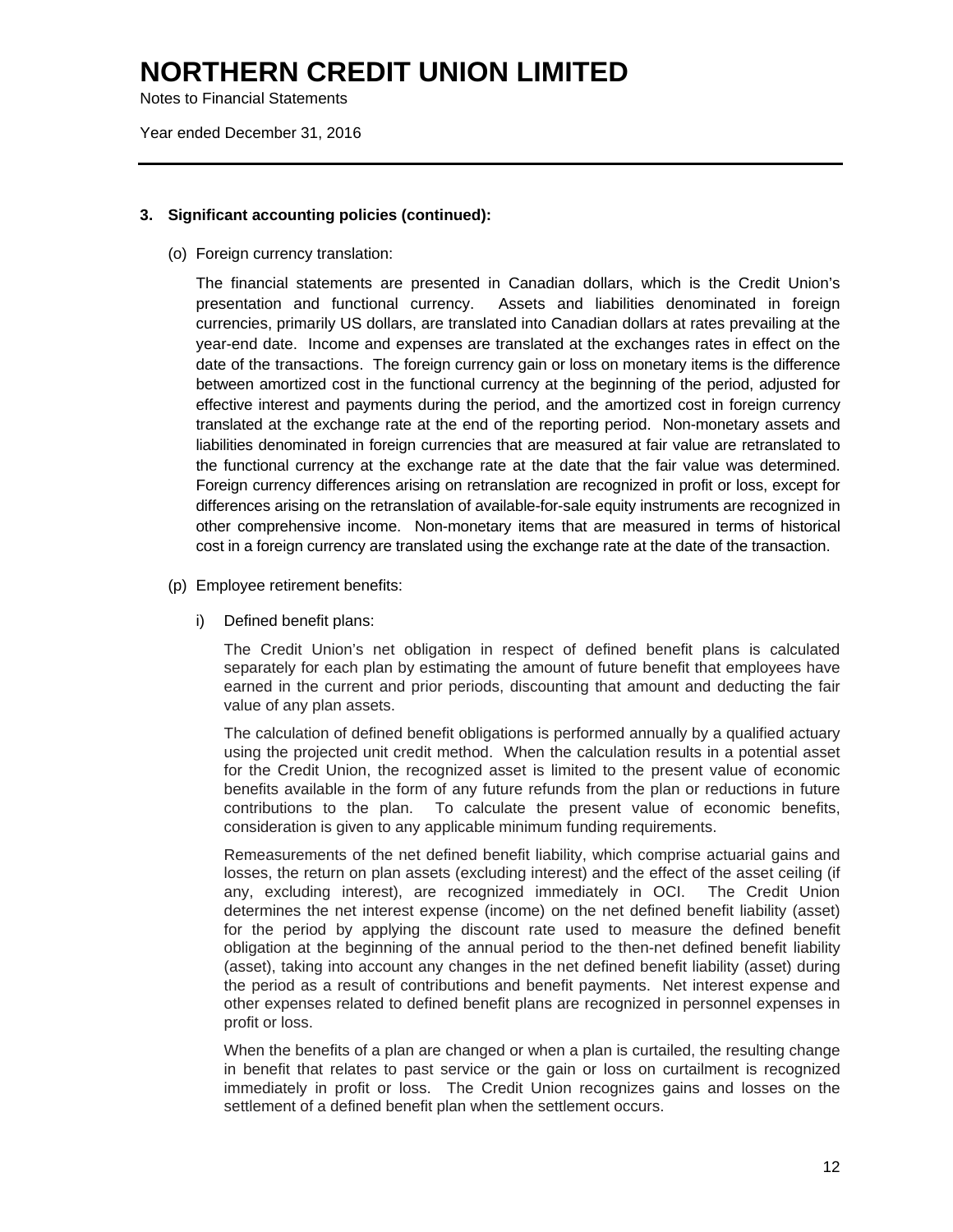Notes to Financial Statements

Year ended December 31, 2016

### **3. Significant accounting policies (continued):**

- (p) Employee retirement benefits (continued):
	- ii) Defined contribution plans:

The Credit Union also has defined contribution plans providing pension benefits for eligible employees not included in the defined benefit plan.

A defined contribution plan is a post-employment benefit plan under which an entity pays fixed contributions into a separate entity and will have no legal or constructive obligation to pay further amounts. Obligations for contributions to defined contribution pension plans are recognized as an employee benefit expense in profit or loss in the periods during which services are rendered by employees. Prepaid contributions are recognized as an asset to the extent that a cash refund or a reduction in future payments is available. Contributions to a defined contribution plan that are due more than 12 months after the end of the period in which the employees render the service are discounted to their present value.

(q) Leased assets:

 Leases in terms of which the Credit Union assumes substantially all the risks and rewards of ownership are classified as finance leases. Upon initial recognition the leased asset is measured at an amount equal to the lower of its fair value and the present value of the minimum lease payments. Subsequent to initial recognition, the asset is accounted for in accordance with the accounting policy applicable to that asset.

 Other leases are operating leases and, except for investment property, the leased assets are not recognized in the Credit Union's statement of financial position.

(r) Provisions:

A provision is recognized if, as a result of a past event, the Credit Union has a present legal or constructive obligation that can be estimated reliably, and it is probable that an outflow of economic benefits will be required to settle the obligation. Provisions are determined by discounting the expected future cash flows at a pre-tax rate that reflects current market assessments of the time value of money and the risks specific to the liability. The unwinding of the discount is recognized as financing cost.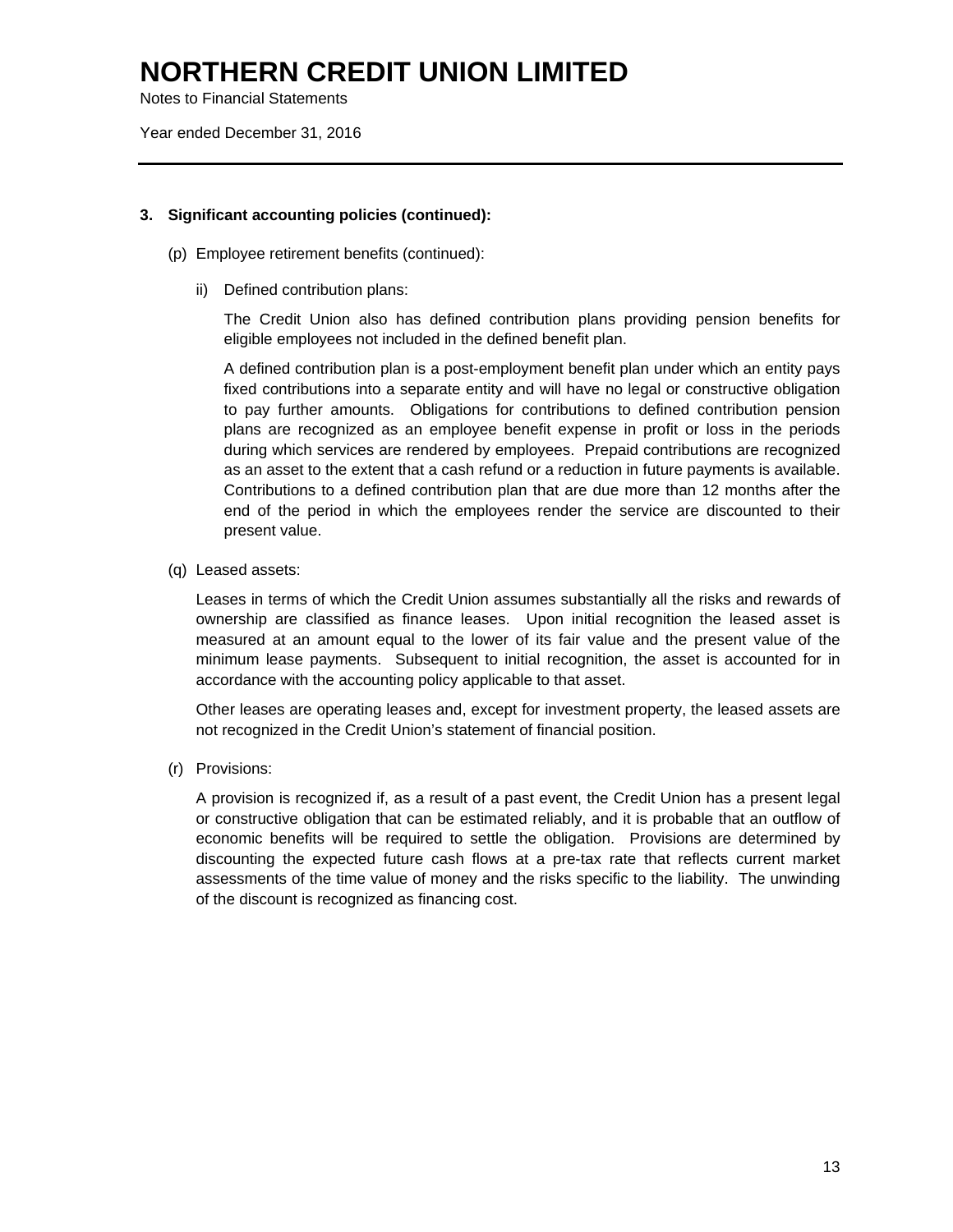Notes to Financial Statements

Year ended December 31, 2016

### **3. Significant accounting policies (continued):**

- (s) Future changes in accounting policy:
	- (a) In July 2014, the ISAB issued the final version of IFRS 9 "Financial Instruments" ("IFRS 9 (2014)") which will replace IAS 39 "Financial Instruments: Recognition and Measurement". The final version of IFRS 9 is effective for annual periods beginning on or after January 1, 2018; early adoption is permitted.

IFRS 9 (2014) introduces new requirements for the classification and measurement of financial assets. Under IFRS 9 (2014), financial assets are classified and measured based on the business model in which they are held and the characteristics of their contractual cash flows.

The standard introduces additional changes relating to financial liabilities.

It also amends the impairment model by introducing a new 'expected credit loss' model for calculation impairment.

IFRS 9 (2014) also includes a new general hedge accounting standard which aligns hedge accounting more closely with risk management. This new standard does not fundamentally change the types of hedging relationships or the requirement to measure and recognize ineffectiveness, however it will provide more hedging strategies that are used for risk management to qualify for hedge accounting and introduce more judgement to assess the effectiveness of a hedging relationship.

Special transitional requirements have been set for the application of the new general hedging model.

The Credit Union intends to adopt IFRS 9 (2014) in its financial statements for the annual period beginning January 1, 2018. The extent of the impact of adoption of the standard has not yet been determined.

(b) IFRS 15 Revenue from contracts with customers ("IFRS 15") replaces IAS 11, Construction contracts, IAS 18, Revenue and related interpretations. The core principal of IFRS 15 is that an entity recognizes revenue to depict the transfer of promised goods or services to customers in an amount that reflects the consideration to which the entity expects to be entitled in exchange for those goods or services.

IFRS 15 also includes a cohesive set of disclosure requirements that will result in an entity providing users of financial statements with comprehensive information about the nature, amount, timing and uncertainty of revenue and cash flows arising from the entity's contracts with customers.

The mandatory effective date of IFRS 15 is January 1, 2018 and is required to be applied retrospectively when initially applied. As at the date of publication of these consolidated financial statements, the Credit Union has not yet completed its determination of the potential impact of IFRS 15.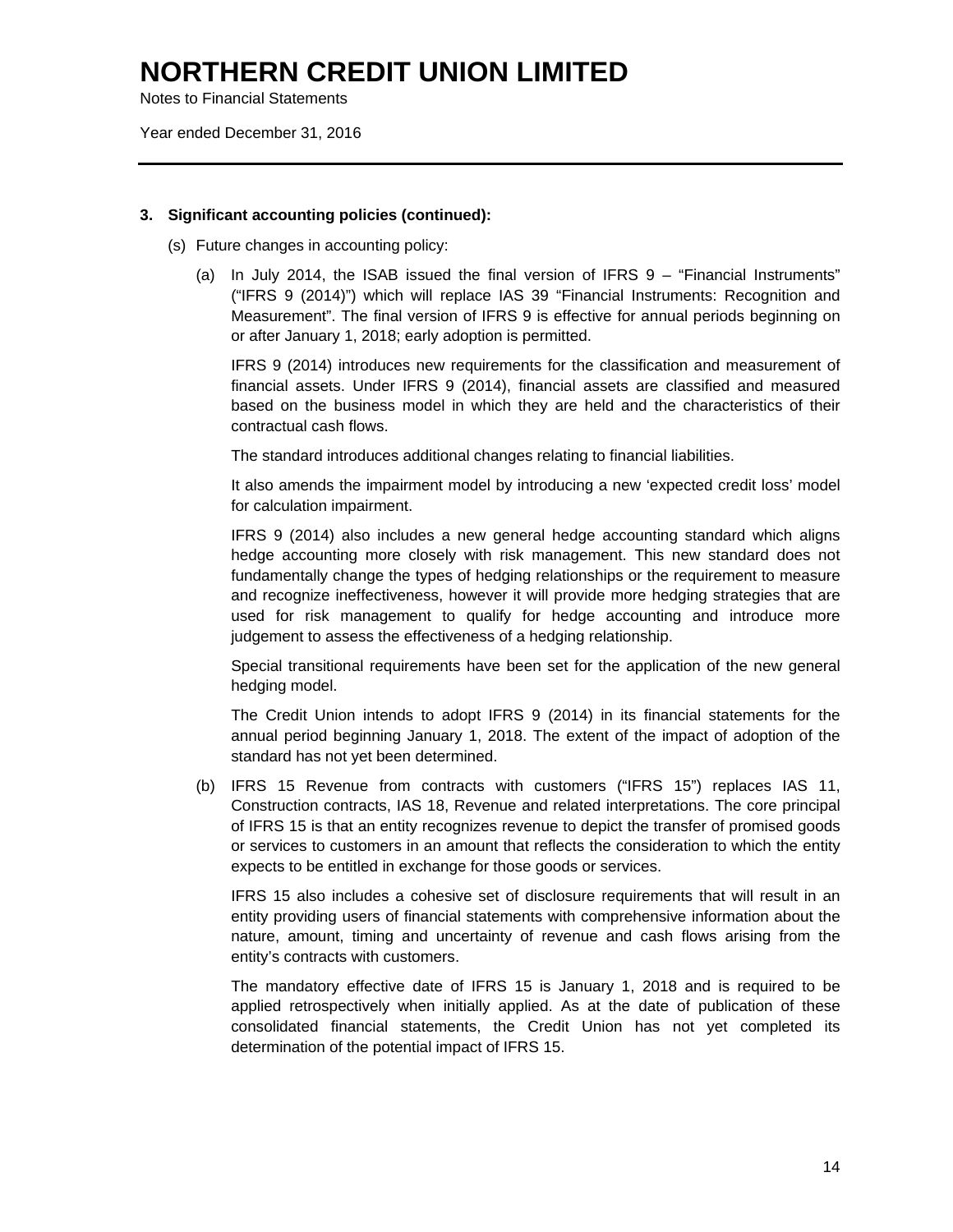Notes to Financial Statements

Year ended December 31, 2016

#### **3. Significant accounting policies (continued):**

- (s) Future changes in accounting policy (continued):
	- (c) On January 7, 2016 the IASB issued Disclosure Initiative (Amendments to IAS 7). The amendments apply prospectively for annual periods beginning on or after January 1, 2017, earlier application is permitted.

The amendments require disclosures that enable users of financial statements to evaluate changes in liabilities arising from financing activities, including both changes arising from cash flow and non-cash changes. One way to meet this new disclosure requirement is to provide a reconciliation between the opening and closing balances for liabilities from financing activities.

The Credit Union intends to adopt the amendments to IAS 7 in its financial statements for the annual period beginning on January 1, 2017. The Credit Union does not expect the amendments to have a material impact on the financial statements.

(d) On January 19, 2016 the IASB issued Recognition of Deferred Tax Assets for Unrealized Losses (Amendments to IAS 12). The amendments apply retrospectively for annual periods beginning on or after January 1, 2017, earlier application is permitted.

The amendments clarify that the existence of a deductible temporary difference depends solely on a comparison of the carrying amount of an asset and its tax base at the end of the reporting period, and is not affected by possible future changes in the carrying amount or expected manner of recovery of the asset. The amendments also clarify the methodology to determine the future taxable profits used for assessing the utilization of deductible temporary differences.

The Credit Union intends to adopt the amendments to IAS 12 in its financial statements for the annual period beginning on January 1, 2017. The Credit Union does not expect the amendments to have a material impact on the financial statements.

(e) On January 13, 2016 the IASB issued *IFRS 16 Leases*. The new standard is effective for annual periods beginning on or after January 1, 2019, earlier application is permitted for entities that apply IFRS 15 Revenue from Contracts with Customers at or before the date of initial adoption of IFRS 16. IFRS 16 will replace IAS 17 Leases.

This standard introduces a single lessee accounting model and requires a lessee to recognize assets and liabilities for all leases with a term of more than 12 months, unless the underlying asset is of low value. A lessee is required to recognize a right-of-use asset representing its right to use the underlying asset and a lease liability representing its obligation to make lease payments.

This standard substantially carries forward the lessor accounting requirements of IAS 17, while requiring enhanced disclosures to be provided by lessors. Other areas of the lease accounting model have been impacted, including the definition of a lease. Transitional provisions have been provided.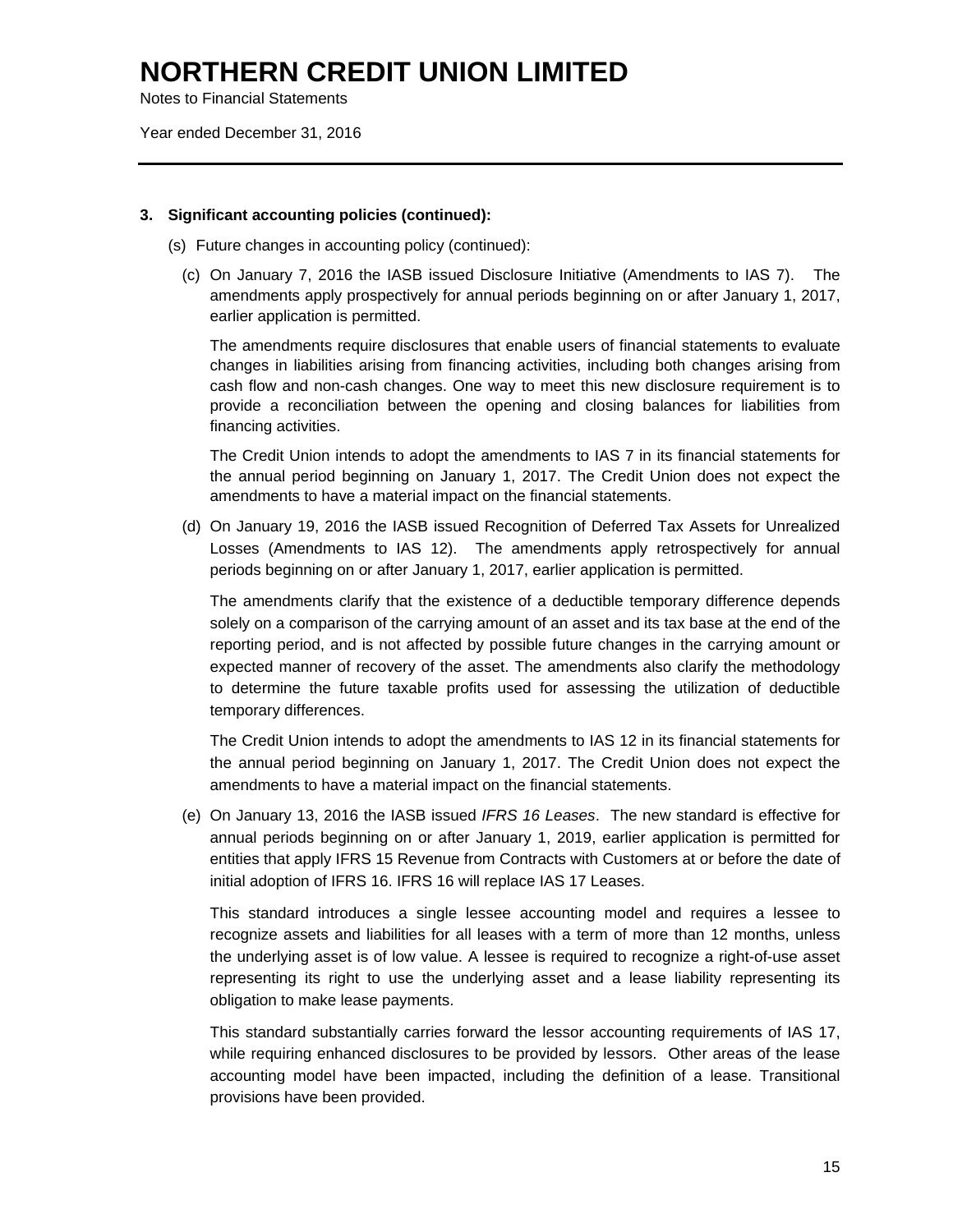Notes to Financial Statements

Year ended December 31, 2016

### **3. Significant accounting policies (continued):**

(s) Future changes in accounting policy (continued):

The Credit Union intends to adopt IFRS 16 in its financial statements for the annual period beginning on January 1, 2019. The extent of the impact of adoption of the standard has not yet been determined.

### **4. Critical accounting estimates and judgments:**

The Credit Union makes estimates and assumptions about the future that affect the reported amounts of assets and liabilities. Estimates and judgments are continually evaluated based on historical experience and other factors, including expectations of future events that are believed to be reasonable under the circumstances. In the future, actual experience may differ from these estimates and assumptions.

The effect of a change in an accounting estimate is recognized prospectively by including it in comprehensive income in the period of the change, if the change affects that period only; or in the period of the change and future periods, if the change affects both.

Fair value of financial instruments:

The Credit Union determines the fair value of financial instruments that are not quoted in an active market, using valuation techniques. Those techniques are significantly affected by the assumptions used, including discount rates and estimates of future cash flows. In that regard, the derived fair value estimates cannot always be substantiated by comparison with independent markets and, in many cases, may not be capable of being realized immediately.

The methods, and assumptions applied, and the valuation techniques used, for financial instruments that are not quoted in an active market are disclosed in note 19.

#### Member loan loss provision:

In determining whether an impairment loss should be recorded in the statement of comprehensive income, the Credit Union makes judgment on whether objective evidence of impairment exists individually for financial assets that are individually significant. Where this does not exist, the Credit Union uses its judgment to group member loans with similar credit risk characteristics to allow a collective assessment of the group to determine any impairment loss.

In determining the collective loan loss provision management uses estimates based on historical loss experience for assets with similar credit risk characteristics and objective evidence of impairment. Further details on the estimates used to determine the allowance for impaired loans collective provision are provided in note 6.

#### Employee retirement benefits:

The Credit Union estimates the present value of employee retirement benefits, which depends on a number of assumptions including discount rates, expected salary and other cost increases, and mortality rates. The present value of the defined benefit obligation is determined by discounting the estimated future cash outflows using interest rates of high quality corporate bonds that are denominated in the currency in which the benefits will be paid, and that have terms to maturity approximating the terms of the related pension liability. Refer to information provided in note 18.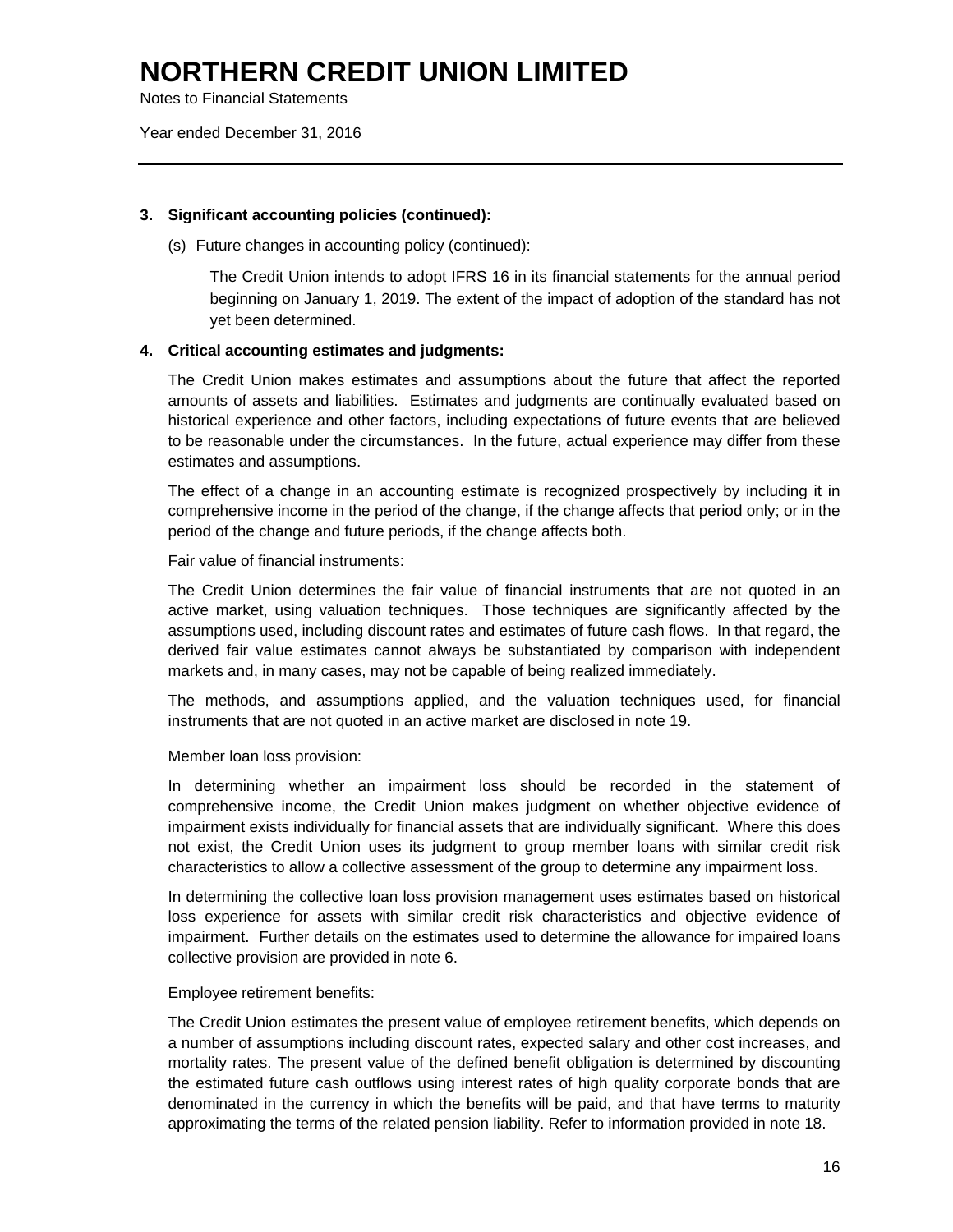Notes to Financial Statements

Year ended December 31, 2016

### **4. Critical accounting estimates and judgments (continued):**

Securitizations:

The Credit Union enters into securitization transactions which require management's best estimates of key assumptions that market participants would use in determining fair value. For more information relating to these estimates refer to note 8 for securitizations.

### **5. Loans to members:**

|                                                                  |                                                 |                                      |     | 2016                                      |
|------------------------------------------------------------------|-------------------------------------------------|--------------------------------------|-----|-------------------------------------------|
|                                                                  | Principal and<br>interest                       | Allowance for<br>impaired loans      |     | Net                                       |
| Residential mortgage loans<br>Personal loans<br>Commercial loans | \$<br>623,994,764<br>217,815,655<br>233,097,122 | \$<br>93,917<br>2,427,616<br>671,939 | \$. | 623,900,847<br>215,388,039<br>232,425,183 |
|                                                                  | \$1,074,907,541                                 | \$<br>3,193,472                      |     | \$1,071,714,069                           |
|                                                                  |                                                 |                                      |     | 2015                                      |
|                                                                  | Principal and<br>interest                       | Allowance for<br>impaired loans      |     | <b>Net</b>                                |
| Residential mortgage loans<br>Personal loans<br>Commercial loans | \$<br>522,978,670<br>159,581,976<br>212,430,712 | \$<br>60,384<br>2,305,996<br>661,180 | \$. | 522,918,286<br>157,275,980<br>211,769,532 |
|                                                                  | \$<br>894,991,358                               | \$<br>3,027,560                      | \$  | 891,963,798                               |

Commercial loans consist of the following loan types:

|                              | 2016               | 2015             |
|------------------------------|--------------------|------------------|
|                              |                    |                  |
| Commercial                   | 161,678,360<br>\$. | 148,637,992<br>S |
| Syndicated                   | 25,221,692         | 20,578,887       |
| Agricultural                 | 41,609,945         | 40,679,402       |
| Institutional                | 4,222,646          | 2,332,406        |
| Unincorporated associations  | 364,479            | 202,025          |
| Allowance for impaired loans | (671, 939)         | (661, 180)       |
|                              | \$232,425,183      | \$211,769,532    |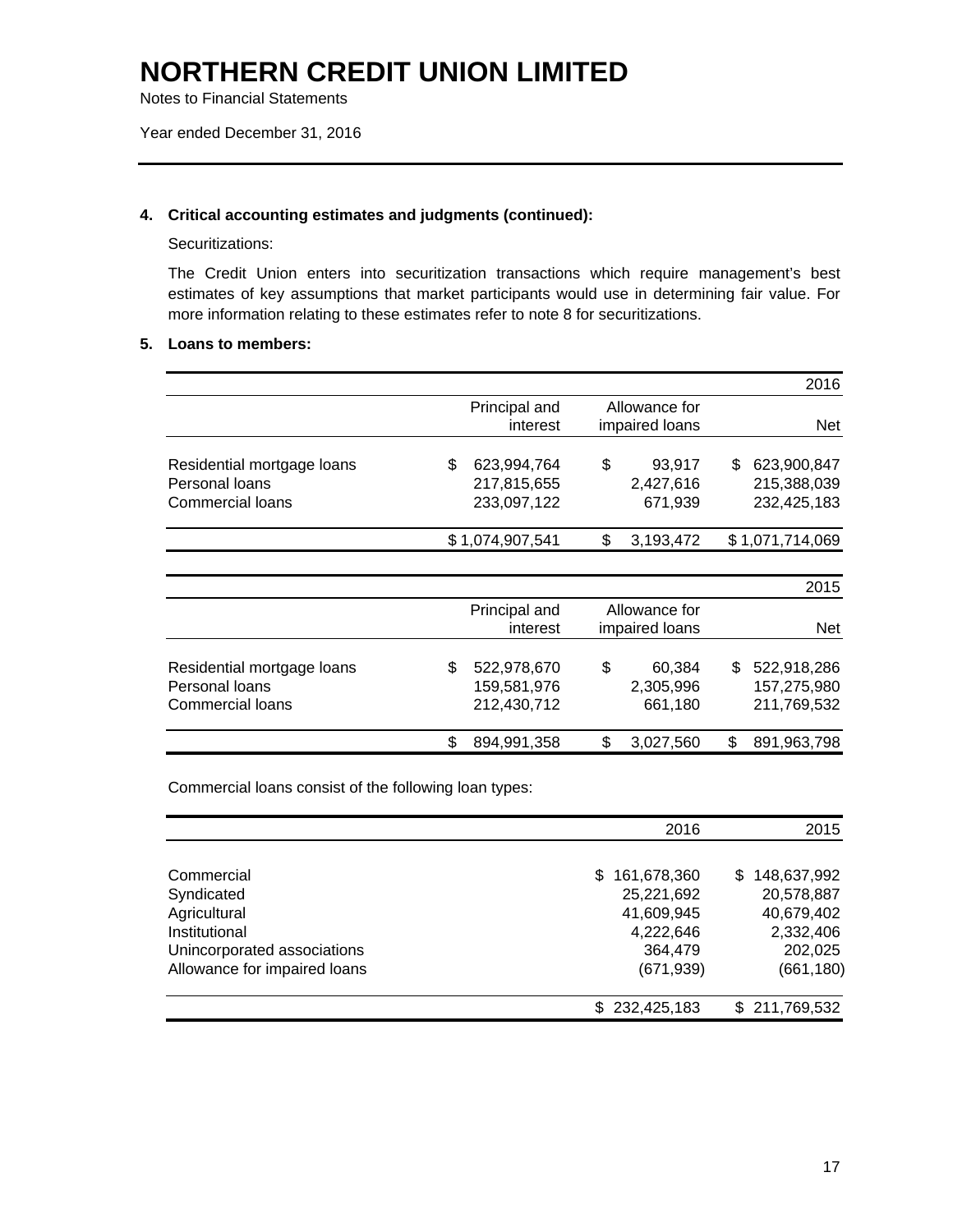Notes to Financial Statements

Year ended December 31, 2016

### **5. Loans to members (continued):**

Certain Residential Mortgage Loans are securitized and have been legally transferred to other entities for funding purposes. These loans are administered by the Credit Union and recognized on the statement of financial position to the extent of the Credit Union's continuing involvement. The remaining balance of loans securitized at December 31, 2016, is \$104,687,705 (2015 - \$71,091,745).

Total fees paid to third parties associated with lending activities capitalized in other assets were \$2,245,678 as at December 31, 2016 (2015 - \$1,211,566). Charges amortized into interest expense in respect of these fees was \$791,820 (2015 - \$530,033).

The following summarizes the Credit Union's loan portfolio by the contractual repricing or maturity date, whichever is earlier:

|                              |                 | 2016    |     |                | 2015    |
|------------------------------|-----------------|---------|-----|----------------|---------|
|                              | Principal       | Average |     | Principal      | Average |
|                              | <b>Balance</b>  | Yield   |     | <b>Balance</b> | Yield   |
|                              |                 |         |     |                |         |
| Floating                     | \$228,257,775   | 5.27%   |     | \$203,652,546  | 5.15%   |
| Within 1 year                | 180, 184, 710   | 4.36%   |     | 147,473,182    | 4.54%   |
| Over 1 year                  | 666,465,056     | 3.77%   |     | 543,865,630    | 3.99%   |
|                              | 1,074,907,541   | 4.19%   |     | 894,991,358    | 4.34%   |
| Allowance for impaired loans | 3,193,472       |         |     | 3,027,560      |         |
|                              | \$1,071,714,069 |         | \$. | 891,963,798    |         |

#### **6. Allowance for impaired loans:**

Details of the activity in the allowance for impaired loans are as follows:

|                                                 | Residential    | Personal    | Commercial | 2016                         | 2015            |
|-------------------------------------------------|----------------|-------------|------------|------------------------------|-----------------|
|                                                 | Mortgage Loans | Loans       | Loans      | Total                        | Total           |
|                                                 |                |             |            |                              |                 |
| Balance, beginning of year                      | \$<br>60.384   | 2,305,996   | 661,180    | 3,027,560                    | \$<br>2,838,136 |
| <b>Recoveries</b>                               |                | 155,061     |            | 155,061                      | 113,257         |
| Loans written-off                               | (57,039)       | (1,397,623) |            | $(124, 498)$ $(1, 579, 160)$ | (1,295,700)     |
| Provision for impaired loans<br>during the year | 90.572         | 1.316.265   | 135.257    | 1.542.094                    | 964,323         |
| Provision from acquisitions                     |                | 47,917      |            | 47.917                       | 407,544         |
| Balance, end of year                            | \$<br>93.917   | 2,427,616   | 671.939    | 3.193.472                    | \$<br>3.027.560 |

For the year ended December 31, 2016, accrued interest of \$182,196 was recorded on impaired loans (2015 - \$155,900).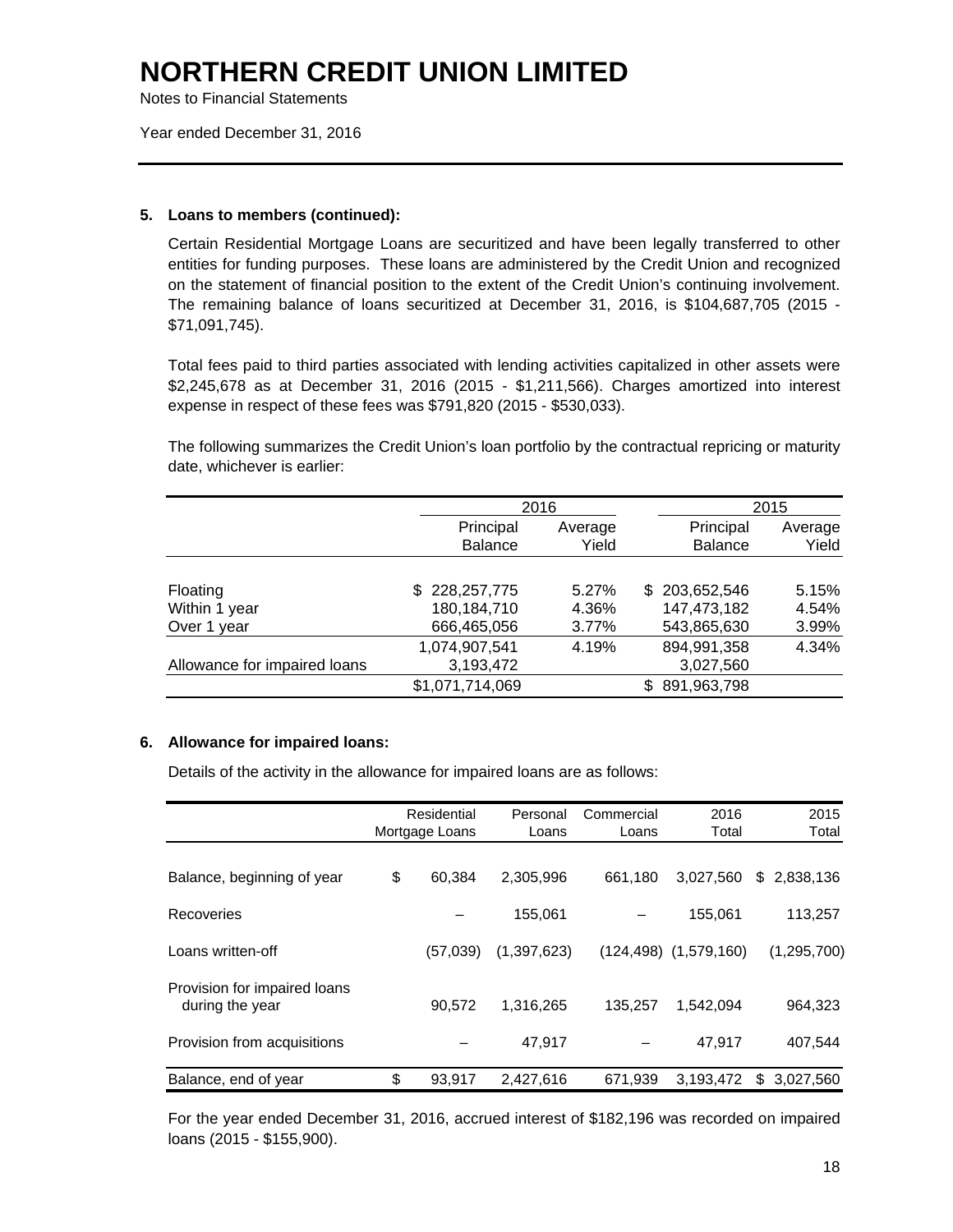Notes to Financial Statements

Year ended December 31, 2016

### **6. Allowance for impaired loans (continued):**

Details of the impaired loans, net of specific allowances are as follows:

|                                      | Residential                   | Personal               | Commercial            |                           |
|--------------------------------------|-------------------------------|------------------------|-----------------------|---------------------------|
| 2016                                 | Mortgage Loans                | Loans                  | Loans                 | Total                     |
| Impaired loans<br>Specific allowance | 15,086,779<br>\$<br>93,917    | 5,055,655<br>2,407,616 | 14,226,867<br>350,939 | \$34,369,301<br>2,852,472 |
| <b>Net</b>                           | 14,992,862<br>S               |                        | 2,648,039 13,875,928  | \$31,516,829              |
|                                      |                               |                        |                       |                           |
| 2015                                 | Residential<br>Mortgage Loans | Personal<br>Loans      | Commercial<br>Loans   | Total                     |
| Impaired loans<br>Specific allowance | 12,971,464<br>\$<br>44,663    | 3.744.720<br>2,108,913 | 4,637,335<br>320.712  | \$21,353,519<br>2,474,288 |
| <b>Net</b>                           | 12,926,801<br>S               | 1,635,807              | 4,316,623             | \$18,879,231              |

The Credit Union's commercial loan portfolio contains Member concentration risk, whereby a large amount of the loans are connected to certain individuals. Collectively, the largest five commercial Members by loan dollar value are associated with approximately 15% (2015 - 16%) of the commercial loan portfolio.

The Credit Union's commercial loan portfolio consists of the following industry sectors:

|                                        | 2016 | 2015 |
|----------------------------------------|------|------|
|                                        |      |      |
| Hospitality                            | 18%  | 18%  |
| <b>Retail and Commercial Buildings</b> | 36%  | 33%  |
| Agriculture                            | 18%  | 20%  |
| Other                                  | 28%  | 29%  |

*Past due but not impaired loans:* 

The Credit Union has the following loans that are past due but not impaired:

|                        |     | 2016      | 2015        |
|------------------------|-----|-----------|-------------|
| 31 to 90 days past due | \$. | 2,486,872 | \$2,004,687 |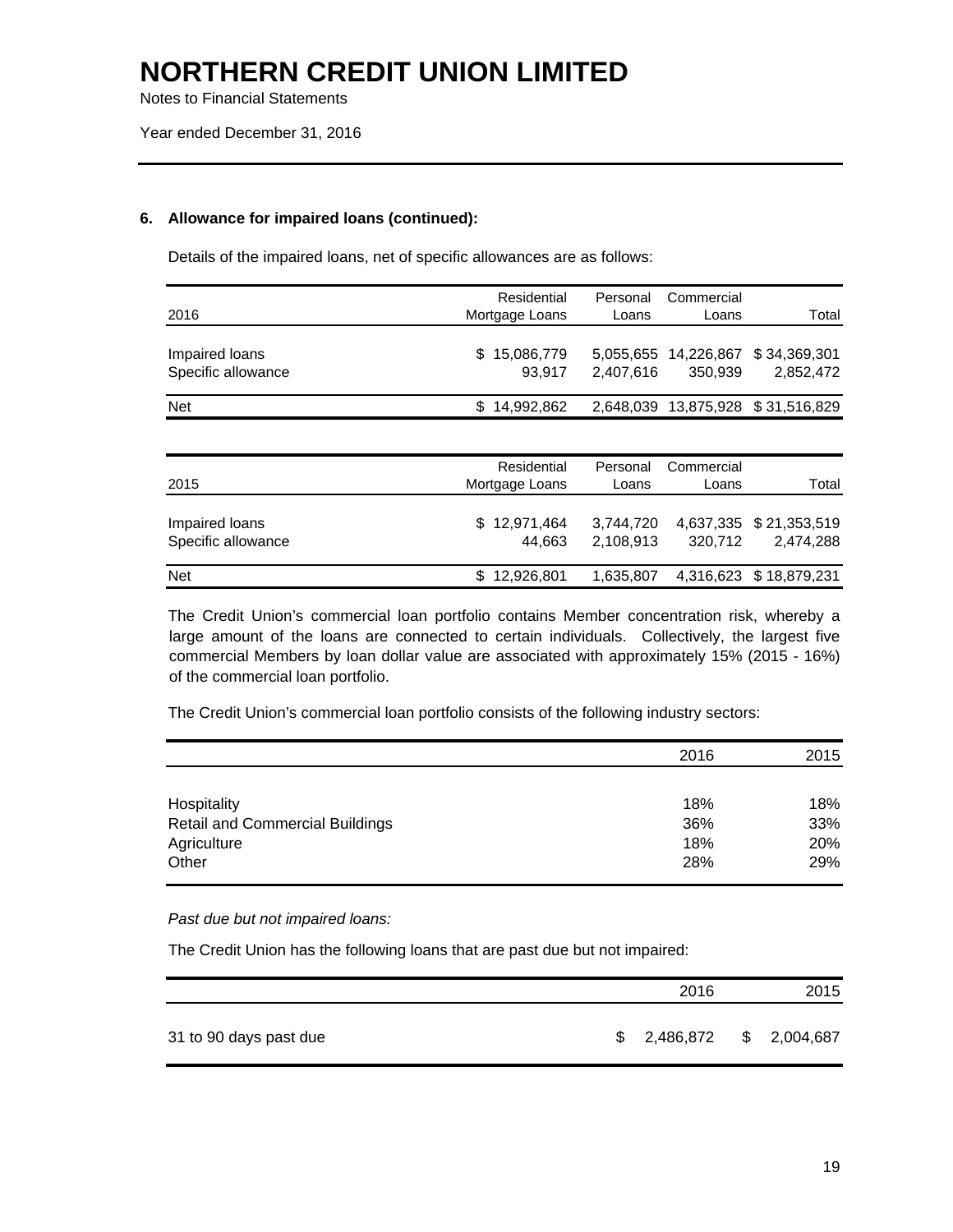Notes to Financial Statements

Year ended December 31, 2016

### **6. Allowance for impaired loans (continued):**

#### *Collateral:*

There are documented policies and procedures in place for the valuation of financial and nonfinancial collateral. The fair valuation exercise of non-financial collateral is performed if there has been a significant change in the terms and conditions of the loan and (or) the loan is considered impaired. For impaired loans, an assessment of the collateral is taken into consideration when estimating the net realizable amount of the loan.

The amount and type of collateral and other credit enhancements required depend upon the Credit Union's assessment of counterparty credit quality and repayment capacity. The Credit Union complies with industry standards for collateral valuation, frequency of recalculation of the collateral requirements, documentation, registration and perfection procedures and monitoring.

Non-financial assets accepted by the Credit Union as collateral include vehicles, residential real estate, real estate under development, commercial real estate and certain business assets (accounts receivable, inventory, property and equipment). Financial collateral includes cash and negotiable securities issued by governments and investment grade issuers. Guarantees and are also accepted to reduce credit risk. The Credit Union also uses credit insurance on mortgage loans to reduce the credit risk.

The fair value of collateral held with respect to assets that are either past due greater than 30 days or impaired is \$42,727,530 as at December 31, 2016 (2015 - \$25,966,605).

### *Credit risk:*

The following tables illustrate the credit quality of loans that are neither past due nor impaired:

| Credit quality of loans - December 31, 2016 |                                    |              |                         |  |
|---------------------------------------------|------------------------------------|--------------|-------------------------|--|
|                                             | Retail Mortgage and Personal Loans |              | <b>Commercial Loans</b> |  |
| Rating                                      | % of Portfolio                     | Rating       | % of Portfolio          |  |
|                                             |                                    |              |                         |  |
| Undoubted                                   | 7%                                 | Undoubted    | 8%                      |  |
| Superior                                    | 19%                                | Superior     | 14%                     |  |
| Satisfactory                                | 73%                                | Satisfactory | 76%                     |  |
| Watch List                                  | 1%                                 | Watch list   | 2%                      |  |
|                                             |                                    |              |                         |  |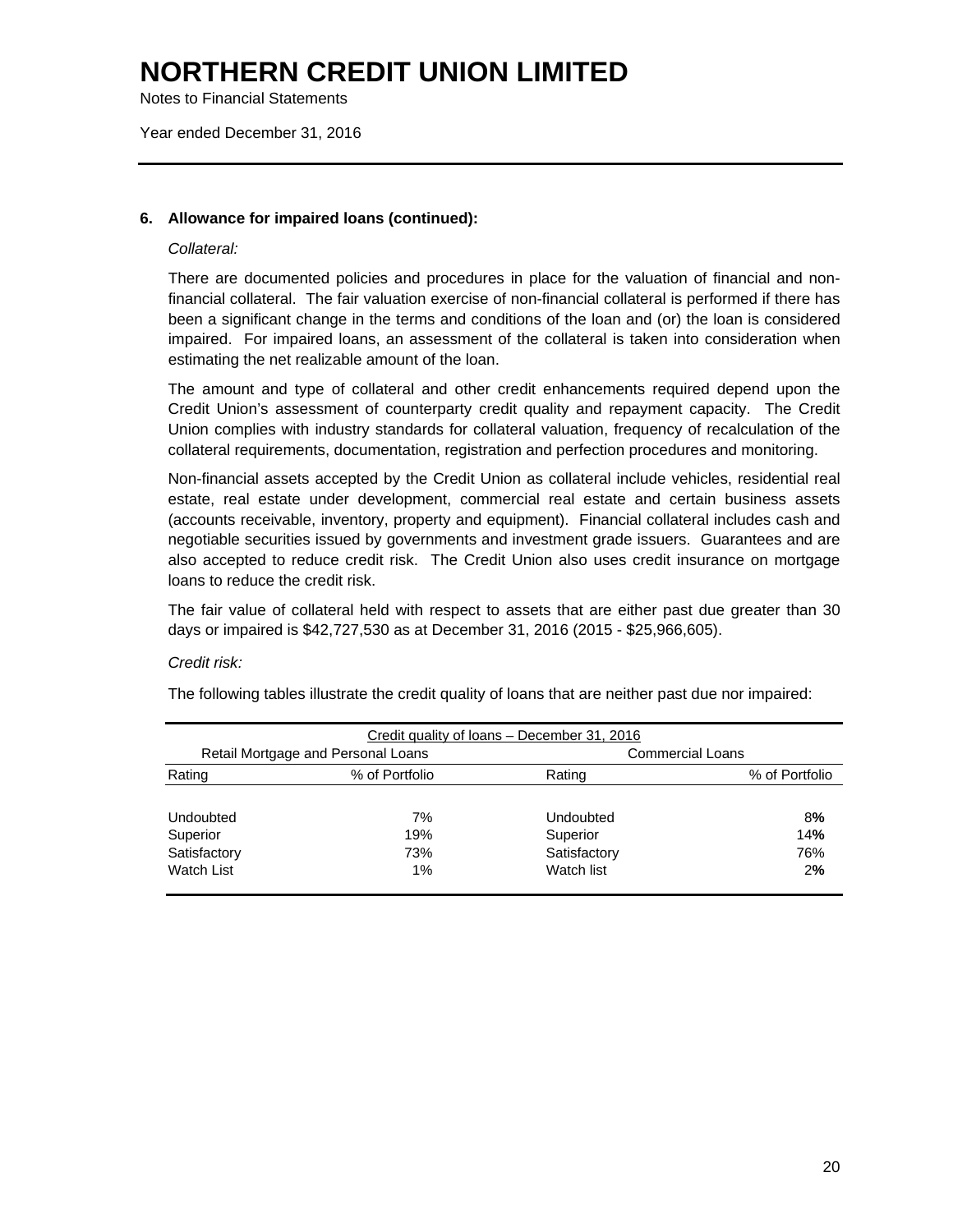Notes to Financial Statements

Year ended December 31, 2016

### **6. Allowance for impaired loans (continued):**

|              | Retail Mortgage and Personal Loans | Credit quality of loans - December 31, 2015 | <b>Commercial Loans</b> |
|--------------|------------------------------------|---------------------------------------------|-------------------------|
| Rating       | % of Portfolio                     | Rating                                      | % of Portfolio          |
| Undoubted    | 19%                                | Undoubted                                   | 5%                      |
| Superior     | 18%                                | Superior                                    | 14%                     |
| Satisfactory | 62%                                | Satisfactory                                | 74%                     |
| Watch List   | $1\%$                              | Watch list                                  | 7%                      |

Refer to note 22 – Financial Risk Management for a detailed explanation of the credit risk rating process of both portfolios.

### **7. Cash and cash equivalents:**

|                                 | 2016       | 2015       |
|---------------------------------|------------|------------|
| Cash on hand                    | 11,413,389 | 10,394,378 |
| Cash at Central 1               | 4,400,052  | 18,383,956 |
| Other cash and cash equivalents | (365)      | (4,625)    |
|                                 | 15,813,076 | 28,773,709 |

#### **8. Securitized liabilities:**

 As part of its program of liquidity, capital, and interest rate risk management, the Credit Union enters into arrangements to fund loan growth by selling residential mortgages to unrelated third parties.

 As part of these mortgage receivable transfers, the Credit Union retains mortgage servicing responsibilities but does not receive an explicit servicing fee for its servicing responsibilities. The Credit Union's retained interest in the mortgages sold also consists of their right to future cash flows arising from any excess of the mortgage cash flows over and above the contractual return due to the mortgage pool investors. The Credit Union's retained interests are subject to credit, prepayment, and interest rate risks on the securitized mortgages.

 The third parties, as holders of the securitized mortgages, have recourse only to a cash collateral account and cash flow from the securitized mortgages. The investors and the third parties have no recourse to the Credit Union's other assets.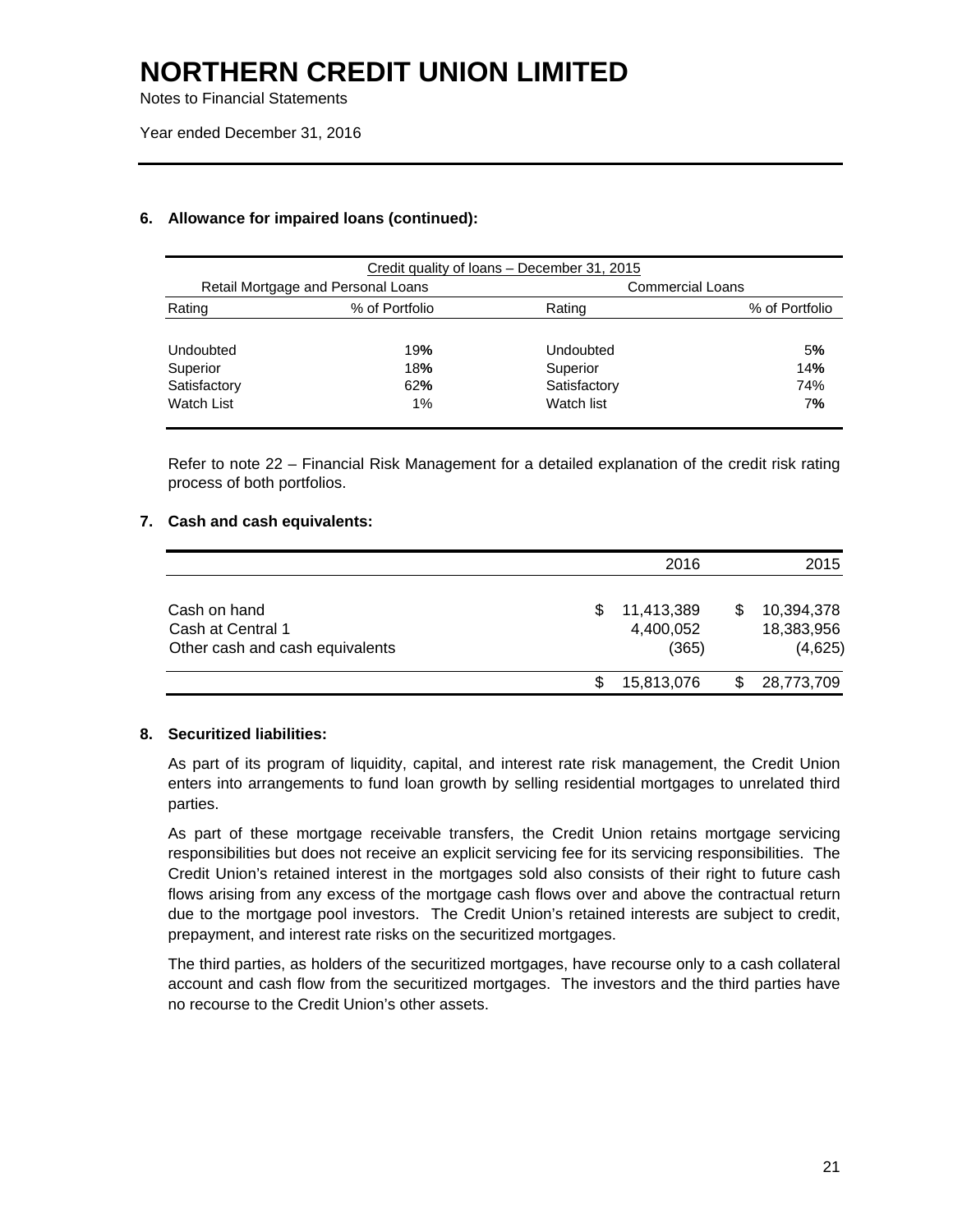Notes to Financial Statements

Year ended December 31, 2016

### **8. Securitized liabilities (continued):**

In accordance with the Credit Union's accounting policy, the transferred financial assets continue either to be recognized in their entirety or to the extent of the continuing involvement, are derecognized in their entirety.

*i) Transferred Financial Assets that are recognized in their entirety:* 

At year end, Mortgage Backed Securities secured by residential mortgage loans of \$104,687,705 (2015 - \$71,091,745) bearing a weighted average fixed interest rate of 1.5999% (2015 – 1.7382%), expected weighted average maturity date of 2020 were outstanding under this arrangement.

The total amount of securitized mortgages under administration as at December 31, 2016 was \$104,687,705 (2015 - \$71,091,745).

### **9. Investments:**

|                                                                            | 2016            | 2015         |
|----------------------------------------------------------------------------|-----------------|--------------|
| Available for sale:                                                        |                 |              |
| Central 1 Credit Union Limited:                                            |                 |              |
| Class A shares                                                             | \$<br>4,207,472 | \$ 3,540,730 |
| Class E shares                                                             | 3,558,500       | 3,373,200    |
| Cost, net of distributions received                                        | 7,765,972       | 6,913,930    |
| Other investments                                                          | 6,682           | 6,682        |
| Fair value through profit and loss:<br><b>CUCO Cooperative Association</b> | 1,931,648       | 2,066,075    |
| Loans and receivables:                                                     |                 |              |
| Central 1 liquidity reserve deposits                                       | 70,942,472      | 70,451,704   |
| Accrued interest on investments                                            | 66,768          | 376,943      |
| Other investment                                                           | 280,100         | 280,100      |
|                                                                            | 80,993,642<br>S | \$80,095,434 |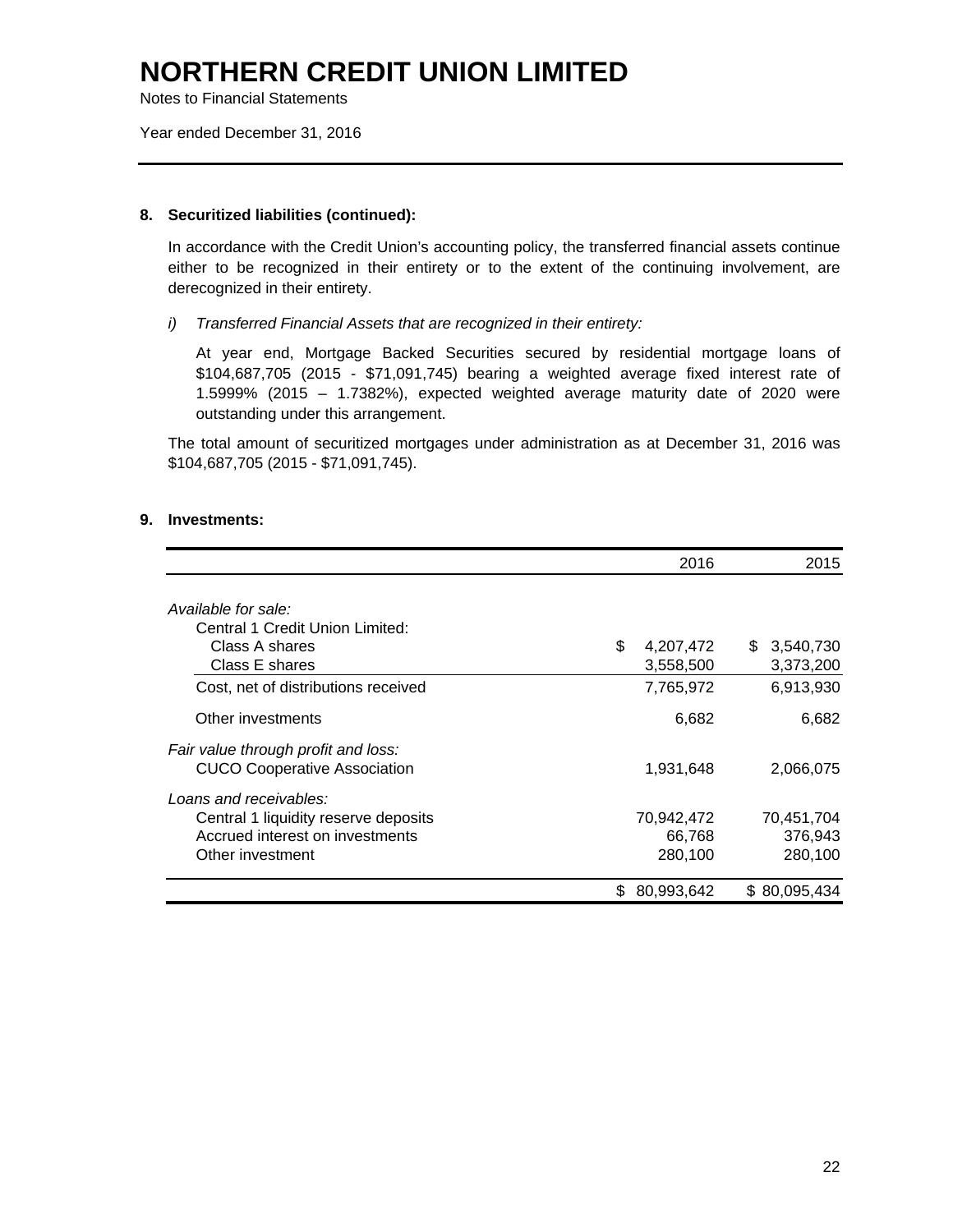Notes to Financial Statements

Year ended December 31, 2016

### **9. Investments (continued):**

The following summarizes the Credit Union's investments by the contractual repricing or maturity date, whichever is earlier:

|                    |                   | 2016    |                   | 2015    |
|--------------------|-------------------|---------|-------------------|---------|
|                    | Principal         | Average | Principal         | Average |
|                    | <b>Balance</b>    | Yield   | Balance           | Yield   |
|                    |                   |         |                   |         |
| Within 1 year      | 70,942,472<br>\$. | 0.99%   | 64,138,727<br>\$. | 0.95%   |
| Over 1 year        |                   |         | 6,312,977         | 1.09%   |
|                    | 70,942,472        | 0.99%   | 70,451,704        | 0.97%   |
| Non-rate sensitive | 9,984,402         |         | 9,266,787         |         |
| Accrued interest   | 66,768            |         | 376,943           |         |
|                    | 80,993,642<br>S   |         | 80,095,434        |         |

### a) Shares in Central 1:

As a member of Central 1, the Credit Union is required to maintain an investment in Central 1 shares equal to its share of the level of capital required by Central 1. The Credit Union's Share of Central 1 capital requirements are based on asset size relative to other Class "A" members. Central 1 rebalances the investment annually. During 2016, the Credit Union purchased \$504,019 (2015 - 338,377) Central 1 Class A shares and received \$144,190 (2015 - \$185,356) in dividends. In addition, in 2016 as part of the asset purchase of Espanola and District Credit Union Limited, an additional 162,723 Central 1 Class A shares and 185,300 Central 1 Class E shares were acquired.

When Credit Union Central of Ontario Limited ("CUCO") and Credit Union Central of British Columbia ("CUCBC") merged to form Central 1, CUCO sold substantially all of its assets to Central 1 in exchange for Class A and Class E shares. As there is no active market for these shares, the shares are not sellable, and, as a result of continued investment in these shares, the Credit Union receives significant benefits from Central 1, fair market value is not reliably determinable as future cash flows cannot be adequately predicted with a standard valuation technique. As a result, these shares are carried at cost. The Credit Union does not intend to dispose of the shares in the near future.

The shares may be surrendered upon withdrawal from membership for proceeds equal to the paid-in value, to be received in accordance with a Central 1 by-law providing for the redemption of its share capital.

b) Investment in CUCO Cooperative Association:

 As a result of the merger between CUCO and CUCBC to form Central 1 in 2008, member credit unions were required to invest in a limited partnership ("ABCP LP") in order to acquire third-party asset-backed commercial paper ("ABCP"). Members of CUCO were required to purchase units in the ABCP LP based on their proportionate asset size.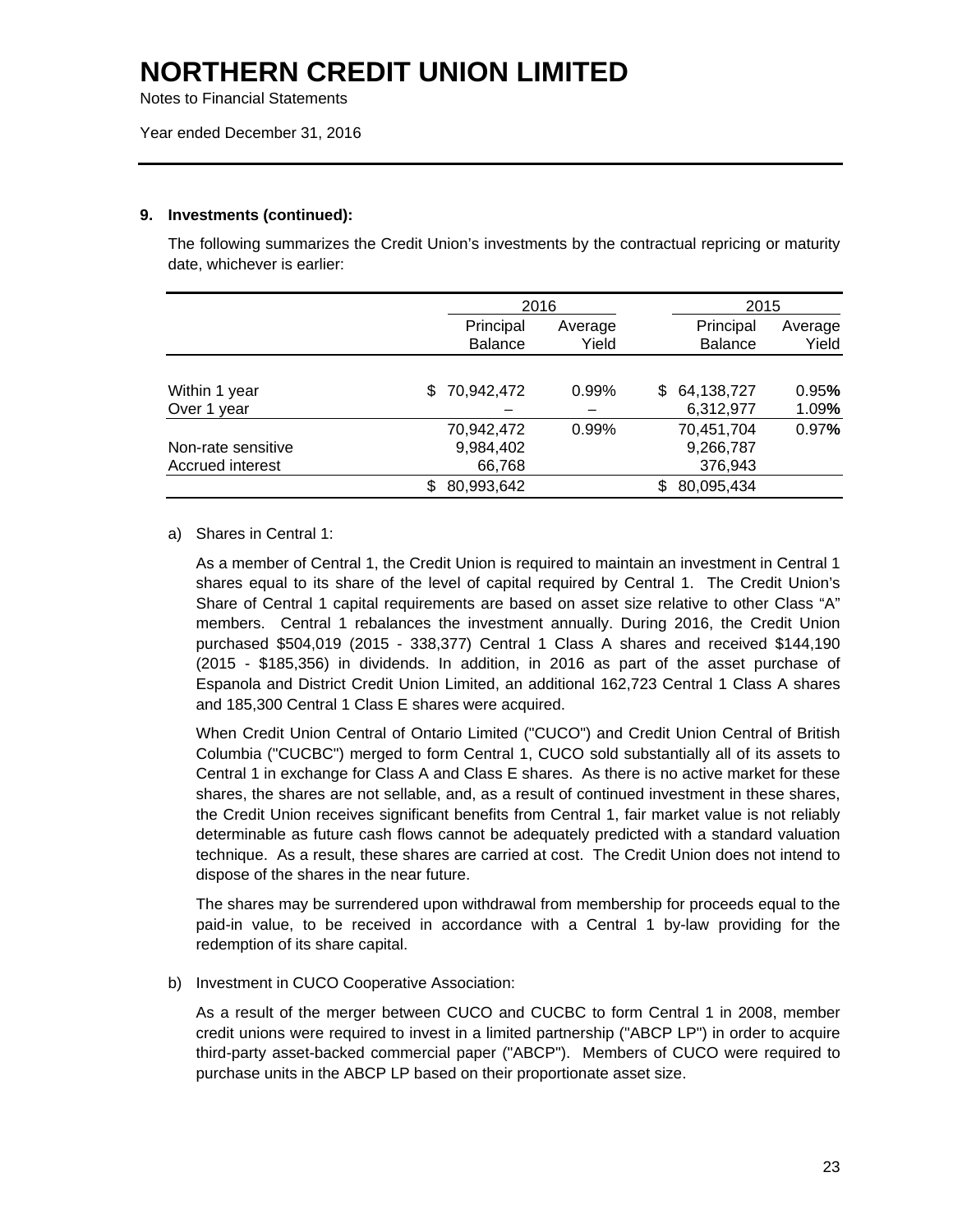Notes to Financial Statements

Year ended December 31, 2016

### **9. Investments (continued):**

b) Investment in CUCO Cooperative Association (continued):

On August 31, 2011, ABCP LP sold all of its assets to the CUCO Cooperative Association ("CUCO Co-op") in exchange for CUCO Co-op Class B Investment Shares. Subsequently, on September 2, 2011, ABCP transferred to the Credit Union its proportionate share of CUCO Co-op Class B Investment Shares. As a result, the Credit Union received 1,081,848,866 Class B Shares.

An independent valuation was completed on the underlying investments of the CUCO Co-op utilizing valuation techniques based on discounting expected future cash flows. The valuation was based on conditions existing at the statement of financial position date. As a result of this valuation and distributions from CUCO Co-op, the carrying value of the investment in the CUCO Co-op on the Credit Union's balance sheet was decreased to \$1,931,648 (2015 - \$2,066,075). During the year, the Credit Union received \$293,529 from the CUCO Co-op, of which \$293,529 has been recorded as a return of the initial capital invested and \$Nil has been recorded as interest income. In addition, as these investments have been designated as FVTPL a fair value adjustment of \$44,544 has been recorded in income for 2016 (2015 - \$110,444).

c) Central 1 Liquidity reserve deposits:

The Credit Union is a member of Central 1. As a condition of maintaining membership in Central 1 in good standing, the Credit Union is required to maintain on deposit an amount equal to 6% of its assets as at each preceding month end. The deposits bear interest at varying rates, dependent upon the term of the investment, and have been designated as Loans and Receivables.

d) Other shares:

The Credit Union maintains other instruments which are non-interest bearing. These shares have been designated as Available for Sale, but carried at cost as they are not traded in an active market and fair value cannot be measured reliably.

#### **10. Other assets:**

|                      | 2016                       | 2015                      |
|----------------------|----------------------------|---------------------------|
| Other<br>Prepayments | 440,882<br>\$<br>1,701,658 | 259,602<br>S<br>2,460,085 |
|                      | \$2,142,540                | \$2,719,687               |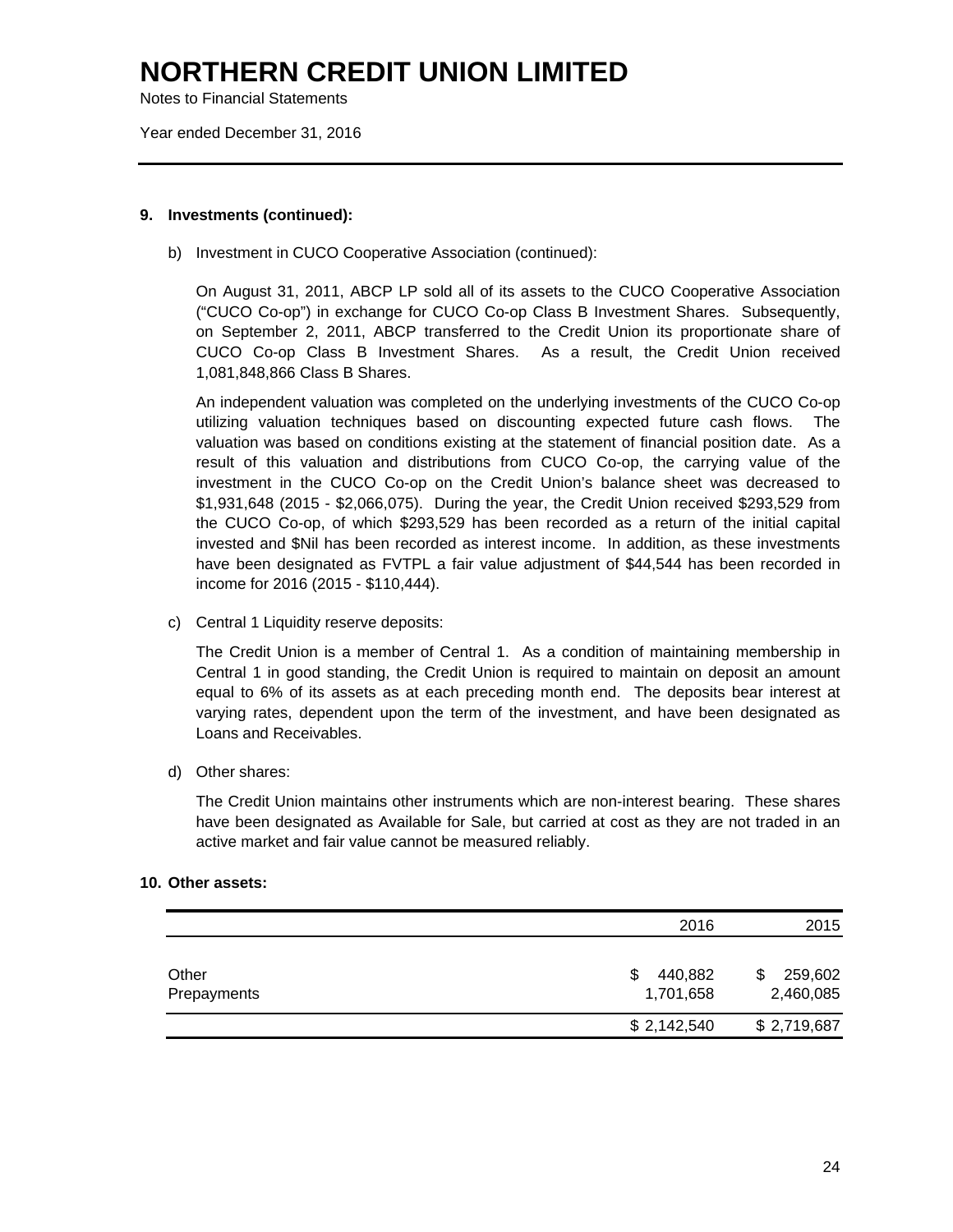Notes to Financial Statements

Year ended December 31, 2016

### **11. Property and equipment and intangible assets:**

|                                          |                  |    |                             | 2016               |
|------------------------------------------|------------------|----|-----------------------------|--------------------|
|                                          | Cost             |    | Accumulated<br>depreciation | Carrying<br>amount |
| Land                                     | \$<br>2,610,622  | \$ |                             | \$<br>2,610,622    |
| Parking areas                            | 197,965          |    | 145,346                     | 52,619             |
| Buildings and improvements               | 18,084,226       |    | 8,697,657                   | 9,386,569          |
| Leasehold improvements                   | 5,333,300        |    | 2,598,578                   | 2,734,722          |
| Furniture, office and computer equipment | 15,821,847       |    | 12,540,743                  | 3,281,104          |
| Automated banking machines               | 1,427,690        |    | 850,767                     | 576,923            |
| Construction in progress                 | 256,524          |    |                             | 256,524            |
| Tangible assets                          | 43,732,174       |    | 24,833,091                  | 18,899,083         |
| Intangible assets (software)             | 3,489,296        |    | 1,640,720                   | 1,848,576          |
|                                          | \$<br>47,221,470 | S  | 26,473,811                  | \$<br>20.747.659   |

|                                          |                  |    |                             | 2015               |
|------------------------------------------|------------------|----|-----------------------------|--------------------|
|                                          | Cost             |    | Accumulated<br>depreciation | Carrying<br>amount |
| Land                                     | \$<br>2,569,622  | \$ |                             | \$<br>2,569,622    |
| Parking areas                            | 190,552          |    | 131,317                     | 59,235             |
| Buildings and improvements               | 17.766.209       |    | 8,023,510                   | 9,742,699          |
| Leasehold improvements                   | 5,303,455        |    | 2,253,509                   | 3,049,946          |
| Furniture, office and computer equipment | 14,516,509       |    | 11,296,339                  | 3,220,170          |
| Automated banking machines               | 1,427,690        |    | 697,593                     | 730,097            |
| Tangible assets                          | 41,774,037       |    | 22,402,268                  | 19,371,769         |
| Intangible assets (software)             | 3,009,237        |    | 1,172,506                   | 1,836,731          |
|                                          | \$<br>44,783,274 | S  | 23,574,774                  | \$<br>21,208,500   |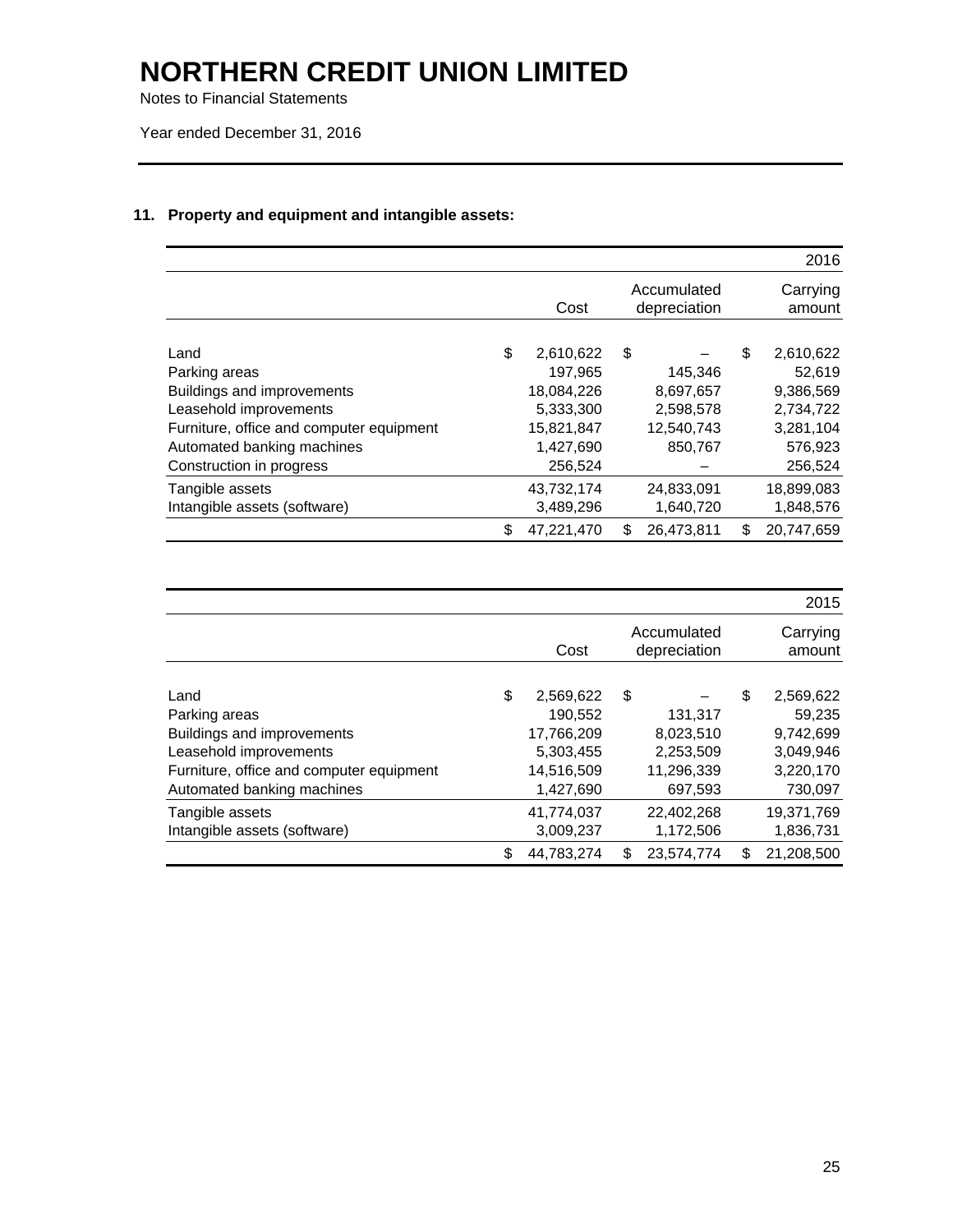Notes to Financial Statements

Year ended December 31, 2016

### **11. Property and equipment and intangible assets (continued):**

Depreciation and amortization in respect of the above assets for the year amounts to \$2,518,536 (2015 - \$2,230,024). Reconciliations of the carrying amount for each class of fixed asset are summarized below.

|                                                                                        | 2016                                       | 2015                                       |
|----------------------------------------------------------------------------------------|--------------------------------------------|--------------------------------------------|
| Land                                                                                   |                                            |                                            |
| Carrying amount at the beginning of the year<br>Additions                              | \$<br>2,569,622<br>41,000                  | \$<br>2,495,352<br>74,270                  |
| Carrying amount at the end of the year                                                 | \$<br>2,610,622                            | \$<br>2,569,622                            |
| Parking areas                                                                          |                                            |                                            |
| Carrying amount at the beginning of the year<br>Additions<br>Depreciation              | \$<br>59,235<br>7,412<br>(14, 028)         | \$<br>55,600<br>14,059<br>(10, 424)        |
| Carrying amount at the end of the year                                                 | \$<br>52,619                               | \$<br>59,235                               |
| Buildings and improvements                                                             |                                            |                                            |
| Carrying amount at the beginning of the year<br><b>Additions</b><br>Depreciation       | \$<br>9,742,699<br>312,651<br>(668, 781)   | \$<br>9,020,216<br>1,353,666<br>(631, 183) |
| Carrying amount at the end of the year                                                 | \$<br>9,386,569                            | \$<br>9,742,699                            |
| Leasehold improvements                                                                 |                                            |                                            |
| Carrying amount at the beginning of the year<br>Additions<br>Disposals<br>Depreciation | \$<br>3,049,946<br>(47, 714)<br>(267, 510) | \$<br>2,391,356<br>946,760<br>(288, 170)   |
| Carrying amount at the end of the year                                                 | \$<br>2,734,722                            | \$<br>3,049,946                            |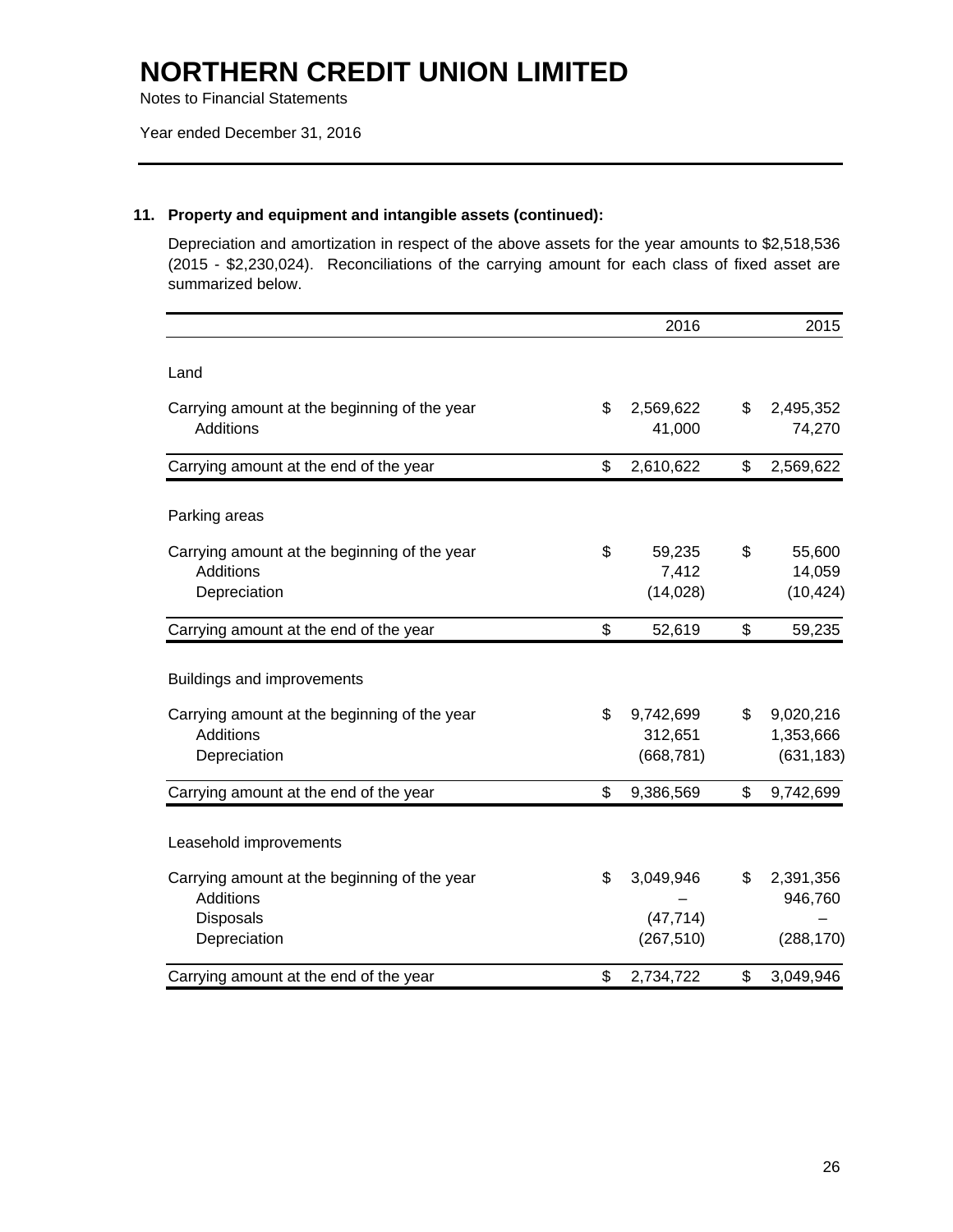Notes to Financial Statements

Year ended December 31, 2016

### **11. Property and equipment and intangible assets (continued):**

|                                                                                                      | 2016                                                   | 2015                                     |
|------------------------------------------------------------------------------------------------------|--------------------------------------------------------|------------------------------------------|
| Furniture, office and computer equipment                                                             |                                                        |                                          |
| Carrying amount at the beginning of the year<br><b>Additions</b><br><b>Disposals</b><br>Depreciation | \$<br>3,220,170<br>1,017,817<br>(8, 108)<br>(948, 775) | \$<br>3,684,729<br>376,401<br>(840, 960) |
| Carrying amount at the end of the year                                                               | \$<br>3,281,104                                        | \$<br>3,220,170                          |
| Automated banking machines                                                                           |                                                        |                                          |
| Carrying amount at the beginning of the year                                                         | \$<br>730,097                                          | \$<br>704,188                            |
| <b>Additions</b><br>Depreciation                                                                     | (153, 174)                                             | 179,842<br>(153, 933)                    |
| Carrying amount at the end of the year                                                               | \$<br>576,923                                          | \$<br>730,097                            |
| Construction in progress                                                                             |                                                        |                                          |
| Carrying amount at the beginning of the year<br>Additions<br>Disposal<br>Transfer to service         | \$<br>256,524                                          | \$<br>313,924<br>(2,825)<br>(311,099)    |
| Carrying amount at the end of the year                                                               | \$<br>256,524                                          | \$                                       |
| Intangible assets (computer software)                                                                |                                                        |                                          |
| Carrying amount at the beginning of the year<br><b>Additions</b><br>Amortization                     | \$<br>1,836,731<br>478,113<br>(466, 268)               | \$<br>1,684,223<br>457,862<br>(305, 354) |
| Carrying amount at the end of the year                                                               | \$<br>1,848,576                                        | \$<br>1,836,731                          |
|                                                                                                      |                                                        |                                          |
| Total carrying amount                                                                                | \$ 20,747,659                                          | \$21,208,500                             |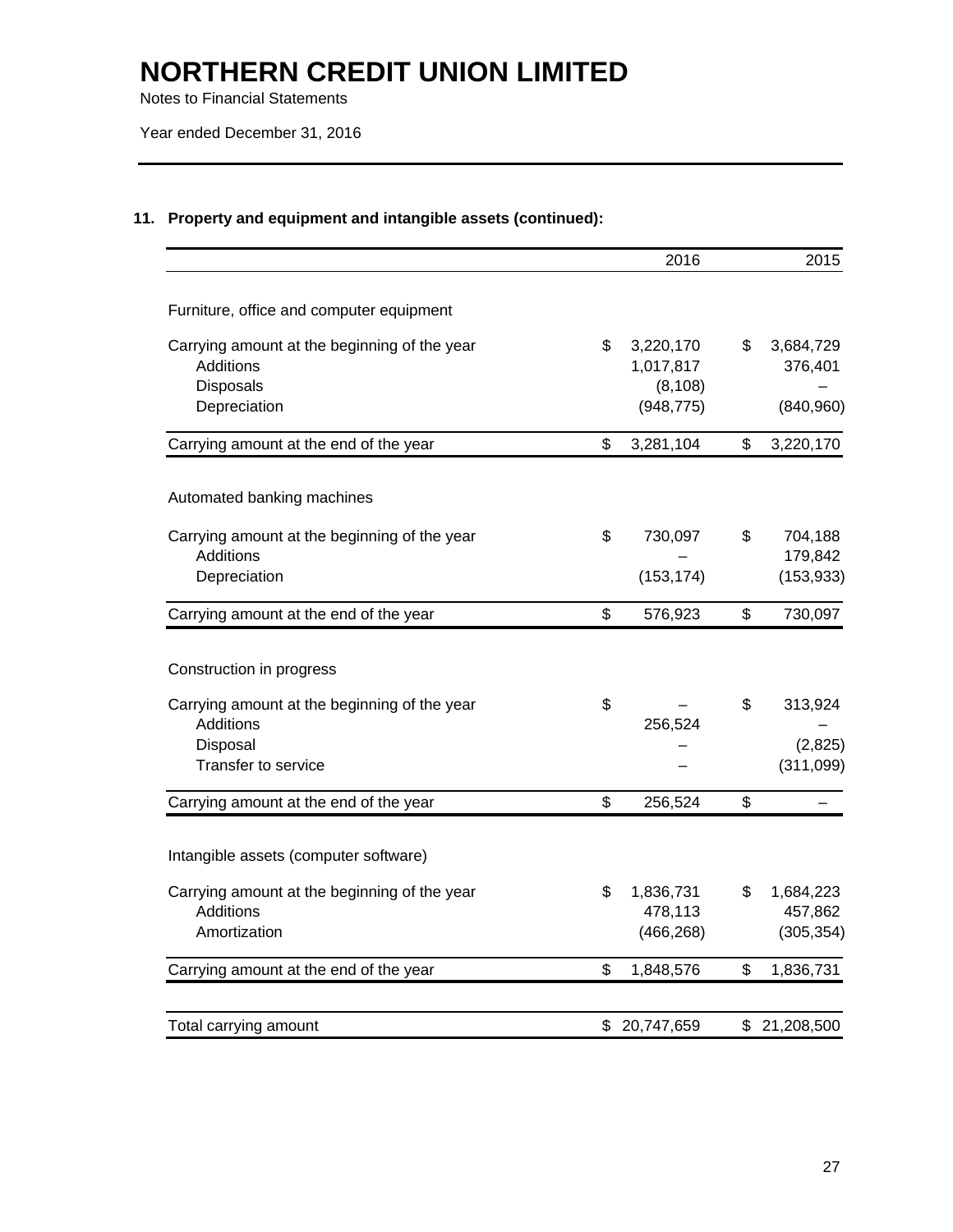Notes to Financial Statements

Year ended December 31, 2016

#### **12. Members' deposits:**

|                                        | 2016            |     | 2015        |
|----------------------------------------|-----------------|-----|-------------|
| Non-interest bearing deposits          | \$<br>1,332,829 | \$  | 1,465,197   |
| Deposits with variable interest rates: |                 |     |             |
| Chequing                               | 263,042,735     |     | 243,500,674 |
| Savings                                | 193,692,053     |     | 186,834,765 |
| Registered retirement plans            | 34,295,831      |     | 28,592,832  |
|                                        | 491,030,619     |     | 458,928,271 |
| Deposits with fixed interest rates:    |                 |     |             |
| Term deposits                          | 258,816,851     |     | 213,048,887 |
| Registered retirement plans            | 210,840,937     |     | 186,083,797 |
| Accrued interest                       | 4,742,778       |     | 4,349,734   |
|                                        | 474,400,566     |     | 403,482,418 |
|                                        | 966,764,014     | \$. | 863,875,886 |

The following summarizes the Credit Union's Members' deposits by the contractual repricing or maturity date, whichever is earlier:

|                    | 2016              |         | 2015              |          |
|--------------------|-------------------|---------|-------------------|----------|
|                    | Principal         | Average | Principal         | Average  |
|                    | <b>Balance</b>    | Yield   | <b>Balance</b>    | Yield    |
|                    |                   |         |                   |          |
| Floating           | \$<br>491.030.619 | 0.37%   | \$<br>458.928.271 | $0.30\%$ |
| Within 1 year      | 281,761,244       | 1.88%   | 180,498,997       | 1.82%    |
| Over 1 year        | 187,896,544       | 2.08%   | 218,633,687       | 2.03%    |
|                    | 960,688,407       | 0.96%   | 858,060,955       | $0.90\%$ |
| Non-rate sensitive | 6,075,607         |         | 5,814,931         |          |
|                    | 966,764,014       |         | 863,875,886       |          |

### **13. Short-term borrowings with Central 1 Credit Union:**

The Credit Union has authorized credit facilities available with Central 1 in the aggregate amount of \$49,500,000 million. These credit facilities are secured by a general security agreement and an assignment of book debts. At the end of the year, \$25,000,000 (2015 - \$Nil) was outstanding under this facility.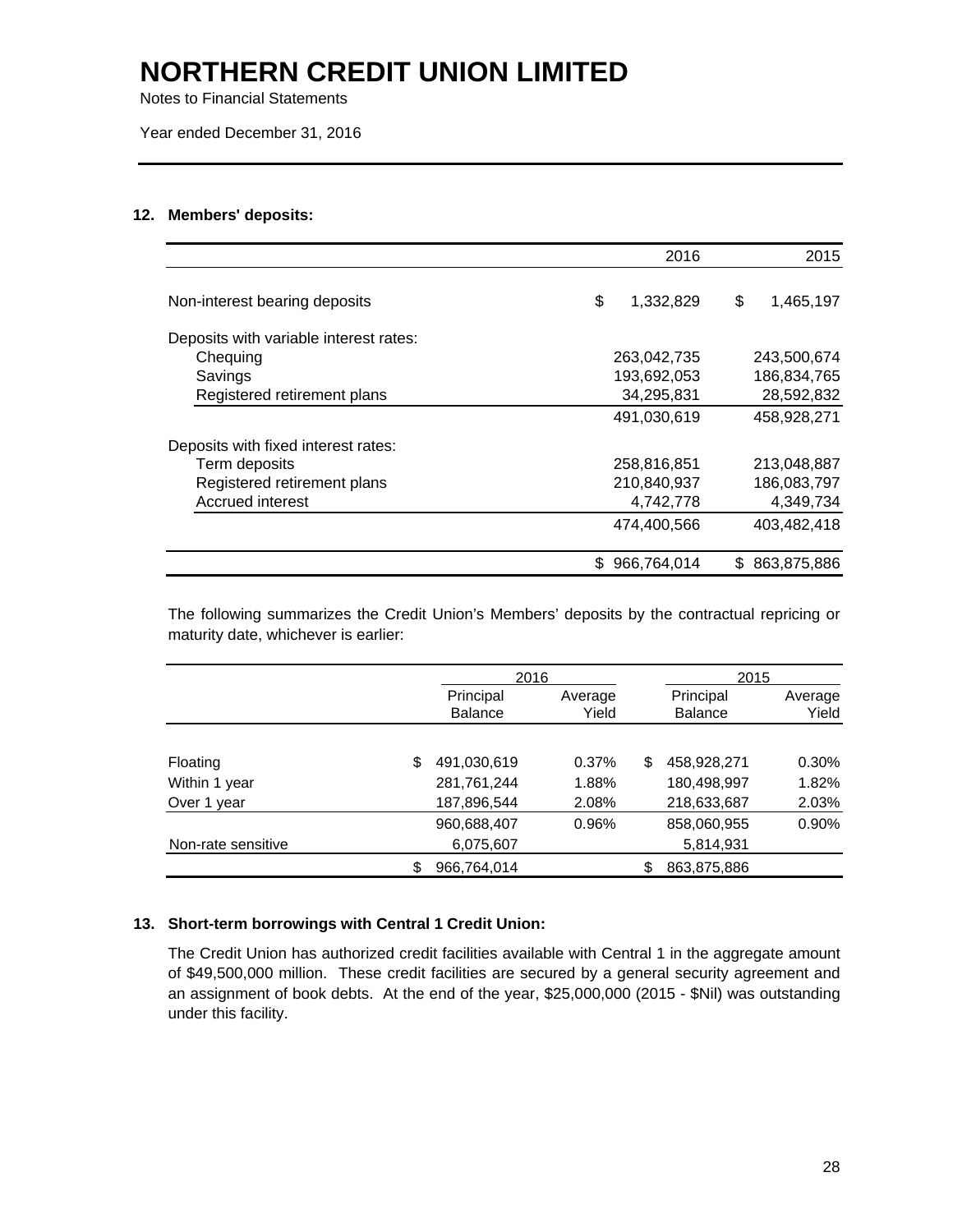Notes to Financial Statements

Year ended December 31, 2016

### **14. Liabilities qualifying as regulatory capital:**

|                                                            | 2016                                 | 2015                                       |
|------------------------------------------------------------|--------------------------------------|--------------------------------------------|
| Membership shares<br>Patronage shares<br>Investment shares | 1,708,625<br>1,255,804<br>29,192,222 | 1,485,369<br>\$<br>1,303,957<br>27,991,495 |
|                                                            | \$32,156,651                         | \$ 30,780,821                              |

Patronage and Investment shares are recognized as a liability, equity or compound instrument based on the terms and in accordance with IAS 32, Financial Instrument Presentation and IFRIC 2 Members' Shares in Cooperative Entities and Similar Instruments. If they are classified as equity, they are recognized at cost net of transaction costs. If they are recognized as liability, they are initially recognized at fair value net of any transaction costs directly attributable to the issuance of the instrument and subsequently carried at amortized cost using the effective interest rate method.

### *Terms and Conditions*

### *Membership Shares*

Membership shares have a par value of \$5 per share and members eighteen years of age and over are required to have a minimum of five shares. Members under the age of eighteen are required to have one share. Membership share balances can be withdrawn only upon termination of membership and approval of the directors. At December 31, 2016, there were 68,538 members of the Credit Union holding 341,725 membership shares (2015 – 60,656 members holding 297,073 shares). Dividends are at the discretion of the Board of Directors.

Funds invested by members in member shares are not insured by DICO. The withdrawal of member shares is subject to the Credit Union maintaining adequate regulatory capital (see note 15), as is the payment of any dividends on these shares. Membership shares are available for redemption and based on their features are classified as a liability.

#### *Patronage Shares*

The Credit Union is authorized to issue an unlimited number of non-voting, non-participating, Class A non-cumulative, redeemable patronage shares. Class A non-cumulative redeemable patronage shares can only be withdrawn subject to any restrictions imposed by the Credit Unions and Caisses Populaires Act, 1994. Issued and outstanding shares as at December 31, 2016 were 1,255,804 (2015 – 1,303,957). Patronage shares are available for redemption and based on their features are classified as a liability.

Patronage share redemptions are at the discretion of the Directors to a maximum of 10% of the shares outstanding at the previous year end.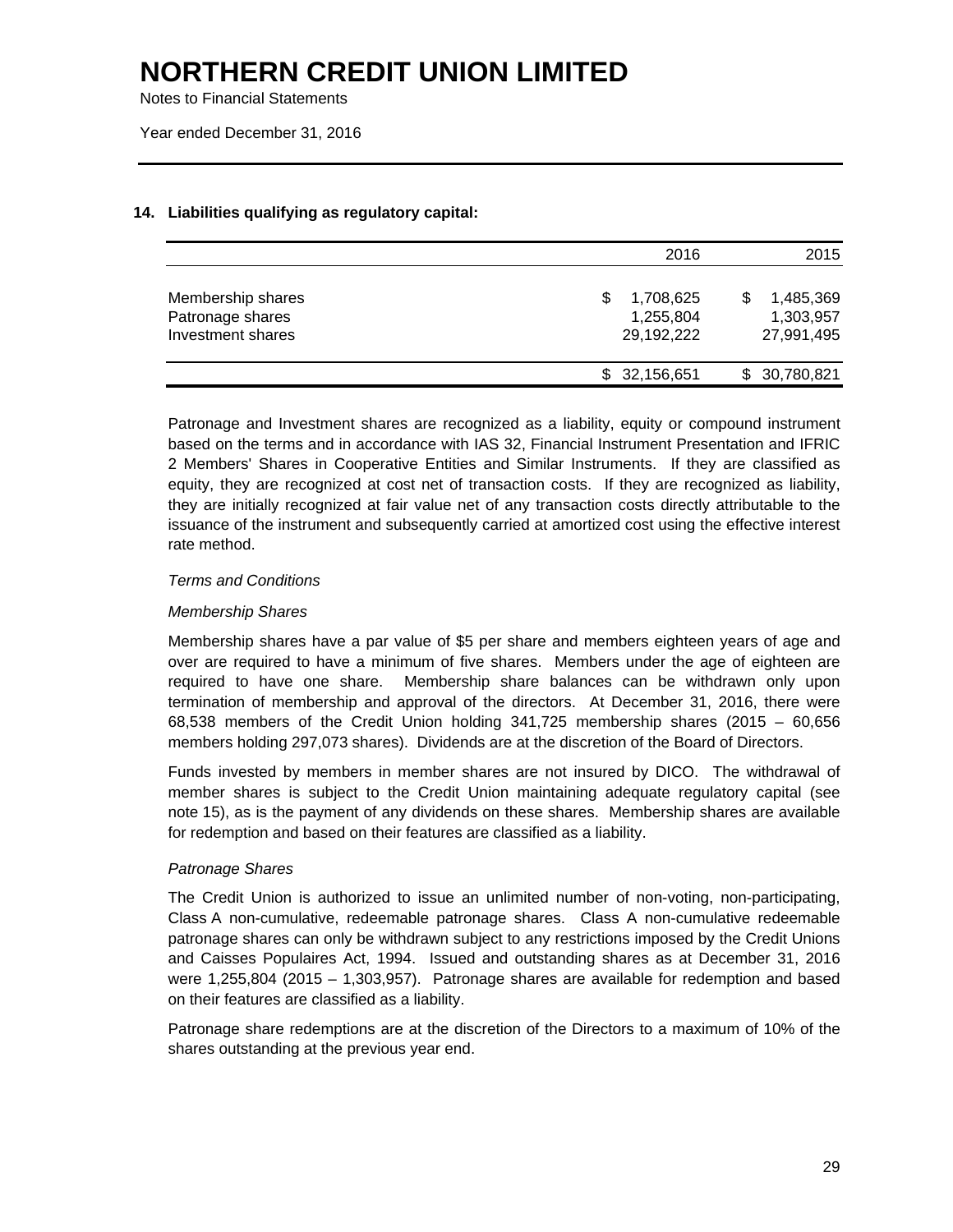Notes to Financial Statements

Year ended December 31, 2016

### **14. Liabilities qualifying as regulatory capital (continued):**

#### *Investment Shares*

Class B investment shares pay dividends at the discretion of the Board of Directors in the form of cash or additional shares. The Credit Union has the option to redeem these shares in whole or in part or on a pro-rata basis any time after five years from the date of issuance to a maximum of 10% of the shares outstanding at the previous year end. Issued and outstanding shares as at December 31, 2016 were 29,192,222 (2015 – 27,991,495). Investment shares are non-voting, are available for redemption and based on their features are classified as a liability.

On December 8, 2016, the Board of Directors declared a dividend of 2.85% on Class B investment shares. The value of the dividend is \$834,784 (2015 - \$873,140).

#### **15. Capital management:**

The Credit Union maintains policies and procedures relative to capital management so as to ensure that capital levels are sufficient to cover risks inherent in the business.

The Credit Union's objectives when managing capital are to implement a policy that:

- ensures that the quantity, quality and composition of capital needed that reflects the inherent risks of the Credit Union and to support the current and planned operations; and
- provides distributions of dividends and redemptions of capital instruments to members.

The Credit Union Act requires credit unions to maintain minimum regulatory capital, as defined by the Act. Regulatory capital is calculated as a percentage of total assets, and of risk-weighted assets. Risk-weighted assets are calculated by applying risk weight percentages, as prescribed by the Act, to various asset categories, operational and interest rate risk criteria. The prescribed risk weights are dependent upon the degree of risk inherent in the asset.

The Act requires credit unions to maintain a capital ratio of 4.00% and a risk-weighted capital ratio of 8.00%. The Credit Union has a stated policy that it will maintain at all times capital equal to the minimum required by the Act plus a prudent cushion. The current minimum ratios per board policy are a capital ratio of 6.00% and a risk-weighted capital ratio of 12.50%. The Credit Union is in compliance with the Act as indicated by the table below:

|                                        | Regulatory<br>Capital        | Capital leverage<br>minimum<br>actual |                | minimum        | Risk weighted<br>actual |
|----------------------------------------|------------------------------|---------------------------------------|----------------|----------------|-------------------------|
|                                        |                              |                                       |                |                |                         |
| December 31, 2016<br>December 31, 2015 | \$86,595,573<br>\$82,112,270 | 4.00%<br>4.00%                        | 7.27%<br>8.01% | 8.00%<br>8.00% | 14.11%<br>15.44%        |

The Credit Union manages its Tier 1 and Tier 2 capital in accordance with internal policies and regulatory requirements. Tier 1 capital is the highest quality and consists of retained earnings, membership shares and the portion of the value of Class A and B investment and patronage shares that are not redeemable within 12 months. Tier 2 capital is comprised of the value of Class A and B investment and patronage shares ineligible as Tier 1 capital and the eligible portion of the allowance for impaired loans.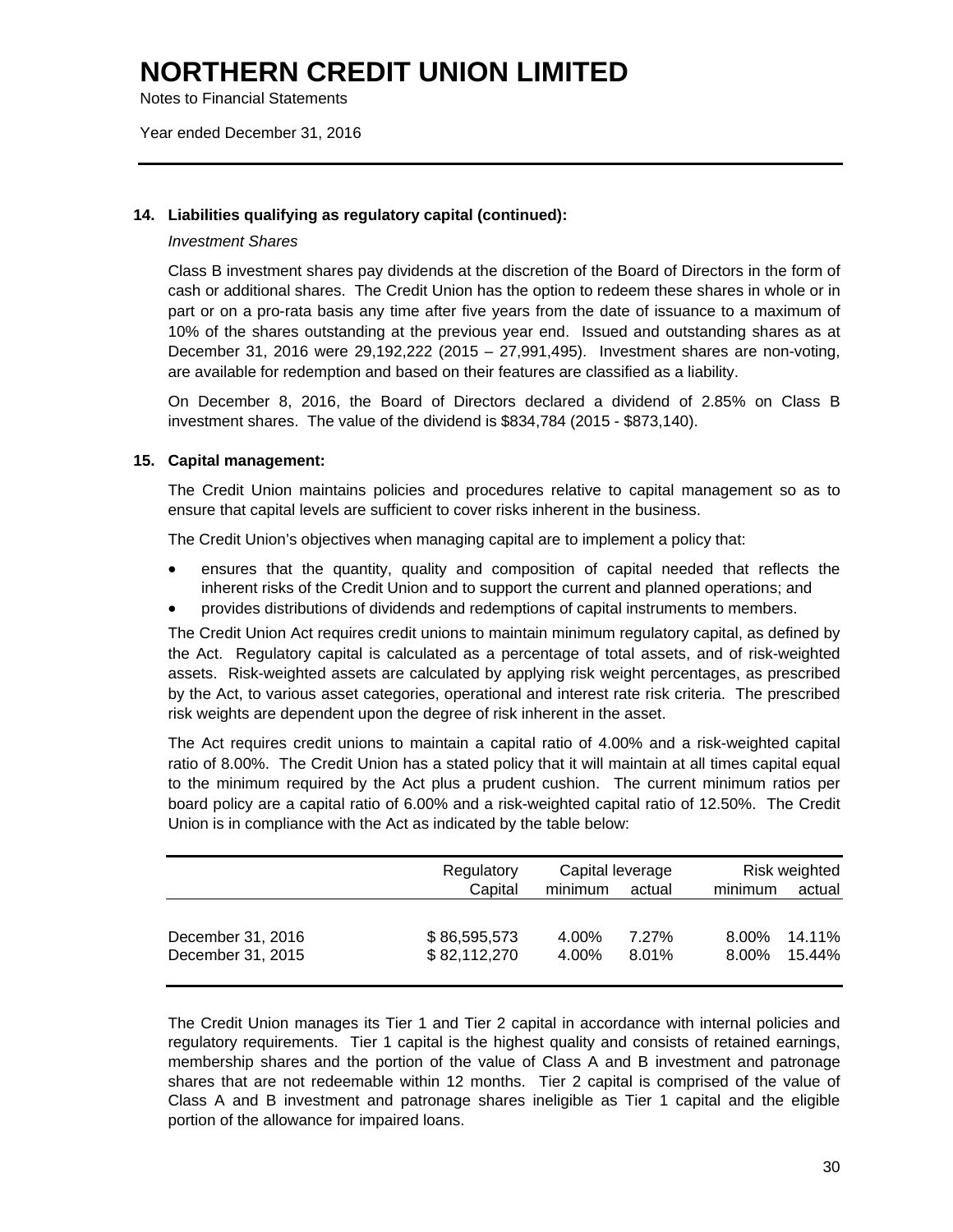Notes to Financial Statements

Year ended December 31, 2016

### **15. Capital management (continued):**

The amount of composition of Tier 1 and Tier 2 capital was as follows:

|                                                      |    | 2016          | 2015             |
|------------------------------------------------------|----|---------------|------------------|
| <b>Tier 1 Capital</b>                                |    |               |                  |
| Retained earnings                                    |    | \$ 34,964,387 | \$ 32,975,321    |
| Contributed surplus                                  |    | 19,133,535    | 17,802,856       |
| Membership shares                                    |    | 1,708,625     | 1,485,369        |
| Class A non-cumulative redeemable                    |    |               |                  |
| patronage shares (90%)                               |    | 1,173,562     | 1,224,364        |
| Class B non-cumulative, non-voting,                  |    |               |                  |
| non-participating investments shares (90%)           |    | 26,889,277    | 25,529,366       |
| <b>Tier 2 Capital</b>                                |    |               |                  |
| Class A non-cumulative redeemable                    |    |               |                  |
| patronage shares (10%)                               |    | 82,242        | 79,593           |
| Class B non-cumulative, non-voting,                  |    |               |                  |
| non-participating investment shares (10%)            |    | 2,302,945     | 2,462,129        |
| Non-specific collective allowance for impaired loans |    | 341,000       | 553,272          |
| Total regulatory capital                             | S. | 86,595,573    | \$<br>82,112,270 |

#### **16. Commitments and contingencies:**

- (a) As at December 31, 2016, commitments for authorized but not issued loans to members amounted to approximately \$16,835,383 (2015 - \$19,684,266).
- (b) As at December 31, 2016, commitments for unused lines and letters of credit amounted to approximately \$149,371,975 and \$1,748,576 respectively (2015 - \$139,909,901 and \$2,129,034, respectively).
- (c) The Credit Union has commitments for the rental of branch premises under long-term noncancelable operating leases, other rental agreements and various community sponsorships which expire on various dates to 2028. Future annual minimum payments are approximately as follows:

| 2017              | S | 761,091 |
|-------------------|---|---------|
| 2018              |   | 700,433 |
| 2019              |   | 551,366 |
| 2020              |   | 527,972 |
| 2021              |   | 459,469 |
| <b>Thereafter</b> |   | 667,970 |
|                   |   |         |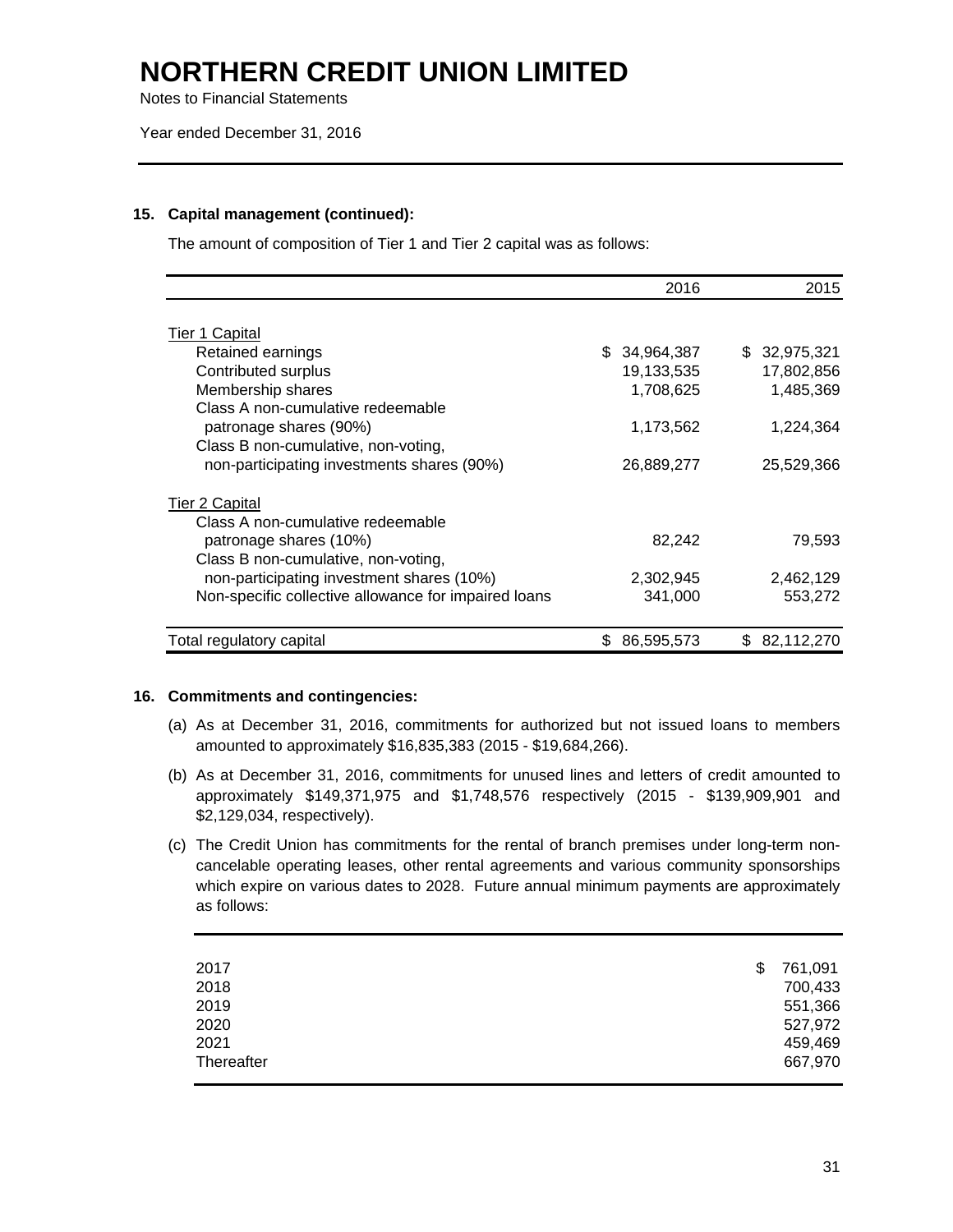Notes to Financial Statements

Year ended December 31, 2016

### **16. Commitments and contingencies (continued):**

(d) The Credit Union is involved in certain legal matters and litigation from time to time, the outcomes of which are not presently determinable. The effects, if any, from such contingencies will be accounted for in the periods in which the matters are probable.

### **17. Income taxes:**

The components of income tax expense (benefit) are as follows:

|                                                            | 2016                     | 2015                  |
|------------------------------------------------------------|--------------------------|-----------------------|
| Current income tax expense<br>Deferred income tax recovery | \$<br>330,319<br>(6,000) | 495,887<br>(234, 400) |
| Total income tax expense                                   | \$<br>324.319            | \$<br>261,487         |

Income tax expense differs from the amount that would be computed by applying the federal and provincial statutory rate of 26.5% (2015 - 26.5%) to income before income taxes. The reasons for the difference are as follows:

|                                                                                                               | 2016                               | 2015                              |
|---------------------------------------------------------------------------------------------------------------|------------------------------------|-----------------------------------|
| Income before income tax                                                                                      | \$<br>2,313,385                    | \$<br>1,936,510                   |
| Statutory tax rate                                                                                            | 26.5%                              | 26.5%                             |
| Computed tax expense                                                                                          | \$<br>613.047                      | \$<br>513,175                     |
| Increase (decrease) resulting from:<br>Lower rate on preferred rate amount<br>Non-deductible expense<br>Other | (124, 417)<br>13.215<br>(177, 526) | (238, 248)<br>19,240<br>(32, 680) |
| Total income tax expense                                                                                      | 324.319                            | \$<br>261,487                     |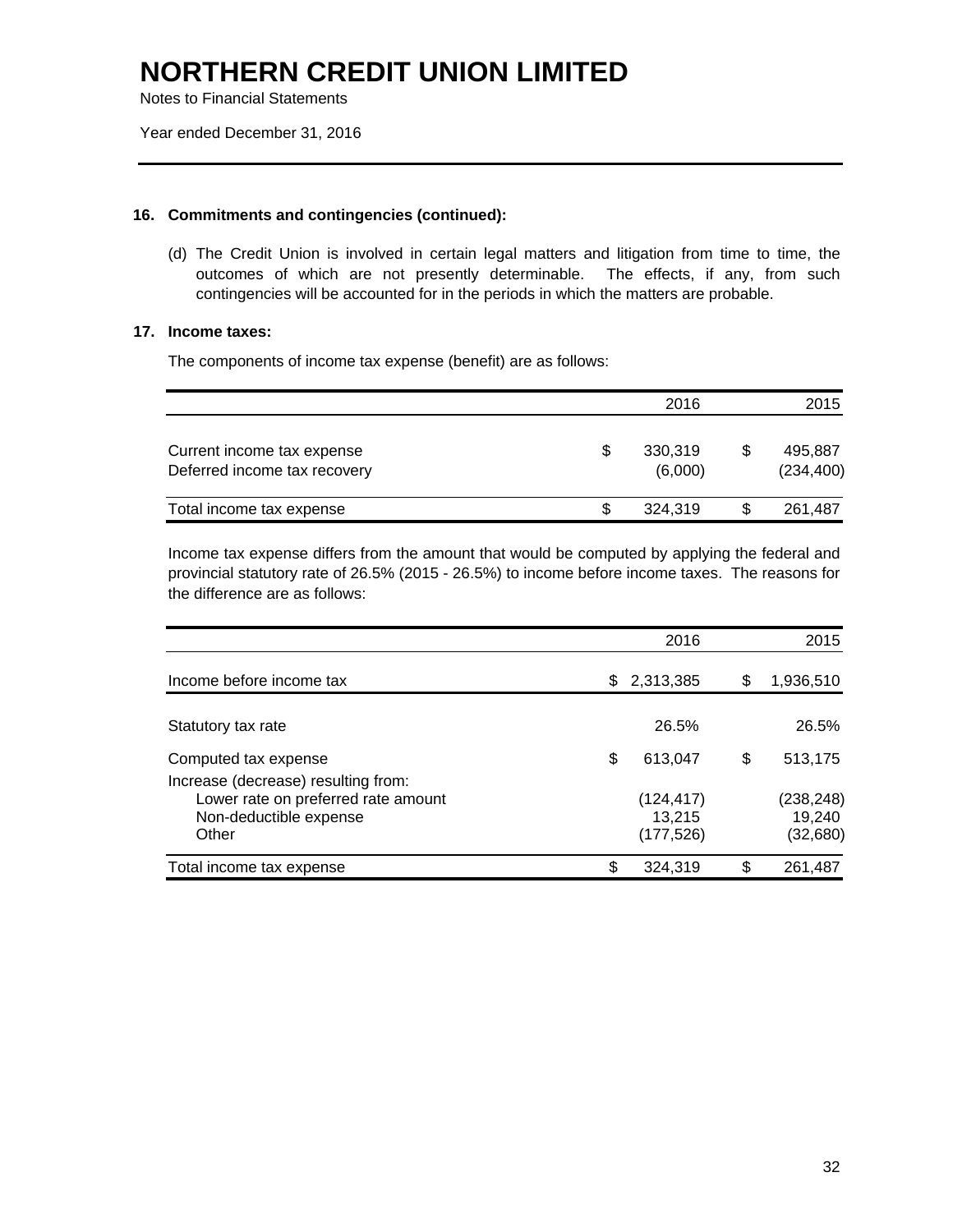Notes to Financial Statements

Year ended December 31, 2016

### **17. Income taxes (continued):**

The movements of deferred tax assets and liabilities are presented below:

| 2016                           |                 |            | Recognized Recognized |             |                |
|--------------------------------|-----------------|------------|-----------------------|-------------|----------------|
|                                | Opening         | Recognized | Directly              | in Profit   | Closing        |
|                                | <b>Balance</b>  | in OCI     | in Equity             | or loss     | <b>Balance</b> |
|                                |                 |            |                       |             |                |
| Deferred tax assets:           |                 |            |                       |             |                |
| Employee retirement benefits   | \$<br>449,000   | 74,000     |                       | 145,000     | 668,000        |
| Allowance for impaired loans   | 212,000         |            |                       | (46,000)    | 166,000        |
| <b>Reserves</b>                |                 |            |                       | 71,000      | 71,000         |
| Non-capital loss               | 1,512,000       |            | 324,000               | (1,512,000) | 324,000        |
| Total deferred tax assets      | \$<br>2,173,000 | 74,000     | 324,000               | (1,342,000) | 1,229,000      |
| Deferred tax liabilities:      |                 |            |                       |             |                |
| Investments                    | \$<br>299,000   |            |                       | 3,000       | 302,000        |
| Property, equipment and        |                 |            |                       |             |                |
| intangible assets              | 300,000         |            |                       | 85,000      | 385,000        |
| Bargain purchase gain          | 2,521,000       |            | 408,000               | (1,436,000) | 1,493,000      |
| Total deferred tax liabilities | \$<br>3,120,000 |            | 408,000               | (1,348,000) | 2,180,000      |
|                                |                 |            |                       |             |                |
| Total movement taken to        |                 |            |                       |             |                |
| income tax expense             | \$<br>(947,000) | 74,000     | (84,000)              | 6,000       | (951,000)      |
|                                |                 |            |                       |             |                |
| 2015                           |                 |            | Recognized Recognized |             |                |
|                                | Opening         | Recognized | Directly              | in Profit   | Closing        |
|                                | <b>Balance</b>  | in OCI     | in Equity             | or loss     | Balance        |
|                                |                 |            |                       |             |                |
| Deferred tax assets:           |                 |            |                       |             |                |
| Employee retirement benefits   | \$<br>621,000   | (395,000)  |                       | 223,000     | 449,000        |
| Allowance for impaired loans   | 216,000         |            |                       | (4,000)     | 212,000        |
| Non-capital loss               |                 |            |                       |             |                |
|                                |                 |            | 1,512,000             |             | 1,512,000      |
| Total deferred tax assets      | \$<br>837,000   | (395,000)  | 1,512,000             | 219,000     | 2,173,000      |
|                                |                 |            |                       |             |                |
| Deferred tax liabilities:      |                 |            |                       |             |                |
| Investments                    | \$<br>367,000   |            |                       | (68,000)    | 299,000        |
| Property, equipment and        |                 |            |                       |             |                |
| intangible assets              | 247,400         |            |                       | 52,600      | 300,000        |
| Bargain purchase gain          |                 |            | 2,521,000             |             | 2,521,000      |
| Total deferred tax liabilities | \$<br>614,400   |            | 2,521,000             | (15, 400)   | 3,120,000      |
|                                |                 |            |                       |             |                |
| Total movement taken to        | \$<br>222,600   | (395,000)  | (1,009,000)           | 234,400     | (947,000)      |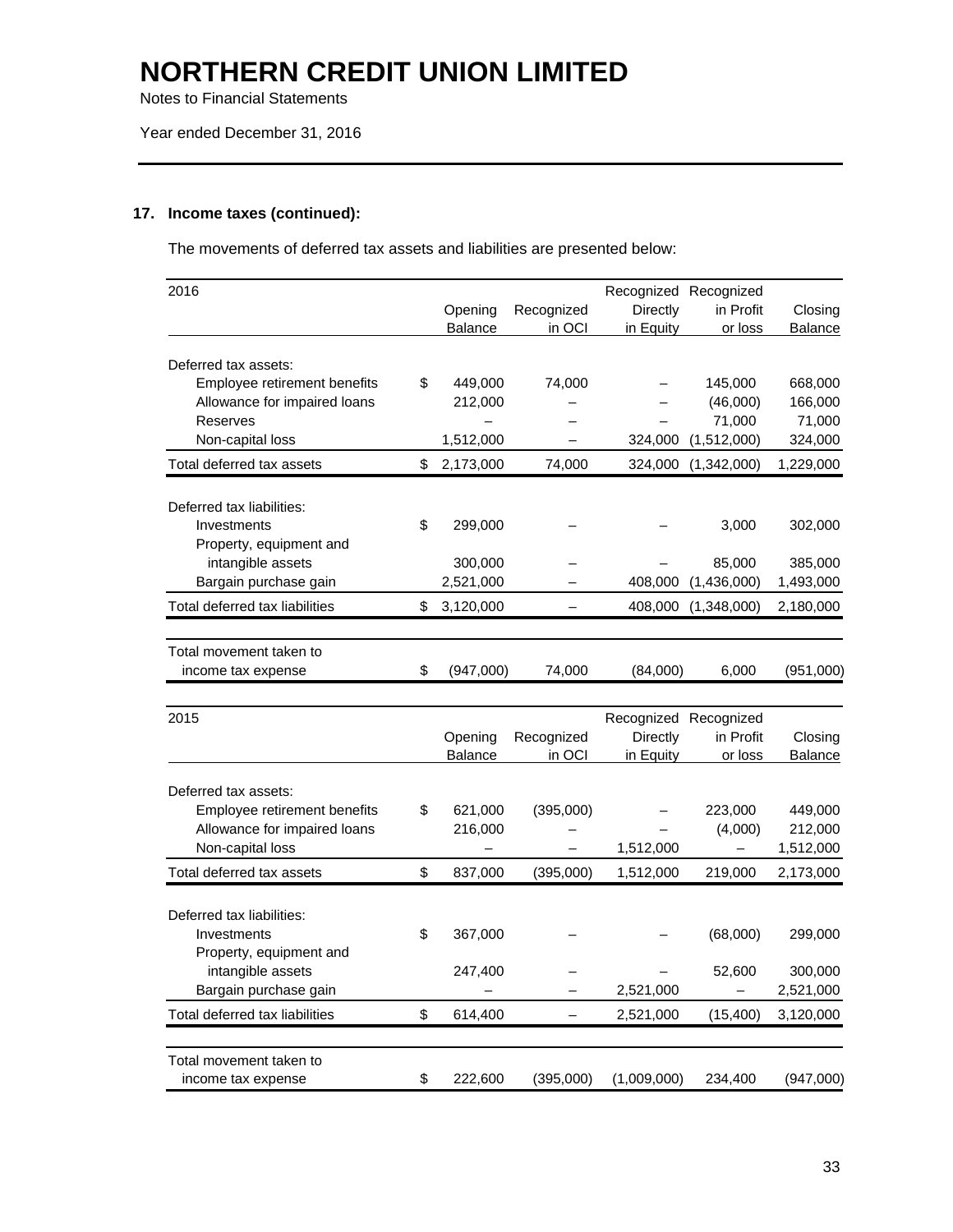Notes to Financial Statements

Year ended December 31, 2016

### **17. Income taxes (continued):**

The ultimate realization of future tax assets is dependent upon generation of taxable income during future periods in which the unused tax losses are available.

The Credit Union has net capital loss carryforwards of \$154,000 with no expiry date which are available to reduce future taxable income. The tax benefit of the losses will be recognized in the year that it is determined that it is probable that they will be realized.

### **18. Employee future benefits:**

The Credit Union has a defined benefit pension plan for certain management employees. All other employees of the Credit Union may elect to participate in the Canadian Credit Union Employees Pension Plan, a defined contribution plan, as provided by CUMIS Life Insurance Company.

The total expense for the pension plans are as follows:

|                                                                                       |     | 2016               | 2015                 |
|---------------------------------------------------------------------------------------|-----|--------------------|----------------------|
| Defined benefit pension plan net benefit expense<br>Defined contribution pension plan | \$. | 933,200<br>288.563 | 1,315,600<br>186.172 |
|                                                                                       |     | 1,221,763          | 1,501,772            |

Information about the Credit Union's defined benefit plan is as follows:

|                                |     | 2016       | 2015             |
|--------------------------------|-----|------------|------------------|
| Accrued benefit obligation:    |     |            |                  |
| Balance, beginning of year     | \$  | 13,381,600 | \$<br>13,529,700 |
| Current service cost           |     | 1,013,900  | 1,388,300        |
| Interest cost                  |     | 575,000    | 585,000          |
| Benefits paid                  |     | (576,000)  | (424, 100)       |
| Actuarial losses (gains)       |     | 570,500    | (1,617,000)      |
| <b>Administration fees</b>     |     |            |                  |
|                                |     | (84, 100)  | (80, 300)        |
| Balance, end of year           | \$. | 14,880,900 | \$<br>13,381,600 |
|                                |     |            |                  |
| Plan assets:                   |     |            |                  |
| Fair value, beginning of year  | \$  | 12,016,500 | \$<br>11,468,500 |
| Expected return on plan assets |     | 491,500    | 463,000          |
| Employer contributions         |     | 440,400    | 522,200          |
| Employee contributions         |     | 164,200    | 194,700          |
| Benefits paid                  |     | (576,000)  | (424, 100)       |
| Actuarial gains (losses)       |     | 289,500    | (127,500)        |
| <b>Administration fees</b>     |     | (84, 100)  | (80, 300)        |
| Fair value, end of year        | \$  | 12,742,000 | \$<br>12,016,500 |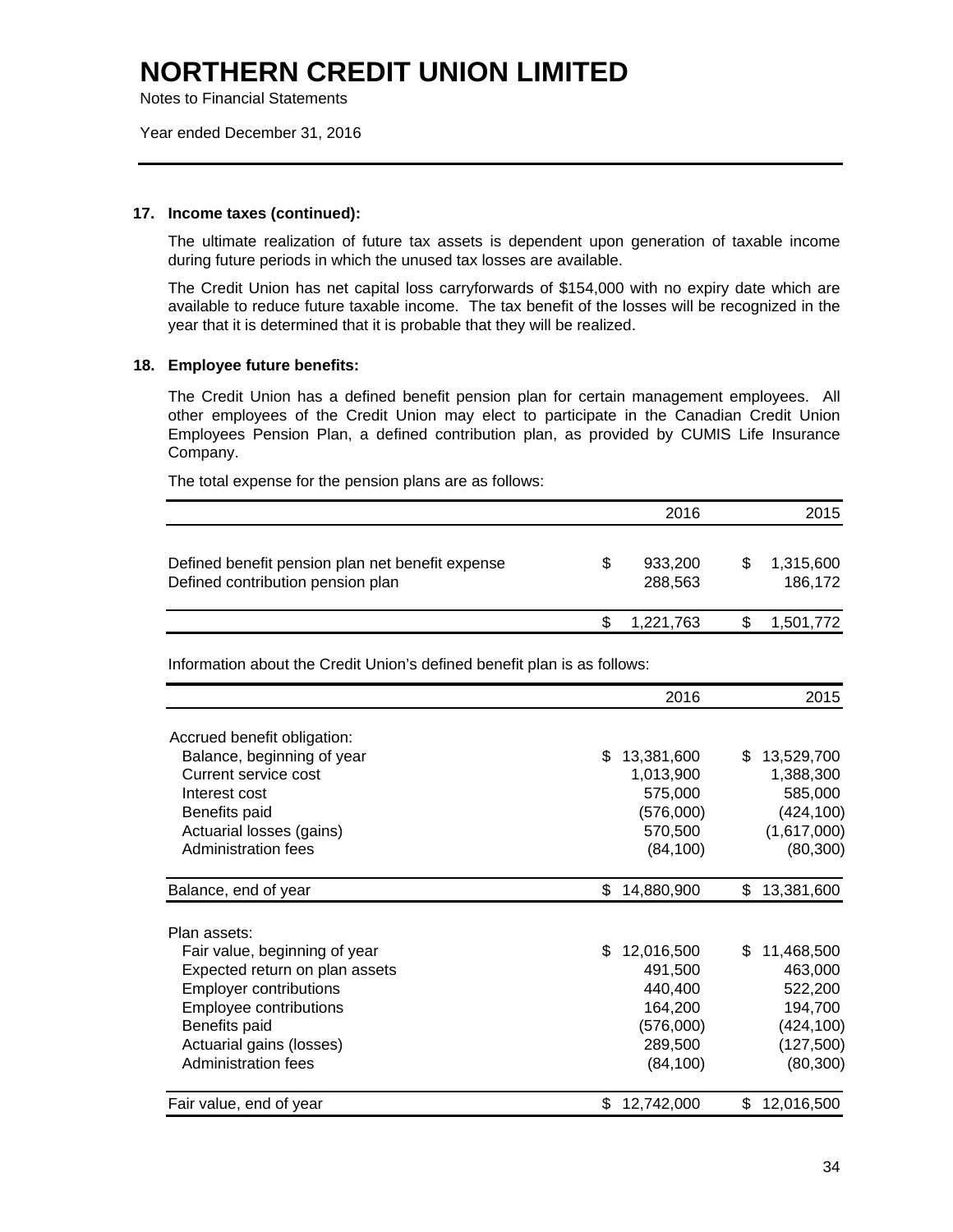Notes to Financial Statements

Year ended December 31, 2016

### **18. Employee future benefits (continued):**

Experience adjustments incurred were as follows:

|                                           | 2016                        | <b>Defined Benefit Pensions</b><br>2015 |                        |
|-------------------------------------------|-----------------------------|-----------------------------------------|------------------------|
| Accrued benefit obligation<br>Plan assets | \$<br>(570, 500)<br>289,500 | \$                                      | 1,617,000<br>(127,500) |
| Total for the year                        | \$<br>(281,000)             |                                         | 1,489,500              |

The accrued benefit liability is included in accounts payable and accrued liabilities.

The following table provides the amount recognized in the statement of financial position:

|                                                                                          |     | Defined Benefit Pensions<br>2016 |  |                       |  |  |
|------------------------------------------------------------------------------------------|-----|----------------------------------|--|-----------------------|--|--|
| Funded status (deficit) being accrued benefit<br>liability included in other liabilities | S.  | (2, 138, 900)                    |  | 2015<br>\$(1,365,100) |  |  |
| Net amount recognized                                                                    | SS. | (2, 138, 900)                    |  | (1,365,100)           |  |  |

The significant actuarial assumptions adopted in measuring the Credit Union's accrued benefit obligations are as follows:

|                                                  |          | <b>Defined Benefit Pensions</b> |  |
|--------------------------------------------------|----------|---------------------------------|--|
|                                                  | 2016     | 2015                            |  |
|                                                  |          |                                 |  |
| Discount rate                                    | 3.90%    | 4.10%                           |  |
| Rate of compensation increase                    | $3.00\%$ | 3.00%                           |  |
| Expected long-term rate of return on plan assets | 3.90%    | 4.10%                           |  |
| Rate of maximum pension increase                 | 3.00%    | 3.00%                           |  |

The expected rate of return on plan assets is based on the risks and associated returns expected of the underlying plan assets. Plan assets are held in balanced funds which include equities and fixed income investments.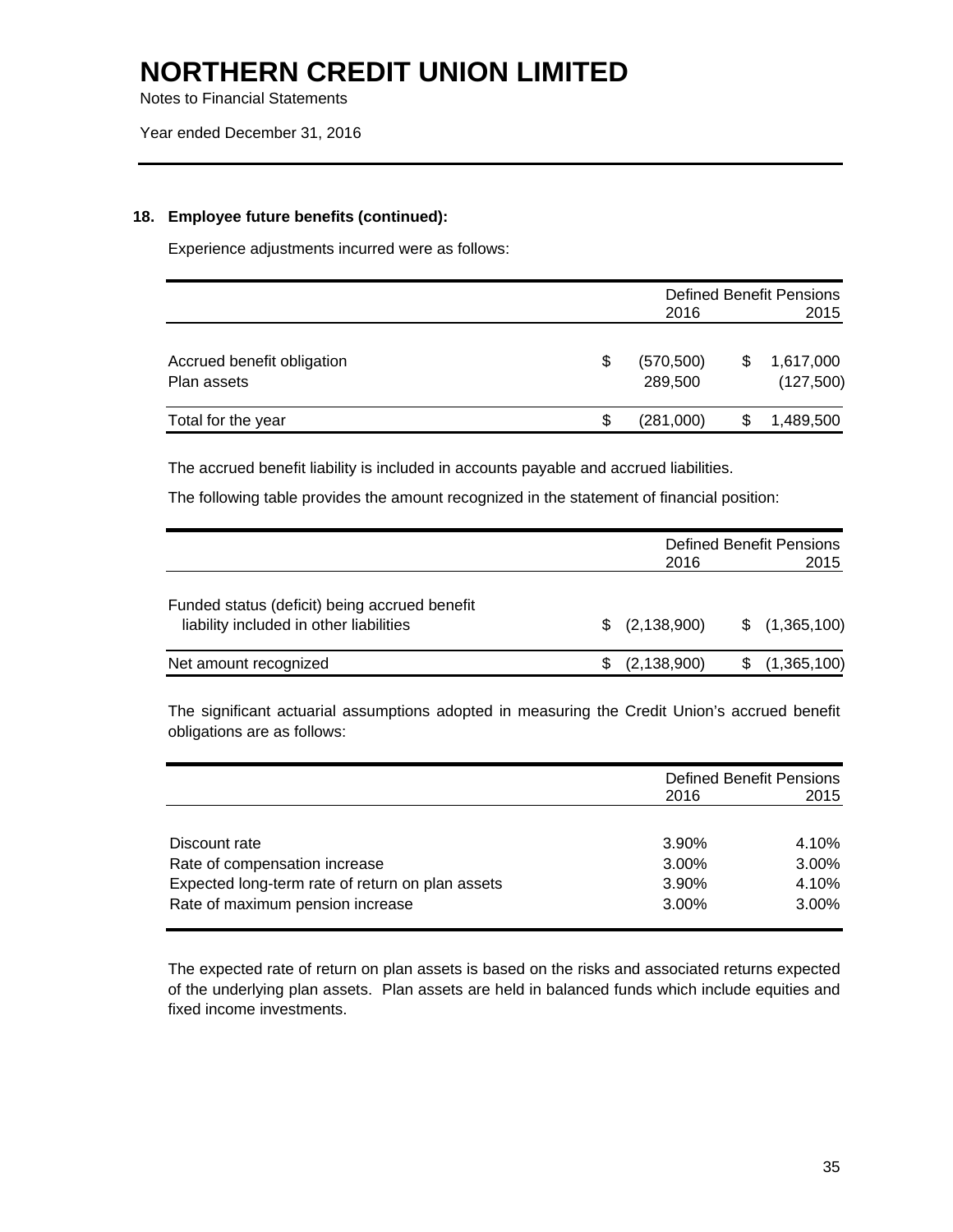Notes to Financial Statements

Year ended December 31, 2016

#### **18. Employee future benefits (continued):**

The Credit Union's net benefit plan expense is as follows:

|                                                                                                          |   | 2016                             | Defined Benefit Pensions<br>2015    |
|----------------------------------------------------------------------------------------------------------|---|----------------------------------|-------------------------------------|
| Current service cost, net of employees' contributions<br>Interest cost<br>Expected return on plan assets | S | 849.700<br>575,000<br>(491, 500) | \$1,193,600<br>585,000<br>(463,000) |
| Net benefit plan expense                                                                                 |   | 933.200                          | \$1,315,600                         |

These net benefit plan expenses are included in salaries and employee benefits on the statement of income. Aggregate contributions relating to the defined benefit pensions plan for the year ended December 31, 2016 is \$440,400 (2105 - \$522,200).

The defined benefit plan assets comprise:

|                                       | 2016         | 2015            |
|---------------------------------------|--------------|-----------------|
|                                       |              |                 |
| Mawer balanced fund                   | \$9,513,374  | 6,567,089<br>S. |
| Guardian balanced income fund         | 3,213,828    |                 |
| Howson Tattersall Saxon balanced fund |              | 5,436,223       |
| <b>CUMIS</b> retirement security fund | 14.798       | 13,188          |
|                                       | \$12,742,000 | \$12,016,500    |

The actual return on plan assets for the year-ended December 31, 2016 was \$781,000 (2015 - \$335,500).

A 1% decrease in the discount rate would increase the pension benefit obligation at December 31, 2016 by 18.1% or \$2,696,600 to \$17,577,500. In addition, a 1% decrease in the discount rate would increase the fiscal 2017 net service cost by 25.5% or \$237,000 to \$1,165,200.

A 1% decrease in the salary scale would decrease the pension benefit obligation at December 31, 2016 by 3.1% or \$454,100 to \$14,426,800. In addition, a 1% decrease in the salary scale would decrease the fiscal 2017 net service cost by 8.2% or \$76,400 to \$851,800.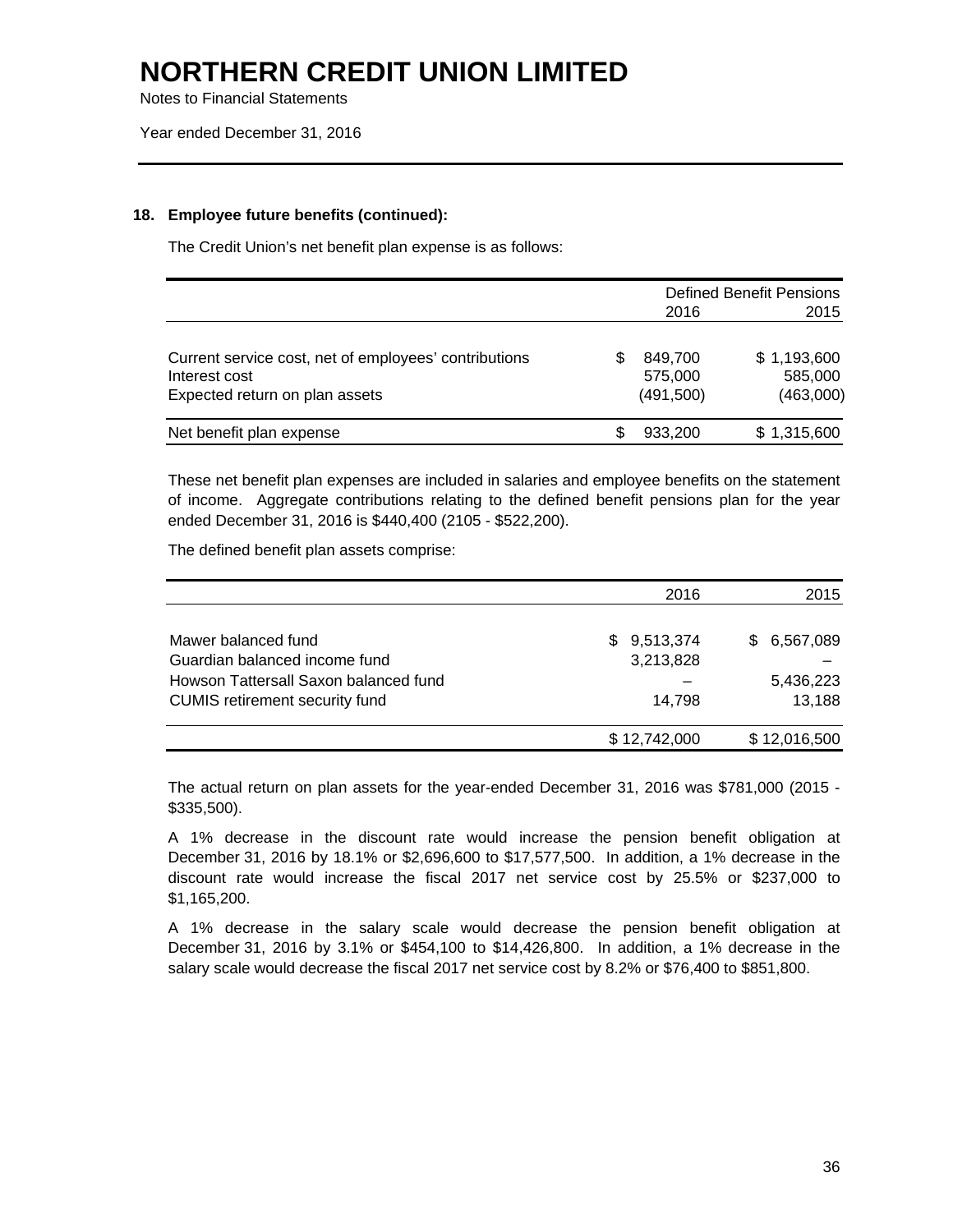Notes to Financial Statements

Year ended December 31, 2016

#### **19. Fair value of financial instruments:**

The following table represents the fair values of the Credit Union's financial instruments. The fair values disclosed do not include the value of assets that are not considered financial instruments, such as fixed assets.

While the fair value amounts are intended to represent estimates of the amounts at which these instruments could be exchanged in a current transaction between willing parties, some of the Credit Union's financial instruments lack an available trading market. Consequently, the fair values presented are estimates derived using present value and other valuations techniques and may not be indicative of the net realizable values.

Due to the judgment used in applying a wide range of acceptable valuation techniques and estimates in calculating fair value amounts, fair values are not necessarily comparable among financial institutions. The calculation of estimated fair values is based on market conditions at a specific point in time and may not be reflective of future fair values.

|                                    |                | December 31, 2016 |    |                   |    | December 31, 2015 |                   |  |    |                   |
|------------------------------------|----------------|-------------------|----|-------------------|----|-------------------|-------------------|--|----|-------------------|
|                                    | Carrying       |                   |    |                   |    | Carrying          |                   |  |    |                   |
| (In 000's 0f \$)                   | Value          | <b>Fair Value</b> |    | <b>Difference</b> |    | Value             | <b>Fair Value</b> |  |    | <b>Difference</b> |
| Loans and Receivables              |                |                   |    |                   |    |                   |                   |  |    |                   |
| Loans to members                   | \$1,071,714    | \$1,076,212       | \$ | 4,498             | \$ | 891,964           | \$ 897,096        |  | \$ | 5,132             |
| <b>Held to Maturity</b>            |                |                   |    |                   |    |                   |                   |  |    |                   |
| Investments                        | 71,058         | 71,423            |    | 365               |    | 70,663            | 71,010            |  |    | 347               |
| Fair Value through Profit and Loss |                |                   |    |                   |    |                   |                   |  |    |                   |
| Cash resources                     | 15,813         | 15,813            |    |                   |    | 28,774            | 28,774            |  |    |                   |
| Investments                        | 1,932          | 1,932             |    |                   |    | 2,066             | 2,066             |  |    |                   |
| Derivative financial               |                |                   |    |                   |    |                   |                   |  |    |                   |
| instruments                        | (49)           | (49)              |    |                   |    | 166               | 166               |  |    |                   |
| Available for Sale                 |                |                   |    |                   |    |                   |                   |  |    |                   |
| Investments                        | 8,053          | 8,053             |    |                   |    | 7,200             | 7,200             |  |    |                   |
| <b>Total financial assets</b>      | \$1,168,521    | \$1,173,384       | \$ | 4,863             |    | \$1,000,833       | \$1,006,312       |  | \$ | 5,479             |
| <b>Other Liabilities</b>           |                |                   |    |                   |    |                   |                   |  |    |                   |
| Member deposits                    | 966,764<br>\$. | 969,194<br>\$     | \$ | 4,208             | \$ | 863,876           | \$<br>867,685     |  | \$ | 3,809             |
| Accounts payable and               |                |                   |    |                   |    |                   |                   |  |    |                   |
| accrued liabilities                | 6,474          | 6,474             |    |                   |    | 5,801             | 5,801             |  |    |                   |
| Loans payable                      | 25,000         | 25,002            |    | 2                 |    |                   |                   |  |    |                   |
| Securitized liabilities            | 104,688        | 104,688           |    |                   |    | 71,092            | 71,092            |  |    |                   |
| <b>Total financial liabilities</b> | \$1,102,926    | \$1,105,358       | \$ | 4,210             | \$ | 940,769           | \$<br>944,578     |  | \$ | 3,809             |

Interest rate sensitivity is the main cause of change in fair values of the Credit Union's financial instruments.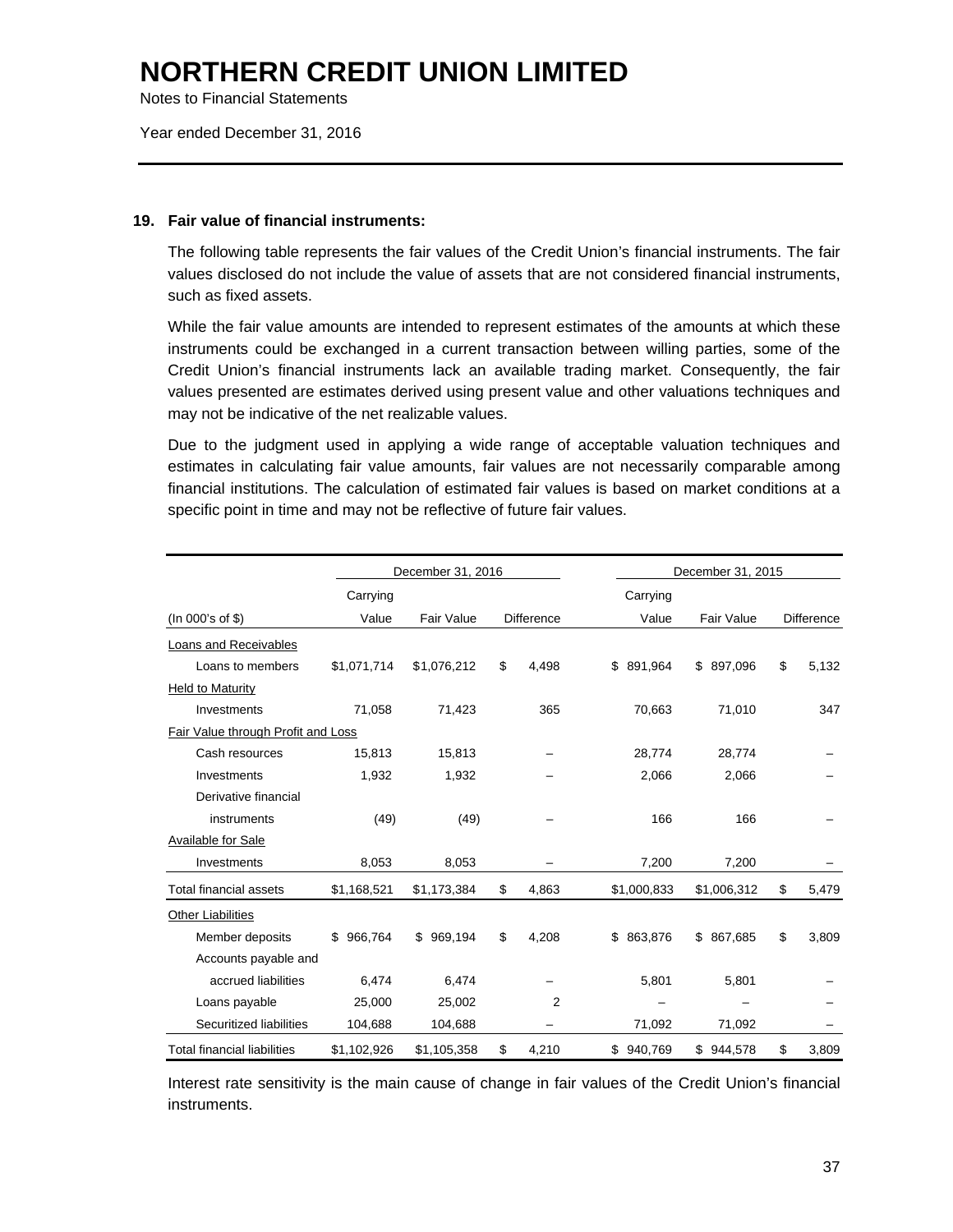Notes to Financial Statements

Year ended December 31, 2016

#### **19. Fair value of financial instruments (continued):**

The following methods and assumptions were used to estimate the fair value of financial instruments:

- (a) The fair values of cash and accounts payable and accrued liabilities are assumed to approximate their book values, due to their short–term nature.
- (b) The estimated fair value of floating rate loans, demand deposits and floating rate deposits are assumed to be equal to book value as the interest rates on these loans and deposits reprice to market on a periodic basis.
- (c) The estimated fair values of fixed rate investments, fixed rate loans and fixed rate deposits are determined by discounting the expected future cash flows of these investments, loans, deposits and borrowings at current market rates for products with similar terms and credit risks.
- (d) The estimated fair values of derivative instruments are determined through valuation models on the derivative notional amounts, maturity dates and rates.

Fair value measurements can be classified in a hierarchy in order to discern the significance of management assumptions and other inputs incorporated into the measurements. The three levels of fair value hierarchy are:

- Level 1 Unadjusted quoted prices in active markets for identical assets or liabilities.
- Level 2 Inputs other than quoted prices that are observable for the asset or liability, either directly or indirectly. This category includes instruments valued using: quoted market prices in active markets for similar instruments; quoted prices for identical or similar instruments in markets that are consider less than active; or other valuation techniques where all significant inputs are directly or indirectly observable form market data.
- Level 3 Inputs for the asset or liability that are not based on observable market data. This category includes all instruments where the valuation technique includes inputs not based on observable data and the unobservable inputs have a significant effect on the instrument's valuation. This category includes instruments that are valued based on quoted prices for similar instruments where significant unobservable adjustments are required to reflect differences between the instruments.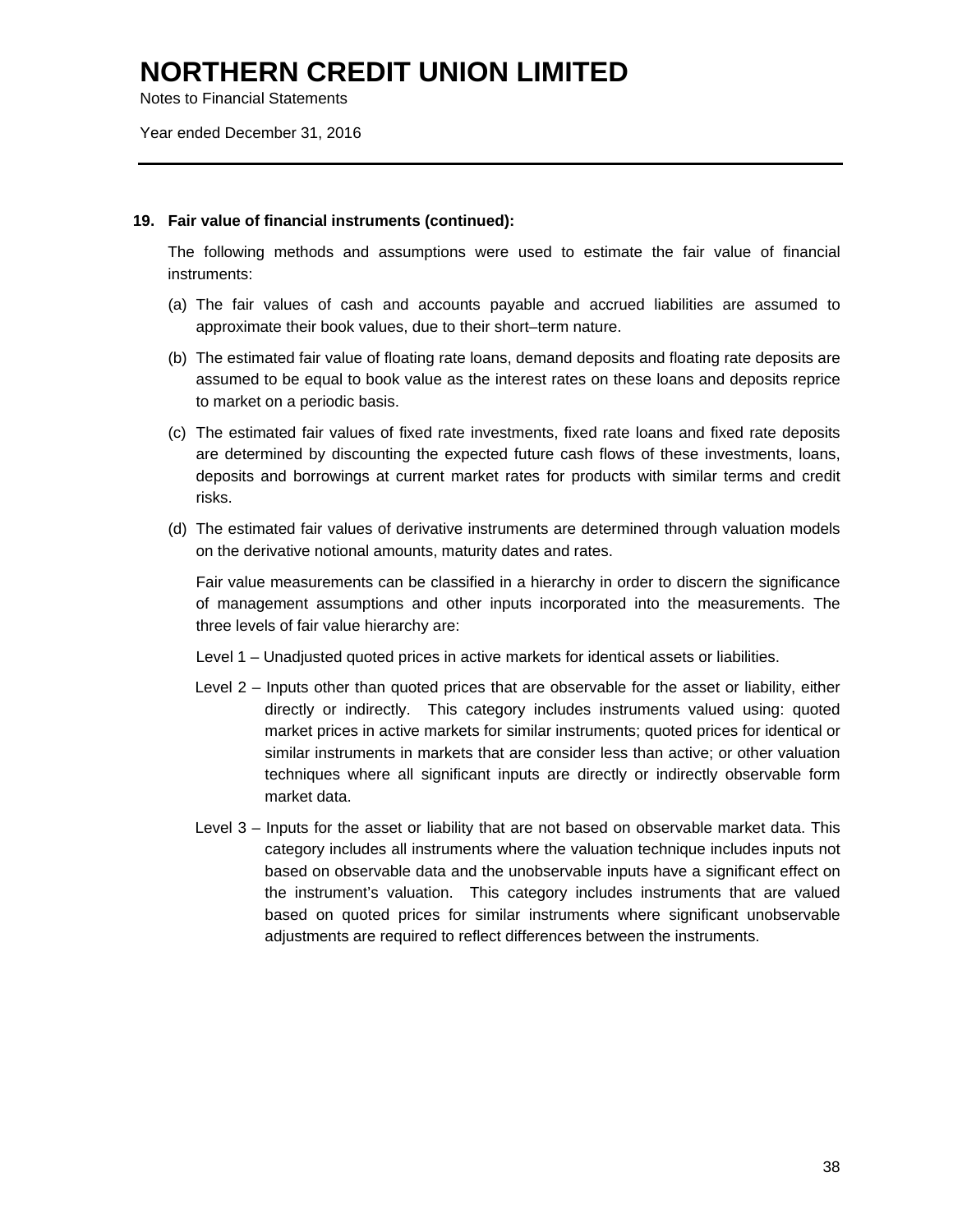Notes to Financial Statements

Year ended December 31, 2016

### **19. Fair value of financial instruments (continued):**

The following table summarizes the classification of the Credit Union's financial instruments held and reported on the Statement of Financial Position at fair value:

| (in 000's of $$$ )               |         |                  |         |       |
|----------------------------------|---------|------------------|---------|-------|
| 2016                             |         |                  |         |       |
|                                  | Level 1 | Level 2          | Level 3 | Total |
| <b>Assets</b>                    |         |                  |         |       |
| Investments - FVTPL securities   | \$      | \$<br>$1,932$ \$ | \$      | 1,932 |
| Derivative financial instruments |         | (49)             |         | (49)  |
| Total assets held at fair value  | \$      | \$<br>$1,883$ \$ | \$      | 1,883 |
| (in 000's of $$$ )               |         |                  |         |       |
| 2015                             |         |                  |         |       |
|                                  | Level 1 | Level 2          | Level 3 | Total |
| <b>Assets</b>                    |         |                  |         |       |
| Investments - FVTPL securities   | \$      | \$<br>2,066 \$   | \$<br>- | 2,066 |
| Derivative financial instruments |         | 167              |         | 167   |
| Total assets held at fair value  | \$<br>- | \$<br>$2,233$ \$ | \$<br>- | 2,233 |

Fair value of financial instruments held at amortized cost using the fair value hierarchy

The following table illustrates the Credit Union's financial instruments which are not carried at fair value on the consolidated balance sheet as at December 31, 2016 with comparative information for December 31, 2015. The table does not include fair value information for financial assets and financial liabilities not measured at fair value if the carrying amount is a reasonable approximation of fair value. The Credit Union's financial instruments held at amortized cost are all classified as Level 2 as identified below:

| (in 000's of $$$ 's)                 | 2016            |     | 2015    |
|--------------------------------------|-----------------|-----|---------|
| <b>Assets</b>                        |                 |     |         |
| Loans to members                     | \$<br>1,076,212 | S   | 897,096 |
| Investments                          | 80,827          |     | 79,928  |
| Total assets held at fair value      | \$<br>1,157,039 | \$  | 977,024 |
| Liabilities                          |                 |     |         |
| Members' deposits                    | \$<br>969,194   | \$  | 867,685 |
| Loans payable                        | 25,000          |     |         |
| Total liabilities held at fair value | \$<br>994,194   | \$. | 867,685 |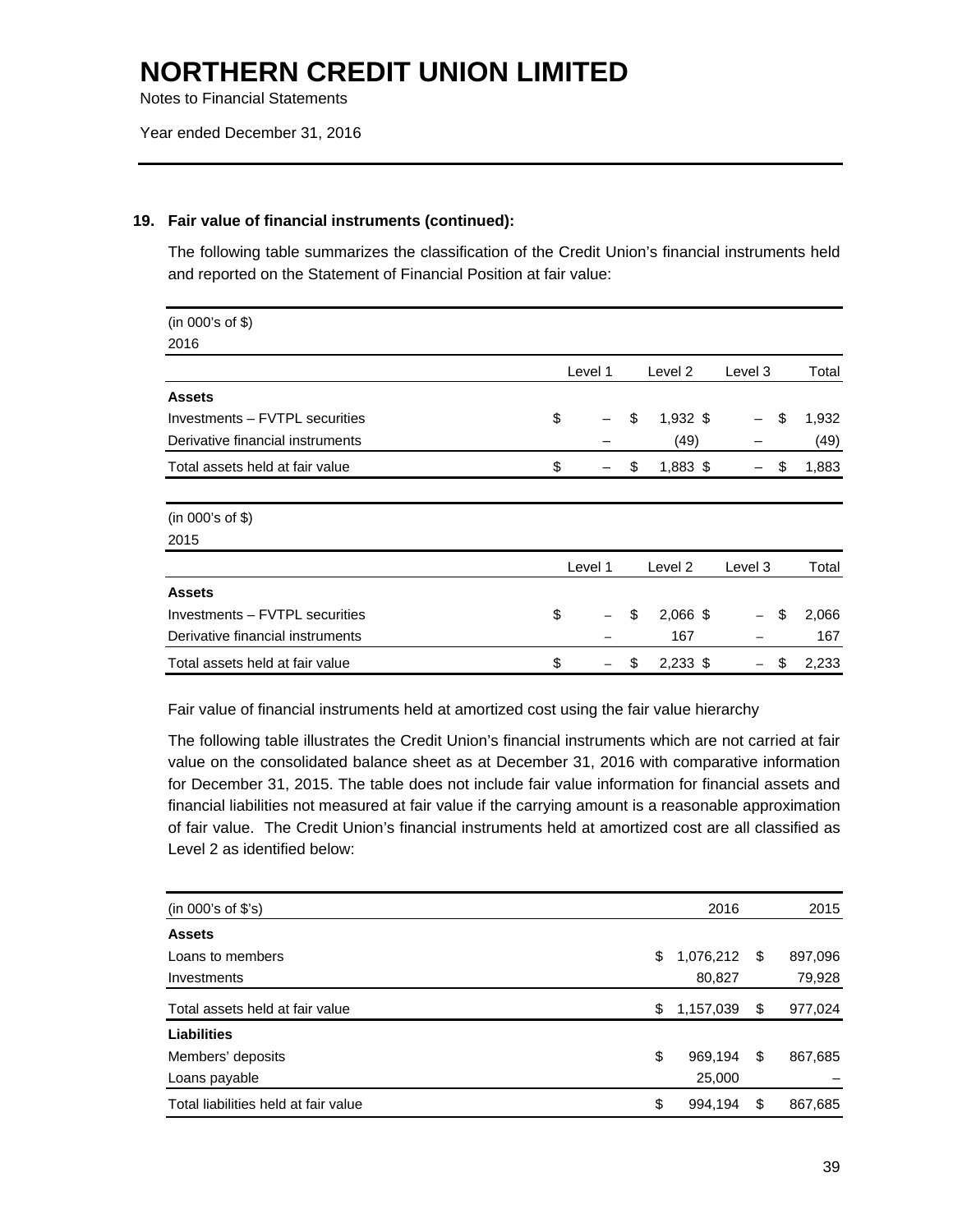Notes to Financial Statements

Year ended December 31, 2016

### **20. Derivative financial instruments:**

a) Notional amounts of derivatives:

The notional amounts of derivatives shown in the tables below do not represent amounts exchanged by the parties and, thus, are not a measure of the exposure of the Credit Union through its use of derivatives. The amounts exchanged are calculated on the basis of the notional amounts and the other terms of the derivatives, which relate to interest rates.

The Credit Union is exposed to credit-related losses in the event of non-performance by counterparties to financial instruments, but it does not expect any counterparties to fail to meet their obligations given their high credit ratings. The credit exposure of interest rate contracts is represented by the fair value of contracts with a positive fair value at the reporting date.

b) Interest rate risk management:

The Credit Union has entered into interest rate contracts to manage interest rate risk and variable rates to alter interest rate exposure. Interest rate swaps allow the Credit Union to finance transactions and effectively swap them into fixed rate terms. Under interest rate swaps, the Credit Union agrees with the counterparty to exchange, at the maturity date, the difference between fixed-rate and floating-rate interest amounts calculated by reference to the notional amount.

The following table indicates the swaps and options in place at December 31, 2016 and the interest rate.

|                        |                           |                   |                   |                    |    | 2016              |
|------------------------|---------------------------|-------------------|-------------------|--------------------|----|-------------------|
| Date Agreement Entered | <b>Notional Principal</b> | <b>Fixed Rate</b> | <b>Start Date</b> | <b>Expiry Date</b> |    | <b>Fair Value</b> |
|                        |                           |                   |                   |                    |    |                   |
| Interest Rate Swaps    |                           |                   |                   |                    |    |                   |
| July 9, 2015           | 3,000,000                 | 0.774%            | Jan 20, 2016      | Jan 20, 2017       | S  | (3,503)           |
| July 9, 2015           | 5,000,000                 | 0.770%            | Feb 17, 2016      | Feb 17, 2017       |    | (5,765)           |
| January 5, 2016        | 3,000,000                 | 0.820%            | Jan 20, 2017      | Jan 22, 2018       |    | (4,885)           |
| January 5, 2016        | 5.000.000                 | 0.840%            | Feb 17, 2017      | Feb 20, 2018       |    | (7, 702)          |
| January 5, 2016        | 8,100,000                 | 0.800%            | Mar 15, 2016      | Mar 15, 2018       |    | (21, 602)         |
| March 14, 2016         | 6,000,000                 | 0.860%            | May 18, 2016      | Nov 20, 2017       |    | (5,288)           |
|                        |                           |                   |                   |                    |    |                   |
|                        |                           |                   |                   |                    | \$ | (48,745)          |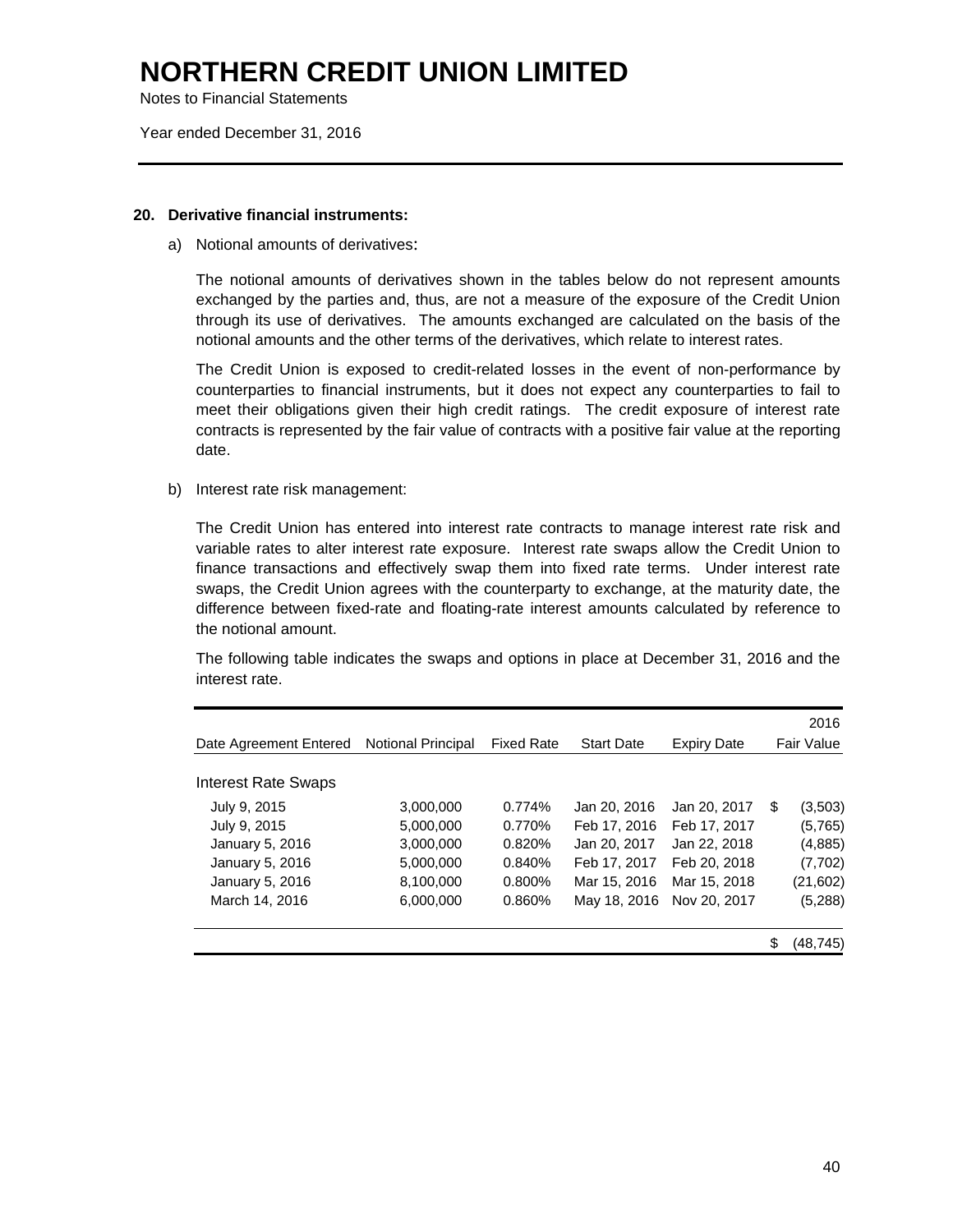Notes to Financial Statements

Year ended December 31, 2016

### **20. Derivative financial instruments (continued):**

b) Interest rate risk management (continued):

|                        |                           |                   |                   |                    |    | 2015              |
|------------------------|---------------------------|-------------------|-------------------|--------------------|----|-------------------|
| Date Agreement Entered | <b>Notional Principal</b> | <b>Fixed Rate</b> | <b>Start Date</b> | <b>Expiry Date</b> |    | <b>Fair Value</b> |
|                        |                           |                   |                   |                    |    |                   |
| Interest Rate Swaps    |                           |                   |                   |                    |    |                   |
| May 30, 2013           | 25,000,000                | 1.71%             | Jan 15, 2015      | Jan 15, 2016       | S  | 186,216           |
| July 9, 2015           | 3,000,000                 | 0.774%            | Jan 20, 2016      | Jan 20, 2017       |    | (129)             |
| July 9, 2015           | 5,000,000                 | 0.77%             | Feb 17, 2016      | Feb 17, 2017       |    | (672)             |
|                        |                           |                   |                   |                    | \$ | 185,415           |

### c) Foreign exchange forward contracts:

 As part of its ongoing program of managing foreign currency exposure, the Credit Union enters into forward rate agreements to purchase US dollars. These agreements function as a hedge against the Credit Union's net US dollar denominated liability position. The net fair value of these contracts as at December 31, 2016 was \$162 (2015 - (\$19,702)).

d) Equity swap agreements:

 The fair value of the index linked swap contracts at year end is approximately \$348,907 (2015 - \$175,428).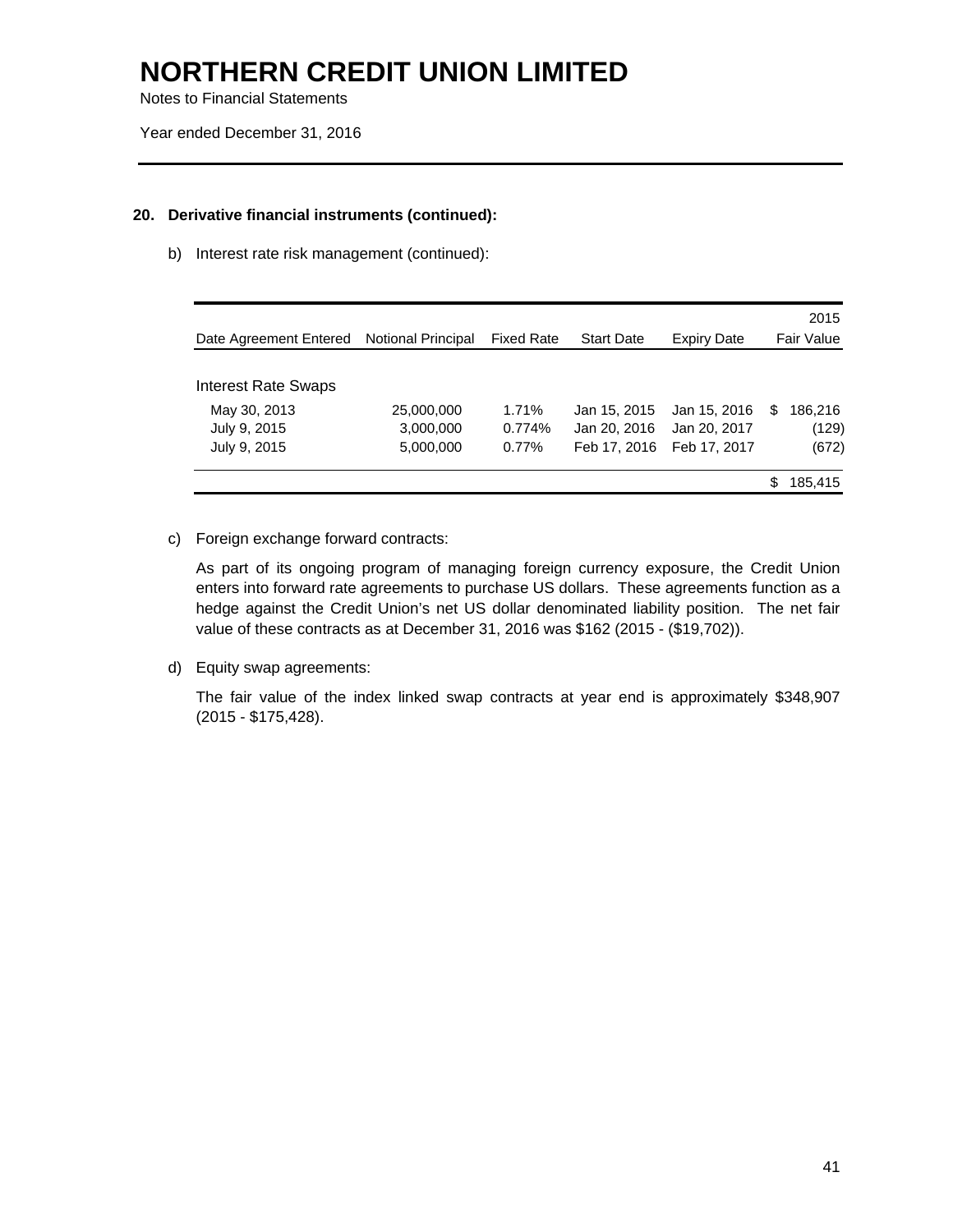Notes to Financial Statements

Year ended December 31, 2016

#### **21. Related party transactions:**

The Credit Union entered into the following transactions with key management personnel, which are defined by IAS 24, Related Party Disclosures, as those persons that have authority and responsibility for planning, directing and controlling the activities of the Credit Union.

|                                                                                                                                                       |   | 2016                        |     | 2015                        |
|-------------------------------------------------------------------------------------------------------------------------------------------------------|---|-----------------------------|-----|-----------------------------|
| Compensation:<br>Salaries and other short-term employee benefits<br>Total pension and other post-employment benefits                                  | S | 876,155<br>176.524          | \$  | 853,572<br>167,022          |
|                                                                                                                                                       | S | 1,052,679                   | \$. | 1,020,594                   |
| Loans to key management personnel:<br>Aggregate value of loans advanced<br>Interest received on loans advanced<br>Aggregate value of unadvanced loans | S | 724,674<br>17.621<br>80,613 | \$  | 750,327<br>23,826<br>83,357 |

The Credit Union's policy for lending to key management personnel is that the loans are approved and deposits accepted on the same terms and conditions which apply to members for each class of loan or deposit.

|                                                                                                                                            | 2016             | 2015             |
|--------------------------------------------------------------------------------------------------------------------------------------------|------------------|------------------|
| Deposits from key management personnel:<br>Aggregate value of term and savings deposits<br>Total interest paid on term and saving deposits | 761.126<br>8.886 | 628,177<br>8.778 |

The Credit Union's policy for receiving deposits from key management personnel is that all transactions are approved and deposits accepted on the same terms and conditions which apply to members for each type of deposit. There are no benefits or concessional terms and conditions applicable to key management personnel or close family members.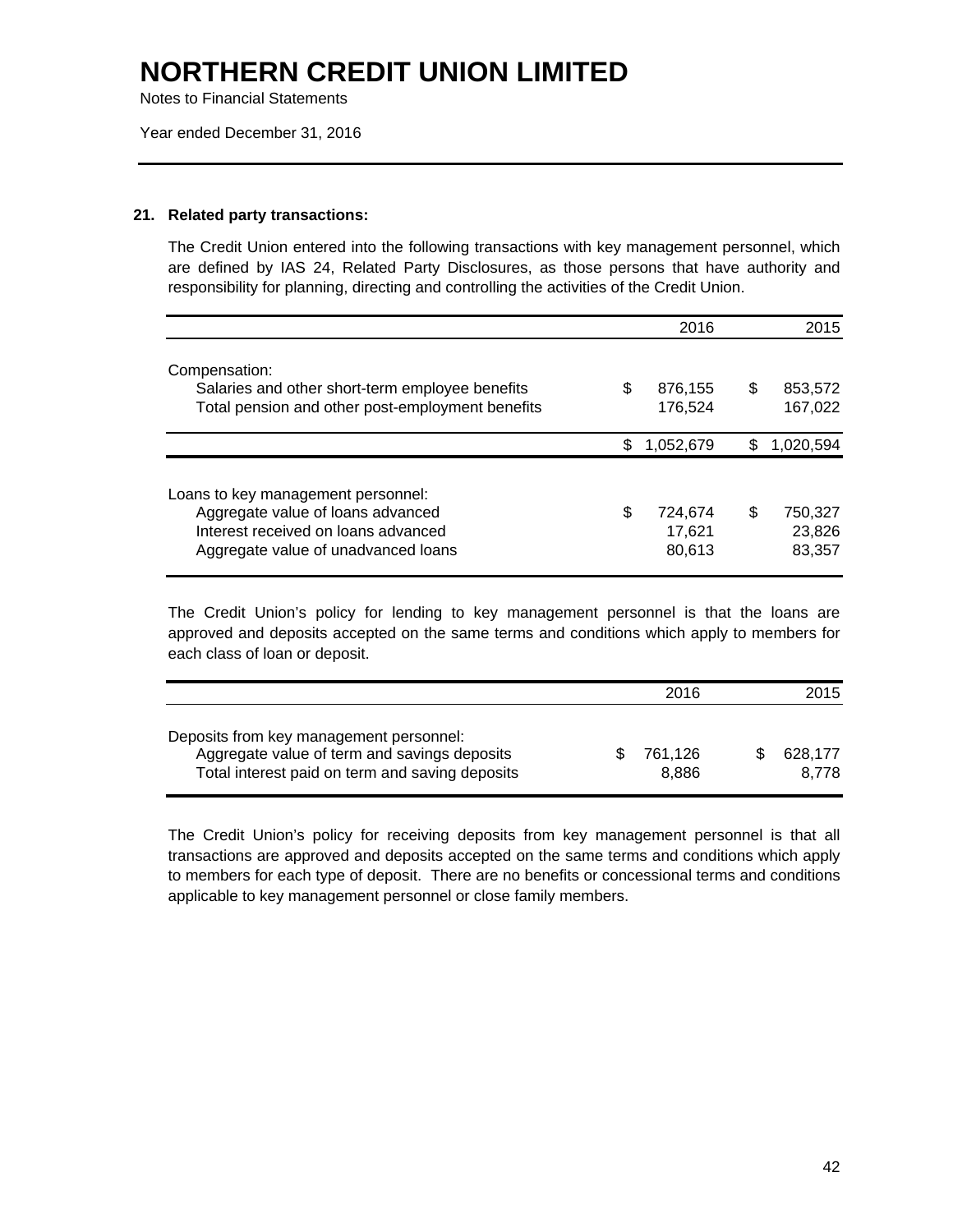Notes to Financial Statements

Year ended December 31, 2016

#### **21. Related party transactions (continued):**

The total remuneration paid to the directors and committee members amounted to \$166,251 (2015 - \$143,728). The aggregate value of loans to related parties is as follows:

|                                 |     | 2016                  | 2015                  |
|---------------------------------|-----|-----------------------|-----------------------|
| Directors and officers<br>Staff | S   | 881,634<br>17,965,696 | 749,059<br>15,217,772 |
|                                 | \$. | 18,847,330            | \$15,966,831          |

All loans issued to related parties conform to the Credit Union's policies for terms, interest rates, limits and credit.

 In accordance with the required disclosure under Ontario Regulation 237/09, section 28, of the Credit Unions and Caisses Populaires Act 1994, Mr. Albert W. Suraci, President and Chief Executive Officer earned a salary of \$319,915 and earned benefits amounting to \$69,370. Mr. Richard Adam, Senior Vice-President Finance and Administration earned a salary of \$207,070 and earned benefits amounting to \$39,213. Mr. Tony Dunham, Senior Vice-President Sales and Service earned a salary of \$200,058 and earned benefits amounting to \$39,213. Ms. Brandy Heikoop, Vice-President of Human Resources earned a salary of \$149,112 and earned benefits amounting to \$28,727. No other officer or employee of the Credit Union had remuneration greater than \$150,000 during the year.

#### **22. Financial risk management:**

The Board of Directors has overall responsibility for the establishment and oversight of the Credit Union's risk management framework. The Board has established the Audit Committee and charged them with the responsibility for, among other things, the development and monitoring of risk management policies. An Asset Liability Committee (ALCO) has been established consisting of senior management and an external consultant. This committee meets on a monthly basis to review the results of income simulation models and duration analysis and reports regularly to the Board on its activities.

a) Liquidity risk:

Liquidity risk arises in the course of managing our assets and liabilities. It is the risk that the entity is unable to meet its financial obligations in a timely manner and at reasonable prices. The Credit Union's liquidity risk management strategies seek to maintain sufficient liquid financial resources to continually fund our balance sheet under both normal and stressed market environments. The Credit Union's liquidity risk is subject to extensive risk management controls and is managed within the framework of polices and limits approved by the Board. These policies and limits ensure, among other things, that the Credit Union is in full adherence to the regulatory requirements prescribed in the Credit Union Act as well as DICO's standards of Sound Business and Financial Practices. The Board receives regular reports on risk exposures and performance against approved limits.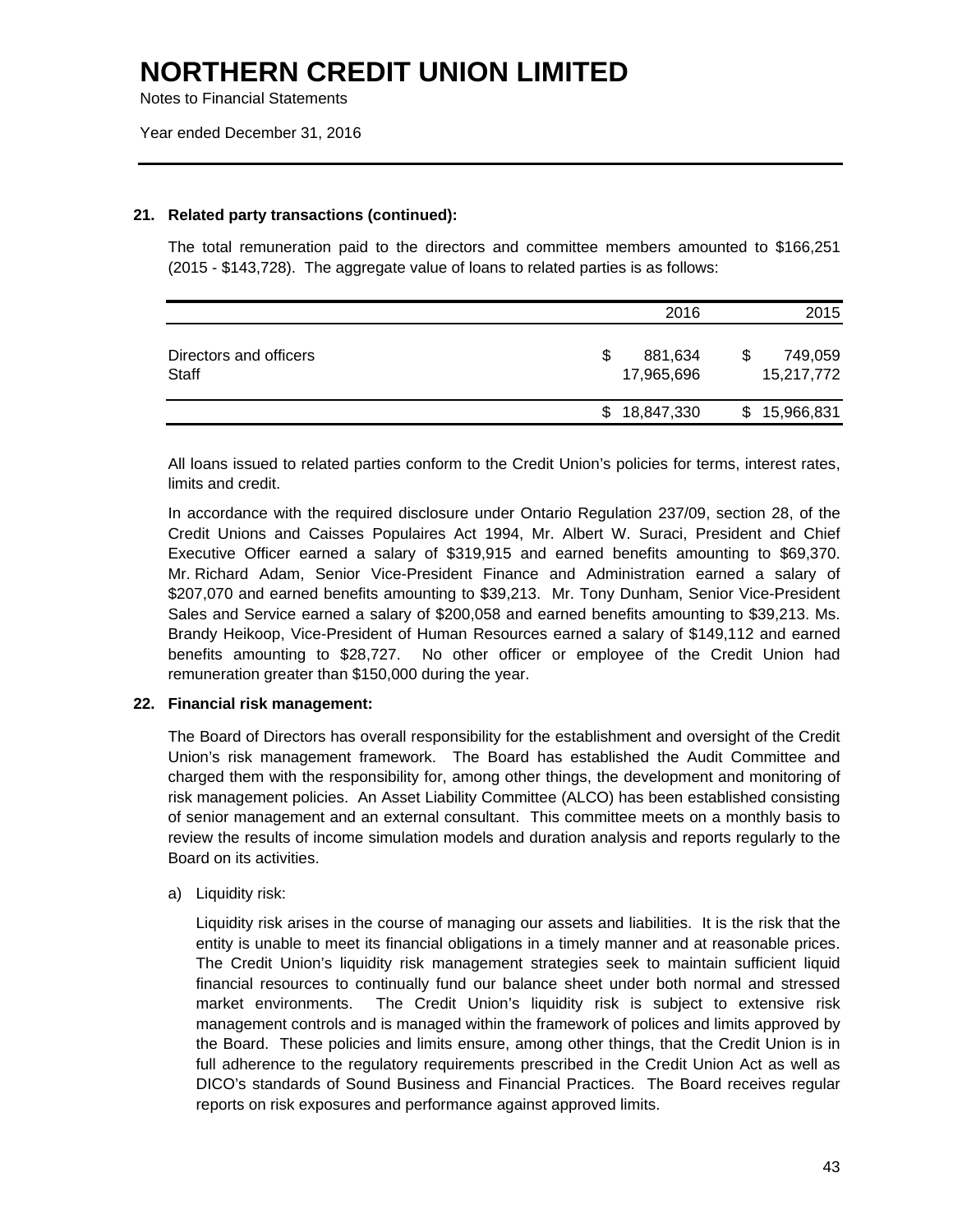Notes to Financial Statements

Year ended December 31, 2016

### **22. Financial risk management (continued):**

a) Liquidity risk (continued):

The Credit Union believes that liquidity risk management is a necessary part of prudent financial administration, and is committed to engaging in proper liquidity risk management practices to comply with regulatory requirements and to guarantee the orderly funding of member needs and obligations. The Credit Union will ensure responsible liquidity risk management at all times to provide a cushion for unforeseen liquidity needs.

The key elements of the Credit Union's liquidity risk management framework establishes an overall framework of liquidity risk management which ensures that the Credit Union faces limited exposure to all material risks as well as addressing limits on the sources, quality and amount of liquid assets to meet normal operational, contingency funding for significant deposit withdrawals, and regulatory requirements.

The Credit Union targets to maintain operating liquidity within the range of 6% to 14%. The low end of the range has been established to maintain membership in Central 1. A cap has been placed on the range in recognition of the fact that too much excess liquidity has a negative impact on earnings. As at December 31, 2016, the Credit Union's liquidity ratio was 7.95% (2015 – 10.66%).

Assets held for liquidity purposes consist of cash resources designated as held for trading in the amount of \$15,813,076 and liquidity reserve deposits and term deposits held by Central 1 designated as loans and receivables totaling \$70,942,472.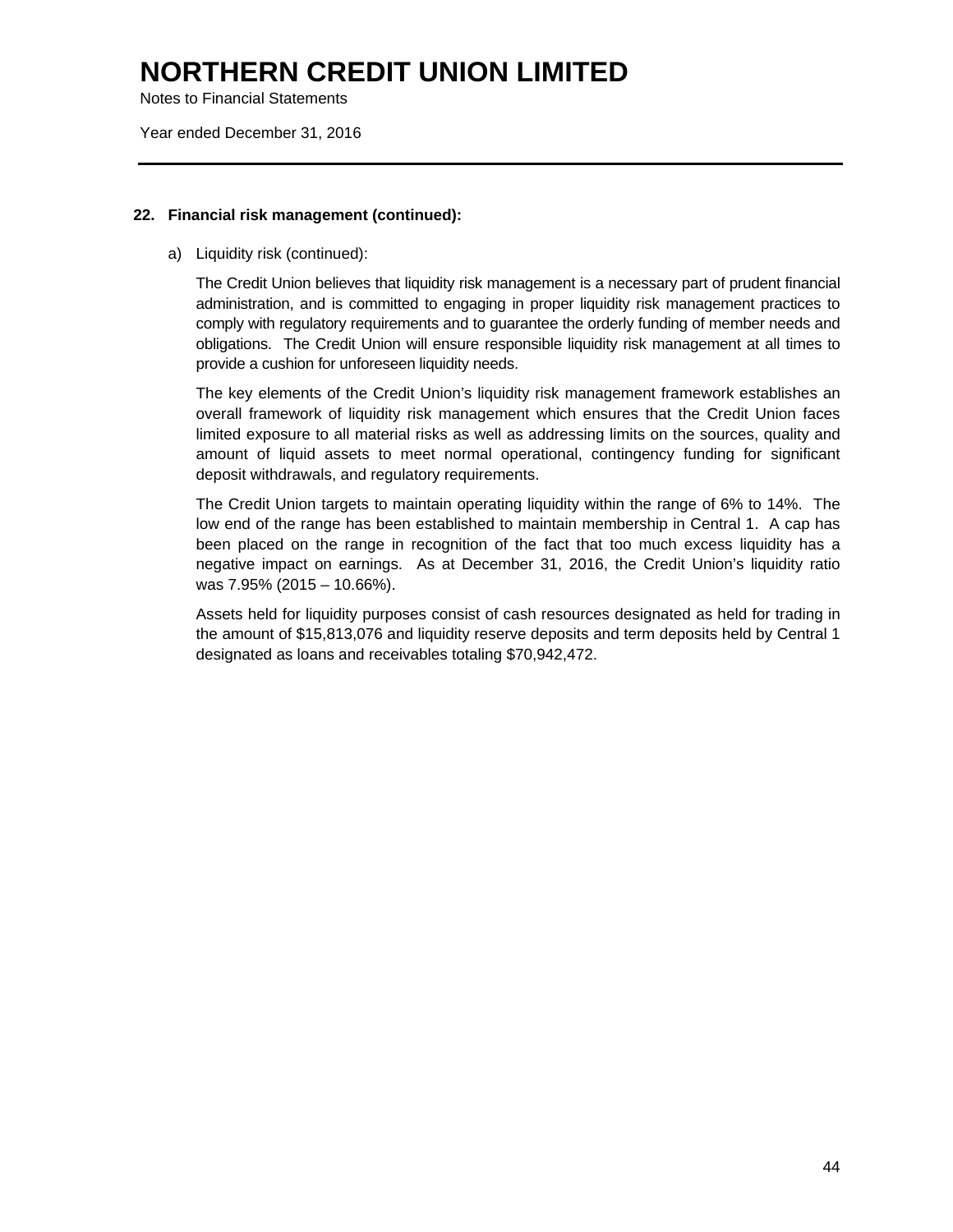Notes to Financial Statements

Year ended December 31, 2016

### **22. Financial risk management (continued):**

a) Liquidity risk (continued):

The table below sets out the period in which the Credit Union's monetary assets and liabilities will mature and be eligible for renegotiation or withdrawal. In addition to the cash flows detailed below, the Credit Union is exposed to potential cash outflows in the form of commitments and contingencies as set out in note 16.

December 31, 2016

| (in \$000's)                    |     | Within 3<br>months | 3 months<br>to 1 year | 1 to $5$<br>years | Over 5<br>years | <b>Not</b><br>specified | Total            |
|---------------------------------|-----|--------------------|-----------------------|-------------------|-----------------|-------------------------|------------------|
| Assets                          |     |                    |                       |                   |                 |                         |                  |
| Financial assets:               |     |                    |                       |                   |                 |                         |                  |
| Cash and cash equivalents       | \$  | 15,813             |                       |                   |                 |                         | 15,813           |
| Investments                     |     | 77,681             | 3,313                 |                   |                 |                         | 80,994           |
| Loans to members                |     | 275,217            | 130,032               | 645,159           | 21,307          |                         | 1,071,714        |
|                                 |     | 368,711            | 133,345               | 645,159           | 21,307          |                         | 1,168,521        |
| Non-financial assets:           |     |                    |                       |                   |                 |                         |                  |
| Other assets                    |     |                    |                       |                   |                 | 22,890                  | 22,890           |
| <b>Total assets</b>             | \$  | 368,711            | 133,345               | 645,159           | 21,307          |                         | 22,890 1,191,411 |
| Liabilities and Members' Equity |     |                    |                       |                   |                 |                         |                  |
| Members' deposits               | \$. | 574,462            | 204,405               | 187,897           |                 |                         | 966,764          |
| <b>External Borrowing</b>       |     | 27,263             | 17,167                | 85,258            |                 |                         | 129,688          |
| <b>Other liabilities</b>        |     |                    |                       |                   |                 | 7,425                   | 7,425            |
| Share capital                   |     | 32,157             |                       |                   |                 |                         | 32,157           |
| Members' equity                 |     | 55,377             |                       |                   |                 |                         | 55,377           |
| Total liabilities and           |     |                    |                       |                   |                 |                         |                  |
| members' equity                 | \$  | 689,259            | 221,572               | 273,155           |                 |                         | 7,425 1,191,411  |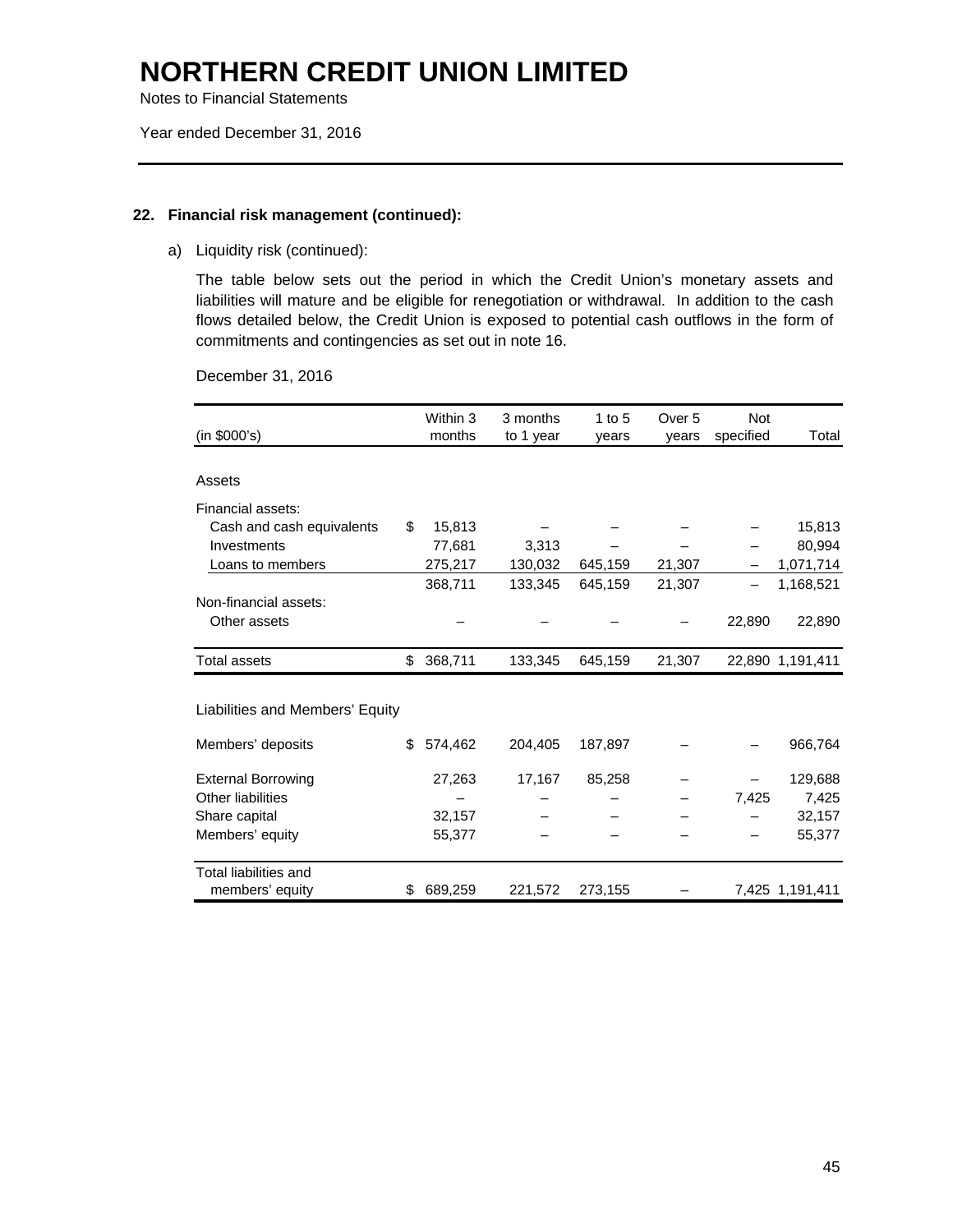Notes to Financial Statements

Year ended December 31, 2016

### **22. Financial risk management (continued):**

a) Liquidity risk (continued):

December 31, 2015

| (in \$000's)                    | Within 3<br>months | 3 months<br>to 1 year | 1 to $5$<br>years | Over <sub>5</sub><br>years | <b>Not</b><br>specified | Total            |
|---------------------------------|--------------------|-----------------------|-------------------|----------------------------|-------------------------|------------------|
|                                 |                    |                       |                   |                            |                         |                  |
| Assets                          |                    |                       |                   |                            |                         |                  |
| Financial assets:               |                    |                       |                   |                            |                         |                  |
| Cash and cash equivalents       | \$<br>28,774       |                       |                   |                            |                         | 28,774           |
| Investments                     | 47,871             | 25,911                | 6,313             |                            |                         | 80,095           |
| Loans to members                | 236,771            | 111,327               | 488,685           | 55,181                     | —                       | 891,964          |
|                                 | 313,416            | 137,238               | 494,998           | 55,181                     | —                       | 1,000,833        |
| Non-financial assets:           |                    |                       |                   |                            |                         |                  |
| Other assets                    |                    |                       |                   |                            | 23,928                  | 23,928           |
| <b>Total assets</b>             | \$<br>313,416      | 137,238               | 494,998           | 55,181                     |                         | 23,928 1,024,761 |
| Liabilities and Members' Equity |                    |                       |                   |                            |                         |                  |
| Members' deposits               | \$<br>509,691      | 135,551               | 218,634           |                            |                         | 863,876          |
| Other liabilities               |                    |                       |                   |                            | 77,840                  | 77,840           |
| Share capital                   | 30,781             |                       |                   |                            |                         | 30,781           |
| Members' equity                 | 52,264             |                       |                   |                            |                         | 52,264           |
| Total liabilities and           |                    |                       |                   |                            |                         |                  |
| members' equity                 | \$<br>592,736      | 135,551               | 218,634           |                            | 77,840                  | 1,024,761        |

It is estimated that immediate and sustained parallel increase in interest rates of 1% across all maturities and currencies would increase net interest income by approximately \$1,104,000 and a decrease in interest rates of 1% across all maturities and currencies would decrease net interest income by approximately \$533,000 over the next twelve months using the following assumptions:

- (i) accrued interest receivable and payable as at December 31, 2016 are excluded from the calculation;
- (ii) no hedging or interest rate exposures are made;
- (iii) instruments reprice evenly within their respective time bands, and;
- (iv) existing credit commitments will not be drawn upon.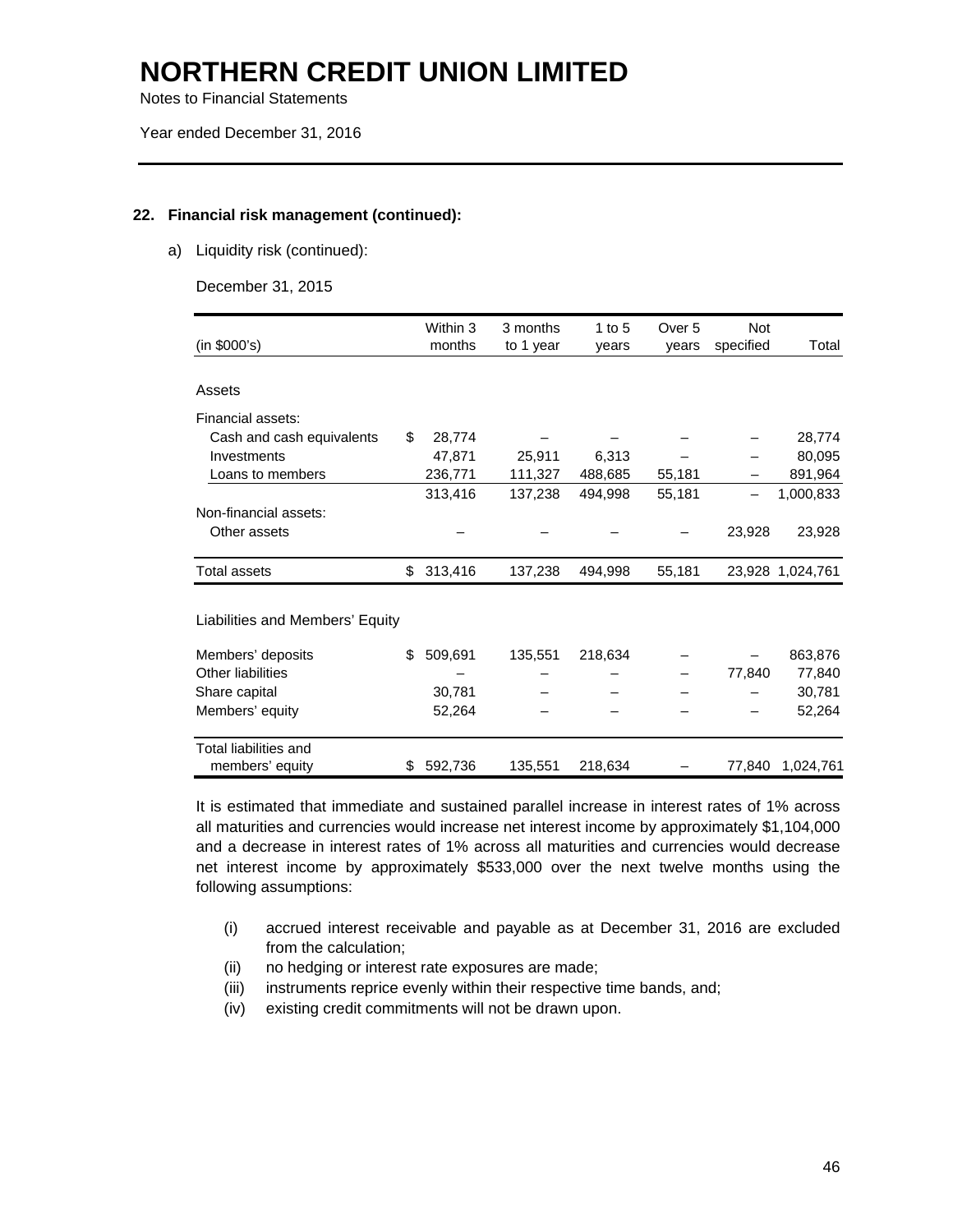Notes to Financial Statements

Year ended December 31, 2016

### **22. Financial risk management (continued):**

b) Credit risk:

Credit risk is the potential for financial loss to the Credit Union if a borrower or guarantor fails to meet payment obligations in accordance with agreed terms. Every loan, extension of credit or transaction that involves settlements between the Credit Union and other parties or financial institutions exposes the Credit Union to some degree of credit risk.

The Credit Union's primary objective is to create a methodological approach to its credit risk assessment in order to better understand, select and manage our exposures to deliver stable ongoing earnings. The strategy is to ensure central oversight of credit risk, fostering a culture of accountability, independence and balance. The responsibility for credit risk management is organization-wide in scope, and is managed through an infrastructure based upon:

- Ensuring that credit quality is not compromised for growth;
- Diversifying credit risks in transactions, relationships and portfolios;
- Using our credit risk weighting and scoring systems, policies and tools;
- Pricing appropriately for the credit risk taken;
- Mitigating credit risk through preventive and detective controls;
- Transferring credit risk to third parties where appropriate through approved credit; and, risk mitigation techniques including insurance coverage.
- c) Interest rate risk:

Interest rate risk is the sensitivity of the Credit Union's financial position to movements in interest rates. The Credit Union is exposed to interest rate risk when it enters into banking transactions with our members, primarily deposit and lending activities. When asset and liability principal and interest cash flows have different payment or maturity dates, this results in mismatched positions. An interest-sensitive asset or liability is re-priced when interest rates change, when there is cash flow from final maturity, normal amortization, or when members exercise prepayment, conversion or redemption options offered for the specific product. The Credit Union's exposure to interest rate risk depends on the size and direction of interest rate changes, and on the size and maturity of the mismatched positions. It is also affected by new business volumes, renewals of loans or deposits, and how actively members exercise options, such as prepaying a loan before its maturity date.

The Credit Union's interest rate risk is subject to extensive risk management controls and is managed within the framework of policies and limits approved by the Board. These policies and limits ensure, among other things, that the entity is in full adherence to the regulatory requirements prescribed in the Act as well as DICO's standards of Sound Business and Financial Practices. Overall responsibility for asset/liability management rests with the Board.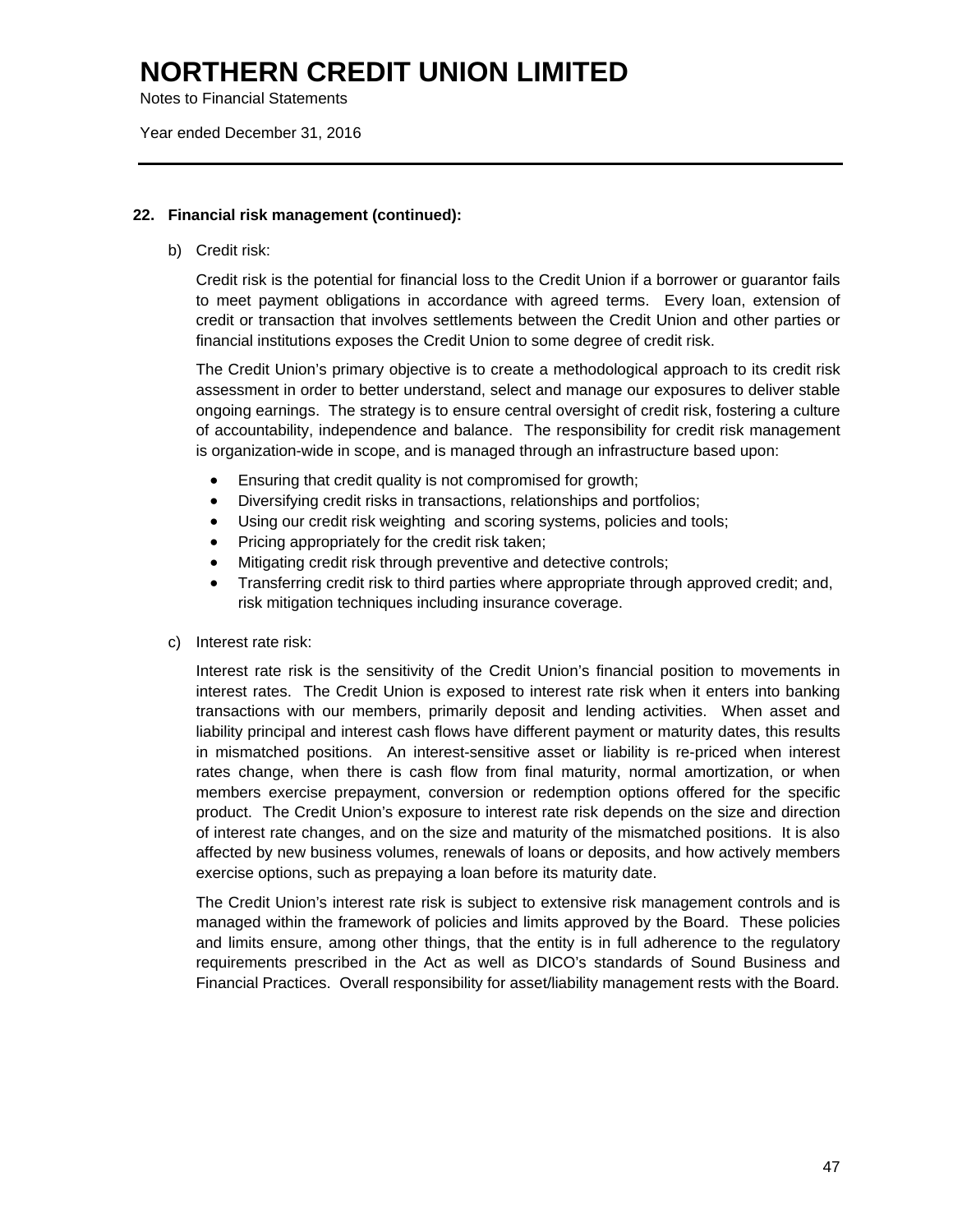Notes to Financial Statements

Year ended December 31, 2016

#### **22. Financial risk management (continued):**

#### c) Interest rate risk (continued):

At the reporting date the interest rate profile of the Credit Union's interest-bearing financial instruments was:

|                                                                                      | Carrying amount                  |    |                            |
|--------------------------------------------------------------------------------------|----------------------------------|----|----------------------------|
|                                                                                      | 2016                             |    | 2015                       |
| Fixed rate instruments<br><b>Financial assets</b><br><b>Financial liabilities</b>    | \$<br>850,717,065<br>574,345,493 | S  | 761,790,517<br>399,132,684 |
|                                                                                      | \$<br>276,371,572                | S  | 362,657,833                |
| Variable rate instruments<br><b>Financial assets</b><br><b>Financial liabilities</b> | \$<br>292,887,270<br>549,520,099 | \$ | 200,624,985<br>458,928,271 |
|                                                                                      | (256,632,829)                    |    | (258,303,286)              |

Fair value sensitivity analysis for fixed rate instruments

The Credit Union does not account for any fixed rate financial assets and liabilities at fair value through profit or loss, and the Credit Union does not designate derivatives (interest rate swaps) as hedging instruments under a fair value hedge accounting model; therefore a change in interest rates at the reporting date would not affect profit or loss.

A change of 100 basis points in interest rates would have increased or decreased equity by \$2,898,000 (2015 - \$666,000).

d) Market risk:

Market risk is the risk that changes in market prices, such as interest rates, equity rates, foreign exchange rates and credit spreads, will affect the Credit Union's income or the value of its holdings of financial instruments. The objective of market risk is to manage and control market risk exposures within acceptable parameters, while optimizing the return on risk.

The Credit Union uses income simulation modeling to measure exposure to changes in interest rates over short term periods. Earnings at risk, is calculated by forecasting the net interest margin for the next 12 months using the most likely assumptions. These assumptions include management's estimates of future growth rates, and future interest rates and term preferences of members. Future growth rates are initially based on the board approved budget. Future interest rates are based on the most current interest rate path. These earnings at risk are then shocked by a change in rates sustained for a 12 month period. The resulting change in the forecast as a result of the rate shock then determines the earnings at risk. Maximum limits are established under these scenarios and are approved by the Board of Directors.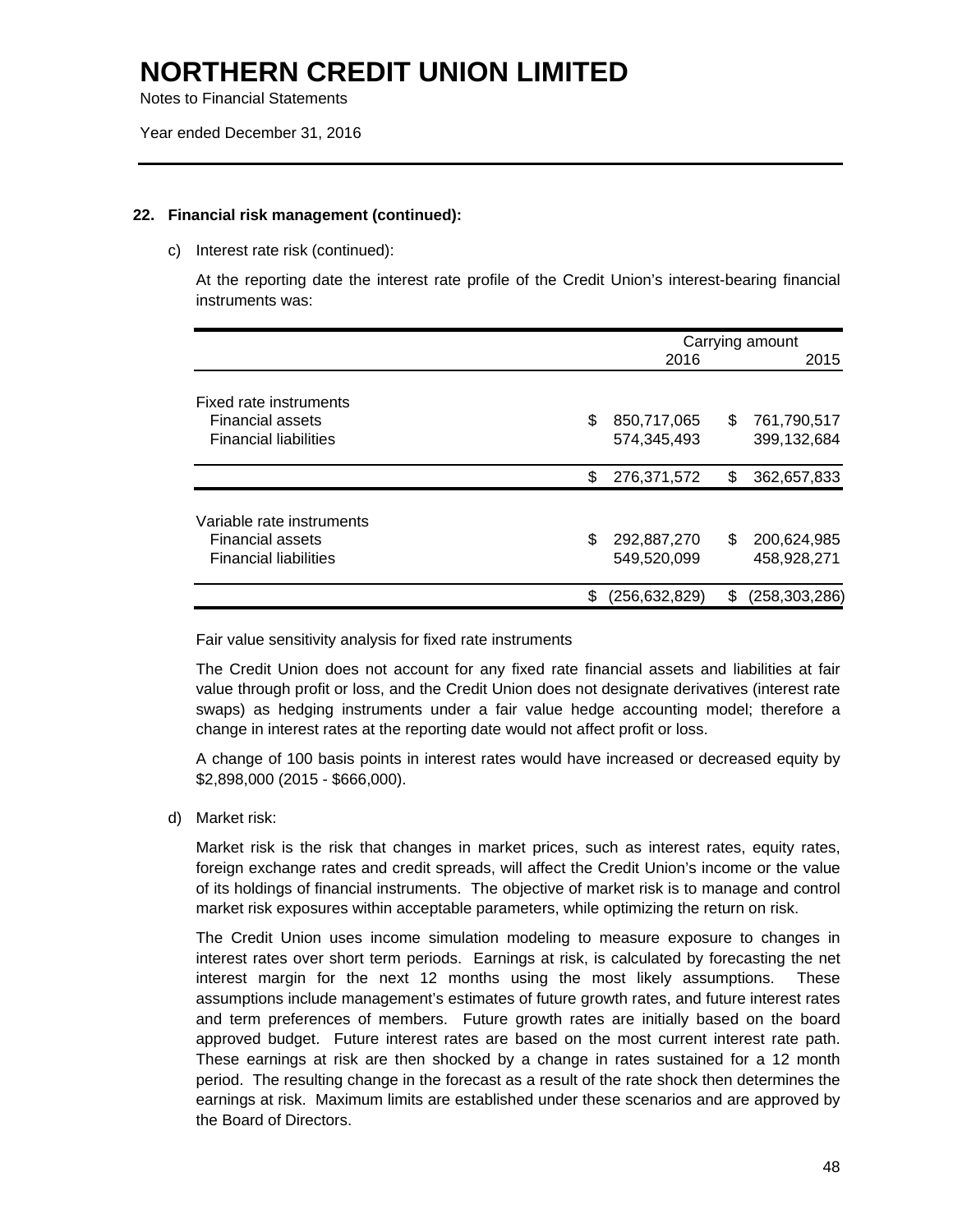Notes to Financial Statements

Year ended December 31, 2016

#### **22. Financial risk management (continued):**

d) Market risk (continued):

Long-term interest rate risk is measured using duration analysis. The duration of an asset, is an expression of its term to maturity taking into account the yield of the asset.

Maximum limits are established for both earnings at risk and duration of capital and are approved by the Board of Directors. The current maximum limit and projected change is indicated below:

|                  | Maximum limit | Projected change |
|------------------|---------------|------------------|
| 0.50% shock down | \$750,000     | \$ 267,000       |
| 1.0% shock up    | 750.000       | 1,104,000        |

e) Foreign currency risk:

 Foreign currency risk is the risk that the fair value of future cash flows of a financial instrument will fluctuate because of changes in foreign exchange rates. The Credit Union is exposed to foreign currency risk as a result of its members' activities in foreign currency denominated deposits and cash transactions. All foreign currency risk comes from U.S. dollar transactions. The Credit Union's foreign currency risk is subject to extensive risk management controls and is managed in accordance with the framework of policies and limits approved by the Board. These policies and limits ensure, among other things, that the entity is in full adherence to the regulatory requirements prescribed in the Act as well as DICO's standards of Sound Business and Financial Practices.

Prudent limits will be placed on unhedged liquid assets denominated in a foreign currency. Limits are established in relation to the size of the overall liquidity portfolio and are to apply at the time of purchase.

At December 31, 2016, the Credit Union was in compliance with Board policy on financial risk management.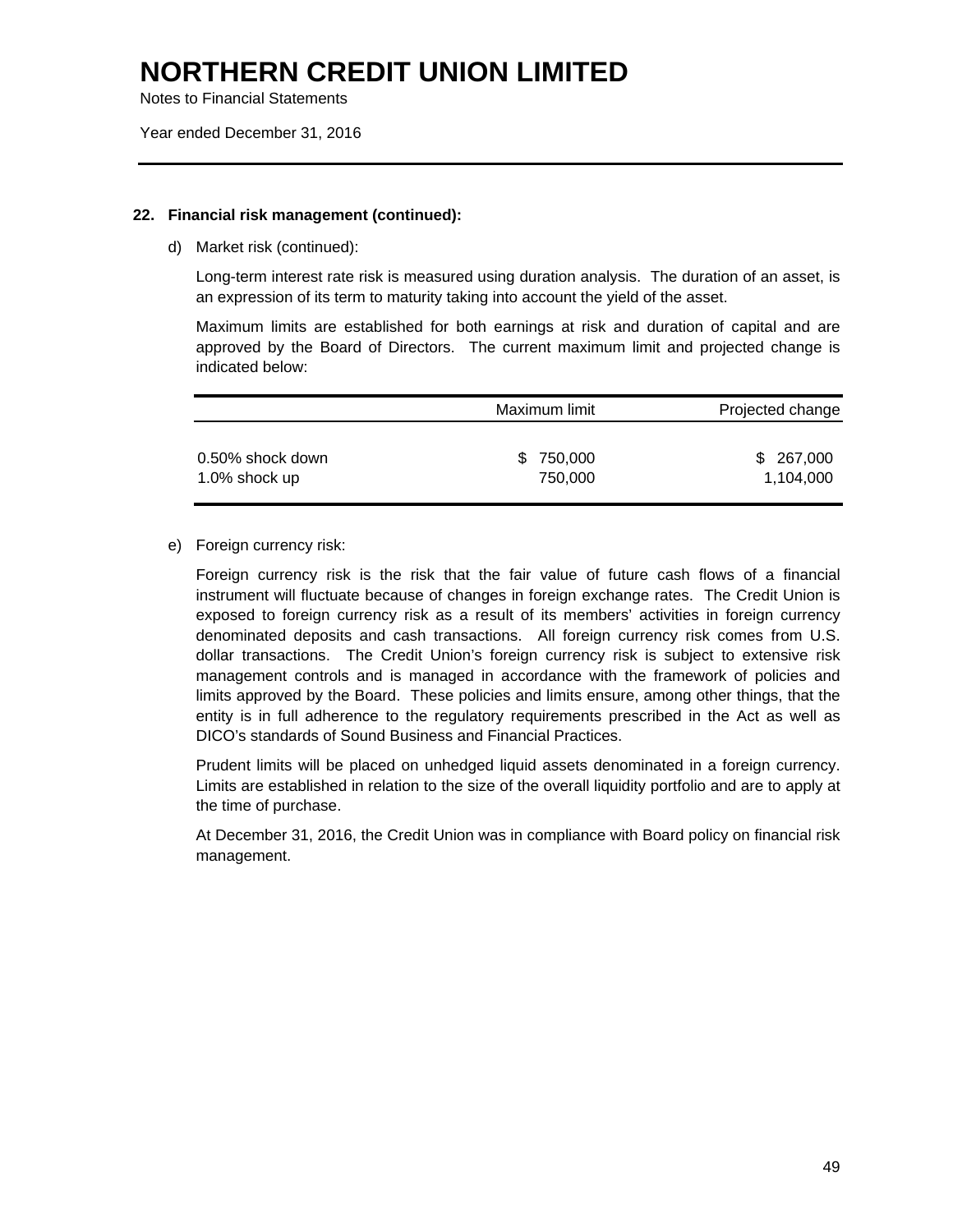Notes to Financial Statements

Year ended December 31, 2016

### **23. Acquisition of Espanola and District Credit Union Limited:**

Effective January 1, 2016, the Credit Union acquired the net assets and operations of Espanola and District Credit Union Limited. This acquisition was accounted for by the purchase method and the results of operations have been included in the financial statements from the date of the acquisition.

A summary of the acquisition is as follows:

| Assets acquired:                                |     |            |
|-------------------------------------------------|-----|------------|
| Cash and cash equivalents                       | \$  | 6,010,847  |
| Loans                                           |     | 38,819,813 |
| Investments                                     |     | 461,309    |
| Other assets                                    |     | 23,087     |
| <b>Fixed assets</b>                             |     | 533,179    |
| <b>Total assets</b>                             | \$  | 45,848,235 |
|                                                 |     |            |
| Liabilities assumed:                            |     |            |
| Members' deposits                               | \$  | 43,572,051 |
| Other liabilities                               |     | 861,505    |
| Deferred tax liability                          |     | 84,000     |
| <b>Total liabilities</b>                        | \$. | 44,517,556 |
|                                                 |     |            |
| Fair value of net assets and consideration paid | \$  | 1,330,679  |
| Comprised of:                                   |     |            |
| Contributed surplus                             | \$  | 1,414,679  |
| Deferred tax liability                          |     | (84,000)   |
|                                                 | \$  | 1,330,679  |